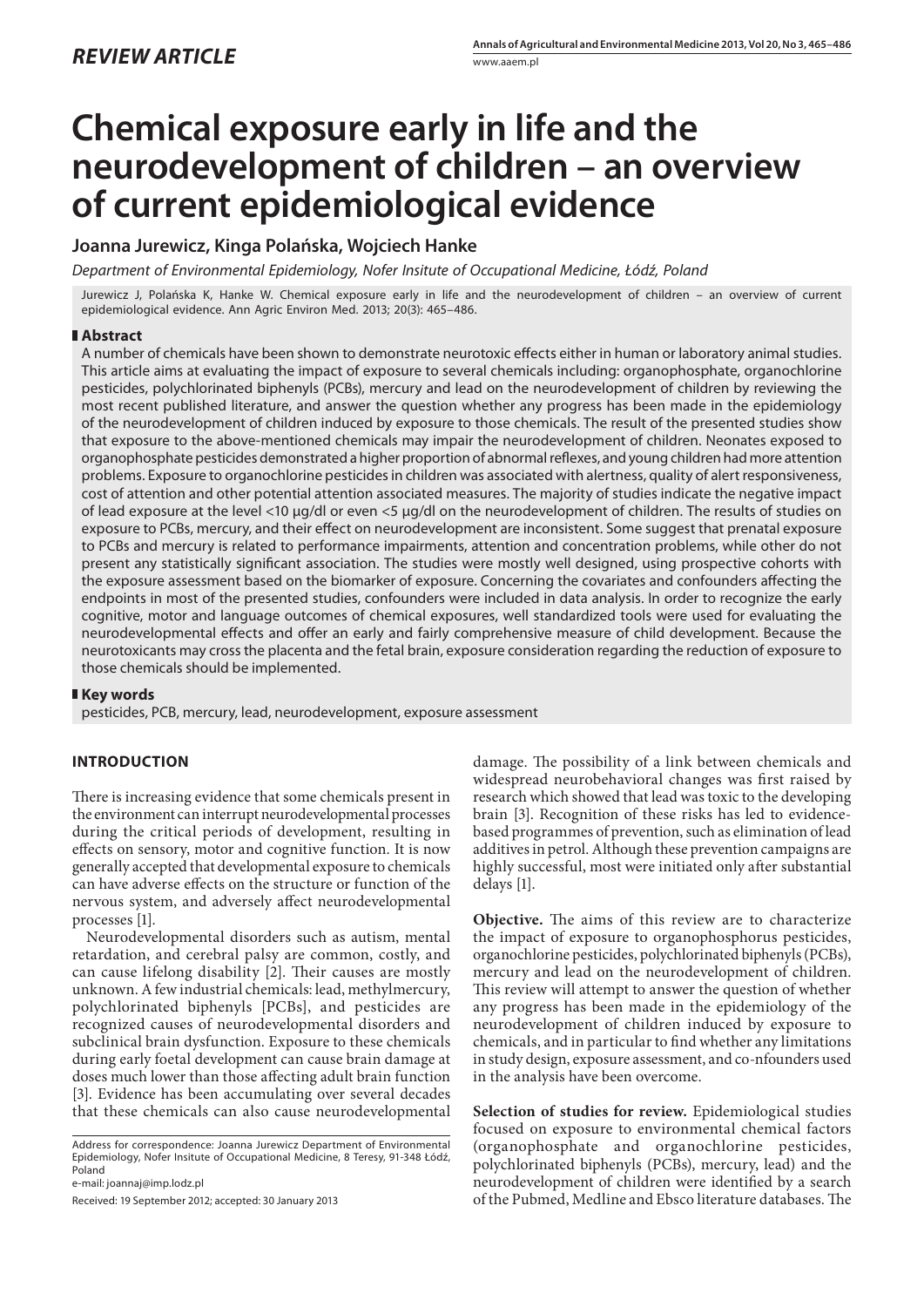presented review is restricted to human studies published in English in peer reviewed journals from the year 2000. Relevant studies were also identified via review of references cited in all published studies. The combination of the following key words was used and referred to the following:

- 1) exposure: pregnancy, prenatal exposure, postnatal exposure, exposure to organophosphorus pesticides, organochlorine pesticides, polychlorinated biphenyls (PCBs), mercury and lead;
- 2)outcome: neurodevelopment, neurobehavior, psychomotor development, behavioural problems, cognitive development, mental health, school achievements, learning abilities and IQ.

From each study, the following information was abstracted: study design and population, assessment of neurodevelopment (including neurodevelopmental test used), exposure and methods used for its assessment (including biomarkers) and confounding factors. Finally, in this review were included human studies published in peer reviewed journals from the year 2000.

Altogether, out of total 170 articles identified, 68 met eligibility criteria and were included in the presented review.

## **DESCRIPTION OF THE STATE OF KNOWLEDGE**

**Exposure to organophosphate pesticides and children neurodevelopment.** Pesticides are used extensively worldwide. Organophosphate pesticides (OPs) are popular because of their broad spectrum of applications, potent toxicity to insects, relatively low cost and decreased likelihood of pest resistance [4]. Young children may also be more susceptible to the potentially neurotoxic effects of pesticides, not only because their organ systems, specifically the brain and central nervous system, are developing rapidly, but also because they have lower levels than adults of detoxifying enzymes (paraoxonase or chlorpyrifos-oxonase) that deactivate OPs [5]. The neurotoxic consequences of acute high-level pesticide exposure are well established. Whether the exposure to moderate levels of pesticides is

also neurotoxic is more controversial. OP pesticides at high doses inhibit acetylcholinesterase which may produce biochemical and behavioural effects [6], including adverse effects on sustained attention and an increase in impulsivity [7]. In addition, OPs may operate through a variety of noncholinergic mechanisms, such as by disruption of various cellular processes: DNA replication and axonal and dendritic growth [8], and by oxidative stress in the developing brain [9].

Several studies have assessed neurodevelopment of neonates and young children after low-level OP pesticide exposure [4, 10, 11, 12, 13, 14, 15, 16, 17]. Most of these studies were performed in United States [11, 12, 13, 14, 15, 16, 17] while two studies were conducted in North Ecuador [10] and China [4]. Two studies were among infants [14, 17], and seven among young children [4, 10, 11, 12, 13, 15, 16] (Tab. 1).

The effect of prenatal exposure to OP and abnormal reflexes among neonates were evaluated in two studies in the United States:

In New York among children from Mount Sinai Children's Environmental Health Cohort Study. In this study conducted among 3-day-old infants, an increasing average prenatal urinary metabolite of organophosphates pesticides levels were associated with both an increase in the number of abnormal reflexes and the proportion of infants with more than three abnormal reflexes [14].

In the second study, prenatal exposures to OP and abnormal neonatal behaviour and/or primitive reflexes was examined. Maternal urine samples were analyzed for six dialkylphosphate metabolities and malathion dicarboxylic acids. Malathion dicarboxylic acids levels above the limit of detection were associated with an increased number of abnormal reflexes [17]. Higher levels of total diethylophosphates and total dialkylophosphates were associated with an increase in abnormal reflexes.

Rauh et al. [12] examined the relationship of maternal blood levels of a diethyl phosphate pesticide, during pregnancy and performance on the Bayley Scales of Infant Development of 254 inner-city children through 3 years of age. Three-year-olds with a high prenatal level of chlorpyrifos (chlorpyrifos levels in umbilical cord plasma of > 6.17 pg/g

**Table 1.** Exposure to organophosphate pesticides and risk of neurodevelopmental effects in children

| <b>Study population</b>                                                             | Type of<br>study | Definition of exposure                                                                                                                                                                                                                                                        | Test used                                                        | Confounders                                                                                                                                                                                 | Results                                                                                                                                                                                                                                                                       | References           |
|-------------------------------------------------------------------------------------|------------------|-------------------------------------------------------------------------------------------------------------------------------------------------------------------------------------------------------------------------------------------------------------------------------|------------------------------------------------------------------|---------------------------------------------------------------------------------------------------------------------------------------------------------------------------------------------|-------------------------------------------------------------------------------------------------------------------------------------------------------------------------------------------------------------------------------------------------------------------------------|----------------------|
|                                                                                     |                  | United States, New York City (Mount Sinai Children's Environmental Health Cohort Study)                                                                                                                                                                                       |                                                                  |                                                                                                                                                                                             |                                                                                                                                                                                                                                                                               |                      |
| Unites States, California<br>381 infants $\leq$ 2 months                            | cohort           | DAPs (DMP and DEP) in urine<br>measured twice during<br>pregnancy (14 and 26 weeks of<br>gestation and one post delivery<br>(7 days postpartum)                                                                                                                               | <b>Brazelton Neonatal Behavioural</b><br>Assessment Scale (NBAS) | Age at assessment, smoking,<br>alcohol, method of delivery,<br>interviewer, number of<br>prenatal care visits, poverty<br>level, gender, parity, caffeine<br>use, infant sex                | Among the $> 3$ day old infants<br>increasing average prenatal<br>urinary metabolite levels of<br>organophosphate pesticides were<br>associated with both an increase in<br>the number of abnormal reflexes and<br>proportion of infants with more than<br>abnormal reflexes. | Young<br>2005 [14]   |
| <b>United States, New</b><br>York City<br>311 neonates before<br>hospital discharge | cohort           | Maternal urine samples<br>analyzed for six DAPs (DMP,<br>DMTP, DMDTP, DEP, DETP,<br>DEDTP), and malathion<br>dicarboxylic acids.<br>Maternal peripheral blood<br>samples analyzed for<br>polichlorinated biphenyls<br>and 1,1'-dichloro-2,2'-bis(4-<br>chlorophenyl) ethylene | <b>Brazelton Neonatal Behavioural</b><br>Assessment Scale (NBAS) | Drug use during pregnancy,<br>interviewer, pre-pregnancy<br>BMI, infant age at examination,<br>caffeine consumption<br>during pregnancy, maternal<br>education, smoking during<br>pregnancy | Malathion dicarboxylic acids levels<br>above the limit of detection were<br>associated with increased number of<br>abnormal reflexes: OR= 2.24 95%Cl<br>$(1.55 - 3.24)$ .<br>No adverse associations found with<br>polychlorinated biphenyl and any<br>behavior dominants.    | Engel 2007<br>$[17]$ |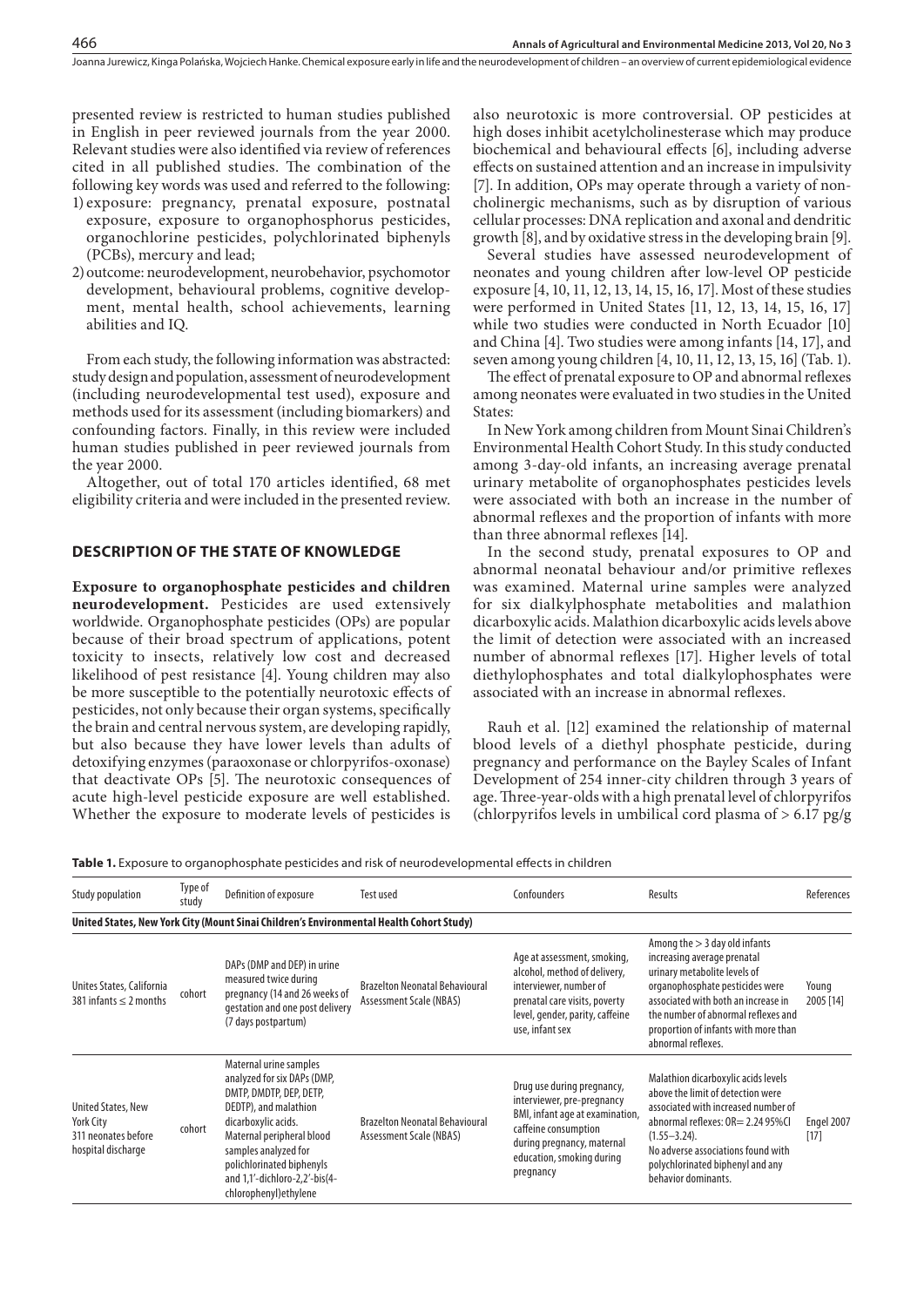## **Annals of Agricultural and Environmental Medicine 2013, Vol 20, No 3**

Joanna Jurewicz, Kinga Polańska, Wojciech Hanke . Chemical exposure early in life and the neurodevelopment of children – an overview of current epidemiological evidence

| <b>Study population</b>                                                                                                                                                                                                 | Type of<br>study    | Definition of exposure                                                                                                                                                                                | <b>Test used</b>                                                                                                                                                                                                                                                                                                                                                                                                | Confounders                                                                                                                                                                                                                 | Results                                                                                                                                                                                                                                        | References                        |
|-------------------------------------------------------------------------------------------------------------------------------------------------------------------------------------------------------------------------|---------------------|-------------------------------------------------------------------------------------------------------------------------------------------------------------------------------------------------------|-----------------------------------------------------------------------------------------------------------------------------------------------------------------------------------------------------------------------------------------------------------------------------------------------------------------------------------------------------------------------------------------------------------------|-----------------------------------------------------------------------------------------------------------------------------------------------------------------------------------------------------------------------------|------------------------------------------------------------------------------------------------------------------------------------------------------------------------------------------------------------------------------------------------|-----------------------------------|
|                                                                                                                                                                                                                         |                     |                                                                                                                                                                                                       | United States, Salinas Valley, California (The Center for the Health Assessment of Mothers and Children of Salinas [CHAMACOS])                                                                                                                                                                                                                                                                                  |                                                                                                                                                                                                                             |                                                                                                                                                                                                                                                |                                   |
| United States, California<br>396-Children at 6<br>months<br>395-children at 12<br>months<br>372-children at 24<br>months                                                                                                | cohort              | Six DAP metabolites in<br>maternal and child urine: $a$ )<br>three dimethyl phosphate<br>(DM) metabolites (DMP, DMTP,<br>DMDTP), b) three diethyl<br>phosphate (DE) metabolites<br>(DEP, DETP, DEDTP) | <b>Bayley Scales of Infant</b><br>Development (BSID)                                                                                                                                                                                                                                                                                                                                                            | Psychometrican, location, age<br>at assessment, gender, breast-<br>feeding duration, HOME,<br>household income above<br>poverty threshold, parity                                                                           | Pregnancy DAP levels were<br>negatively associated with MDI at<br>24 months of age. Both prenatal<br>and postnatal DAPs were associated<br>with risk of pervasive developmental<br>disorder.                                                   | Eskenazi<br>2007 [16]             |
|                                                                                                                                                                                                                         |                     | United States, Yuma County, Arizona (The Children Pesticide Survey of southern Arizona)                                                                                                               |                                                                                                                                                                                                                                                                                                                                                                                                                 |                                                                                                                                                                                                                             |                                                                                                                                                                                                                                                |                                   |
| United States, Yuma<br>County, Arizona<br>48 children at 7 years; 25<br>exposed to OP pesticides<br>and 23 unexposed to OP<br>pesticides according to<br>urine analysis                                                 | Cross-<br>sectional | OP metabolites in urine:<br>DMP, DMTP, DMDTP, DEP,<br>DETP, DEDTP                                                                                                                                     | Wisconsin Card Sorting Test (WCST);<br>Wechsler Intelligence Scale for<br>Children (WISC-III)<br>Children's Memory Scale,<br>Trail Making Test A and B,<br><b>Achenbach Child Behavior</b><br>Checklist [CBCL]                                                                                                                                                                                                  | None                                                                                                                                                                                                                        | Adverse associations of child<br>urinary DAPs and attention-related<br>performance errors.                                                                                                                                                     | Sanchez-<br>Lizzardi<br>2008 [15] |
| Unites States, Mississipi and Ohio                                                                                                                                                                                      |                     |                                                                                                                                                                                                       |                                                                                                                                                                                                                                                                                                                                                                                                                 |                                                                                                                                                                                                                             |                                                                                                                                                                                                                                                |                                   |
| United States, Mississipi<br>and Ohio:<br>365 children in Mississipi<br>(147 exposed to methyl<br>parathion and 218<br>unexposed)<br>287 children in Ohio<br>(104 exposed and 183<br>unexposed); age: 2-12<br>years old | Cross-<br>sectional | Urinary para-nitrophenol<br>levels and environmental wipe<br>samples                                                                                                                                  | Beery-Buktenica Developmental<br><b>Test of Visual-Motor Integration</b><br>(VMI); Kaufman Brief Intelligence<br>test;<br>Purdue Pegboard tests;<br><b>Story Memory and Story Memory-</b><br>Delay from Wide Range Assessment<br>of Memory and Learning test<br>(WRAML);<br>Trail Making test;<br><b>Verbal Cancellation test;</b><br>Personality Inventory for Children;<br>Vineland Adaptive Behaviour Scales | Income, race, mother's use of<br>chemicals at work, mother had<br>one or more of the following<br>conditions: diabetes or epilepsy<br>before pregnancy, hospitalized,<br>fever, X ray, vaginal bleeding<br>during pregnancy | <b>Exposed children had more</b><br>difficulties with tasks involving<br>short-term memory and attention.<br>There were no differences in tests for<br>general intelligence, integration of<br>visual and motor skills.                        | Ruckart<br>2004 [13]              |
|                                                                                                                                                                                                                         |                     |                                                                                                                                                                                                       | United States, New York, prospective cohort study of inner-city mothers and their newborn infants                                                                                                                                                                                                                                                                                                               |                                                                                                                                                                                                                             |                                                                                                                                                                                                                                                |                                   |
| United States, New York<br>254 children evaluated<br>through the first 3 years<br>of life (12, 24, 36 months<br>of life)                                                                                                | cohort              | Chlorpyrifos levels in umbilical<br>cord plasma                                                                                                                                                       | <b>Bayley Scales of Infant</b><br>Development (BSID); Achenbach<br><b>Child Behavior</b><br>Checklist [CBCL]                                                                                                                                                                                                                                                                                                    | Prenatal ETS exposure, gender,<br>ethnicity, gestational age at<br>birth, quality of the home care-<br>taking environment, maternal<br>education level, maternal IQ                                                         | Highly exposed children scored on<br>average 6.5 points lower on the<br>Bayley PDI and 3.3 points lower on<br>the Bayley MDI at 3 years of age,<br>compared with those with lower<br>levels of exposure.                                       | <b>Rauh 2006</b><br>$[12]$        |
| United States, Oregon, North Carolina                                                                                                                                                                                   |                     |                                                                                                                                                                                                       |                                                                                                                                                                                                                                                                                                                                                                                                                 |                                                                                                                                                                                                                             |                                                                                                                                                                                                                                                |                                   |
| <b>United States</b><br>78 children aged 48-71<br>months                                                                                                                                                                | Cross-<br>sectional | No biomarker                                                                                                                                                                                          | Santa Ana Dexterity, Purdue<br><b>Pegboard Test</b>                                                                                                                                                                                                                                                                                                                                                             | Child's age, mother's<br>education, location, gender                                                                                                                                                                        | Male children from agricultural<br>area performed significantly worse<br>than the male non-agricultural<br>communities, children on right hand<br><b>Finger Tapping had significantly</b><br>longer latencies on the Match-to-<br>Sample test. | Rolhman<br>2005 [11]              |
| China, Shanghai                                                                                                                                                                                                         |                     |                                                                                                                                                                                                       |                                                                                                                                                                                                                                                                                                                                                                                                                 |                                                                                                                                                                                                                             |                                                                                                                                                                                                                                                |                                   |
| China, Shanghai<br>301 children aged 23-25<br>months of age                                                                                                                                                             | Cross-<br>sectional | Five DAP metabolites: DMP,<br>DMTP, DEP, DETP, DEDTP                                                                                                                                                  | <b>Gesell Developmental Schedules</b>                                                                                                                                                                                                                                                                                                                                                                           | Child gender, maternal<br>education level, household<br>income                                                                                                                                                              | No association found between child<br>urinary levels of OP metabolites and<br>any of the developmental<br>quotients scores.                                                                                                                    | Goudong<br>2012 [4]               |
| <b>Northern Ecuador</b>                                                                                                                                                                                                 |                     |                                                                                                                                                                                                       |                                                                                                                                                                                                                                                                                                                                                                                                                 |                                                                                                                                                                                                                             |                                                                                                                                                                                                                                                |                                   |
| Northern Ecuador<br>79 elementary school<br>children aged 7                                                                                                                                                             | Cross-<br>sectional | Recent and current pesticide<br>exposure assessed by<br>erythrocyte acetylocholine<br>esterase activity and urinary<br>excretion of organophosphate<br>metabolites                                    | Santa Ana Dexterity, Wechsler<br>Intelligence Scale for Children<br>(WISC), Stanford-Binet Copying<br>Test, Finger Tapping Test,<br><b>Simple Reaction Time test</b>                                                                                                                                                                                                                                            | Age, gender, body weight,<br>trauma, other injury, maternal<br>education, maternal race,<br>socio-economic status,<br>maternal smoking and alcohol<br>use during pregnancy                                                  | OP metabolite levels was associated<br>with increased reaction time,<br>but not with other domains of<br>neurobehaviour.                                                                                                                       | Grandjean<br>2006 [10]            |

DAPs – dialkyl phosphate metabolites, DMP dimethylphosphate, DMTP dimethylthiophosphate, DMDTP dimethyldithiophosphate, DEP diethylphosphate, DETP diethylthiophosphate, DEDTP diethyldithiophosphate OP – organophosphate pesticides, ETS – Environmental Tobacco Smoke

OR- odds ratio, CI- confidence interval, MDI-Mental Development Index, PDI-Psychomotor Development Index, HOME- Home Observation for Measurement of the Environment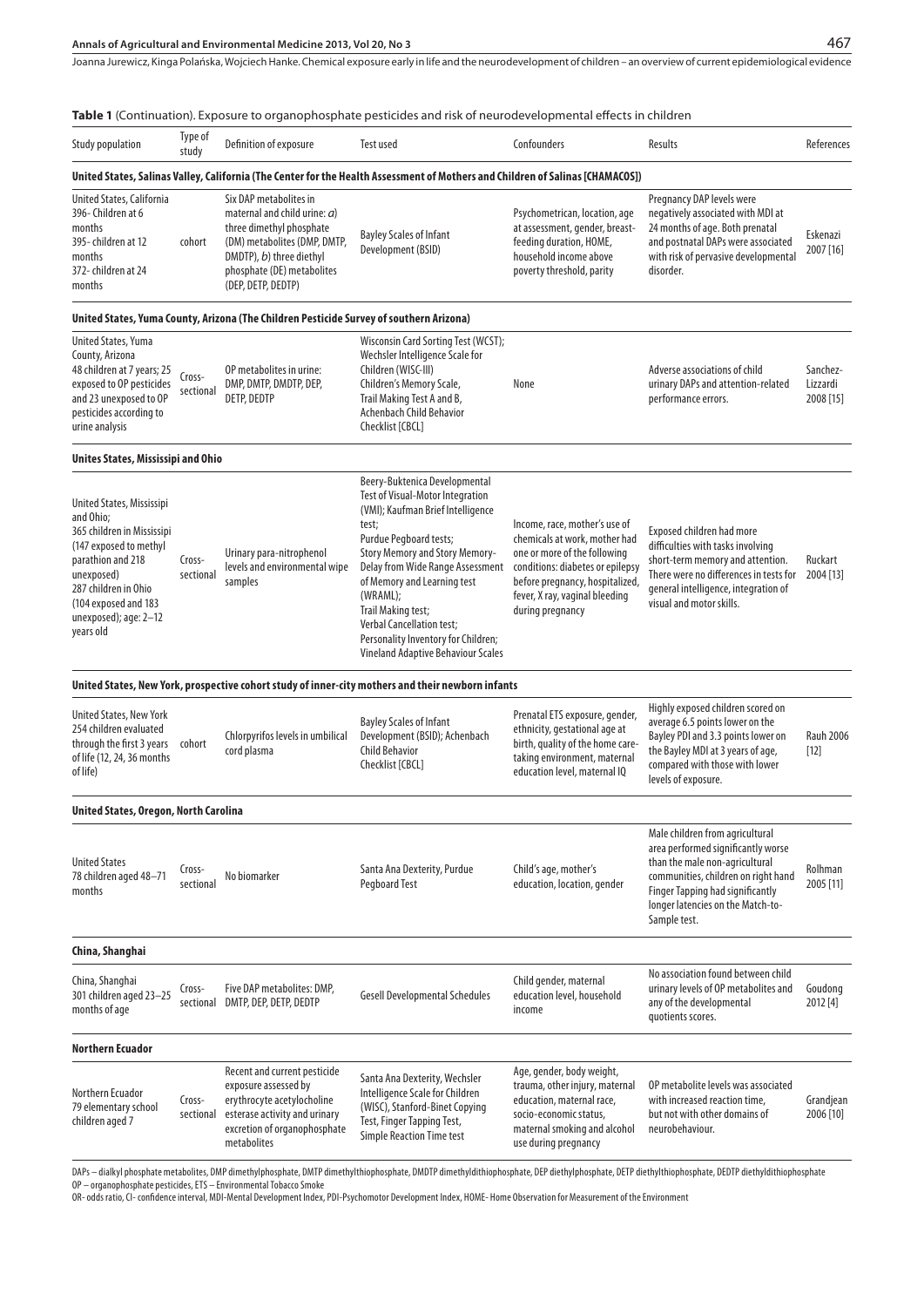plasma) showed significantly more delays in psychomotor and mental development, and their mothers reported more attention problems and symptoms of pervasive developmental disorders at 3-years of age [12].

Mental and psychomotor developments were also investigated in a cohort of children of farmworker families living in the Salinas Valley of California [16]. An adverse association of prenatal OP metabolites with mental development and pervasive development problems at 24 months of age was observed.

In a study performed among 6–9-year-old Ecuadoreans attending the two lowest grades of a public school, prenatal pesticide exposure was associated with a lower score for copying designs in the exposed children. Postnatal exposure to OPs, as assessed by the children's urinary dialkyl phosphate (DAP) metabolite levels, was associated with increased reaction time, but not with other domains of neurobehaviour [10].

The result of the study among pre-school children showed poorer neurobehavioural performance of children from agricultural communities exposed to OP, compared to the performance of those from non-agricultural communities, as measured by response speed, number correct and latency. Children from the agricultural area performed significantly worse than children from non-agricultural communities on right hand Finger Tapping. The children from agricultural communities also had significantly longer latencies on the Match-to-Sample test [11].

In a study of 2–12-year-olds living in Mississippi and Ohio, where methyl parathion was illegally sprayed in homes, the children were classified as exposed or unexposed on the basis of urinary para-nitrophenol levels and environmental wipe samples. Exposed children had more difficulties with tasks involving short-term memory and attention. Additionally, parents of exposed children had more behavioural and motor skill problems than did parents of unexposed children [13]. Another study of Hispanic children living in an agricultural community reported adverse associations of child urinary DAPs and attention-related performance errors on the Wisconsin Card Sorting Test [15].

On the other hand, no association was found between child urinary levels of OP metabolites and any of the developmental quotients scores in the study performed among 301 young children from Shanghai [4].

The result of the presented studies show that exposure to organophosphate pesticides is associated with poorer neurodevelopment of children. Neonates demonstrated a higher proportion of abnormal reflexes [14, 17], while young children had more attention problems [12, 13], especially attention-related performance errors [15], symptoms of pervasive developmental disorders at 3 years of age [12], lower score for copying designs [10] at age 6 – 9-years-old, and more difficulties with tasks involving short-term memory [13]. Poorer response speed and number correct and latency were found among children exposed to pesticides from agricultural areas [11]. Only one current cross-sectional study performed in China did not find an association between exposure to pesticides and the neurodevelopment of children [4].

**Exposure to organochlorine pesticides and polychlorinated biphenyls and the neurodevelopment of children.** Organochlorines, including polychlorinated biphenyls (PCBs) and *p,p*'-dichlorodiphenyl dichloroethene (*p,p*'-DDE), the main

degradation product of *p,p*'-dichlorodiphenyl trichloroethane (*p,p*'-DDT). Organochlorine compounds are persistent and ubiquitous environmental contaminants that were intensively used in the past. Although today DDT is banned from use and production in most Western countries, it is still sprayed in some developing countries for disease-vector control [18]. Organochlorine chemicals are resistant to degradation and bioaccumulate in the food chain. Exposure occurs *in utero,* and because of their lipophilicity also via breastfeeding. DDT metabolites directly affect nerve cells and have endocrine disruption effects in the hypothalamic–hypophysis–thyroid axis [19]. Alterations in the central nervous system have been documented concerning the visual–motor and cognitive functions of workers chronically exposed to DDT [20].

Six studies have examined the association between cord PCBs and organochlorine pesticides (*p,p*'-dichlorodiphenyl dichloroethene (DDE)) and the neurodevelopment of children [21, 22, 23, 24, 25, 26] (Tab. 2).

The study which examined the associations between prenatal exposure to p,p-DDE and mental and psychomotor development in children aged 1 year from a rural village in the vicinity of an electrochemical factory (where DDT, hexachlorobenzen and other chlorinated solvents were produced), found that p,p'-DDE cord serum levels were negatively associated with lower psychomotor development at 13 months of age [22]. Long-term breastfeeding was found to be protective against this effect. On the other hand, no such association was found for exposure to hexachlorobenzen. The same authors evaluated the association of cord blood serum level of DDT and its metabolite DDE with neurodevelopment at age 4 years [23]. Children were assessed by using the McCarthy Scales of Children's Abilities. DDT cord serum concentration at birth were inversely associated with verbal, memory, quantitative and perceptual-performance skills at age 4 years.

Torres-Sanchez [24] found that DDE levels during the first trimester of pregnancy were related to significant reduction in psychomotor development index (PDI) but not with mental development index (MDI).

The effects of *in utero* exposure to DDT and DDE on neurodevelopmental was also investigated among Mexican farm workers' children in California. The birth cohort study consisted of 360 singletons with maternal serum measures of p,p'-DDT,o,p'-DDT, and p,p'-DDE. Psychomotor development and mental development were assessed with the Bayley Scales of Infant Development at 6, 12, and 24 months. A 2-point decrease in Psychomotor Developmental Index scores with each 10-fold increase in p,p'-DDT levels at 6 and 12 months (but not 24 months), and p,p'-DDE levels at 6 months only, was found. Breastfeeding was associated positively with the Bayley scale scores [25].

To investigate an association between cord serum polychlorinated biphenyls (PCBs) and *p,p*'-dichlorodiphenyl dichloroethene (DDE) levels and measures of attention, Sagiv et al. in [26] performed a study among 788 infants (5–22 days old) born between 1993–1998 to mothers residing near a PCBcontaminated harbour and Superfund site in New Bedford, Massachusetts, USA [26]. Consistent inverse associations between cord serum PCB and DDE levels, and of alertness, quality of alert responsiveness, cost of attention, and other potential attention-associated measures, including selfquieting and motor maturity, were observed [26]. However, no association was found between cord blood DDE levels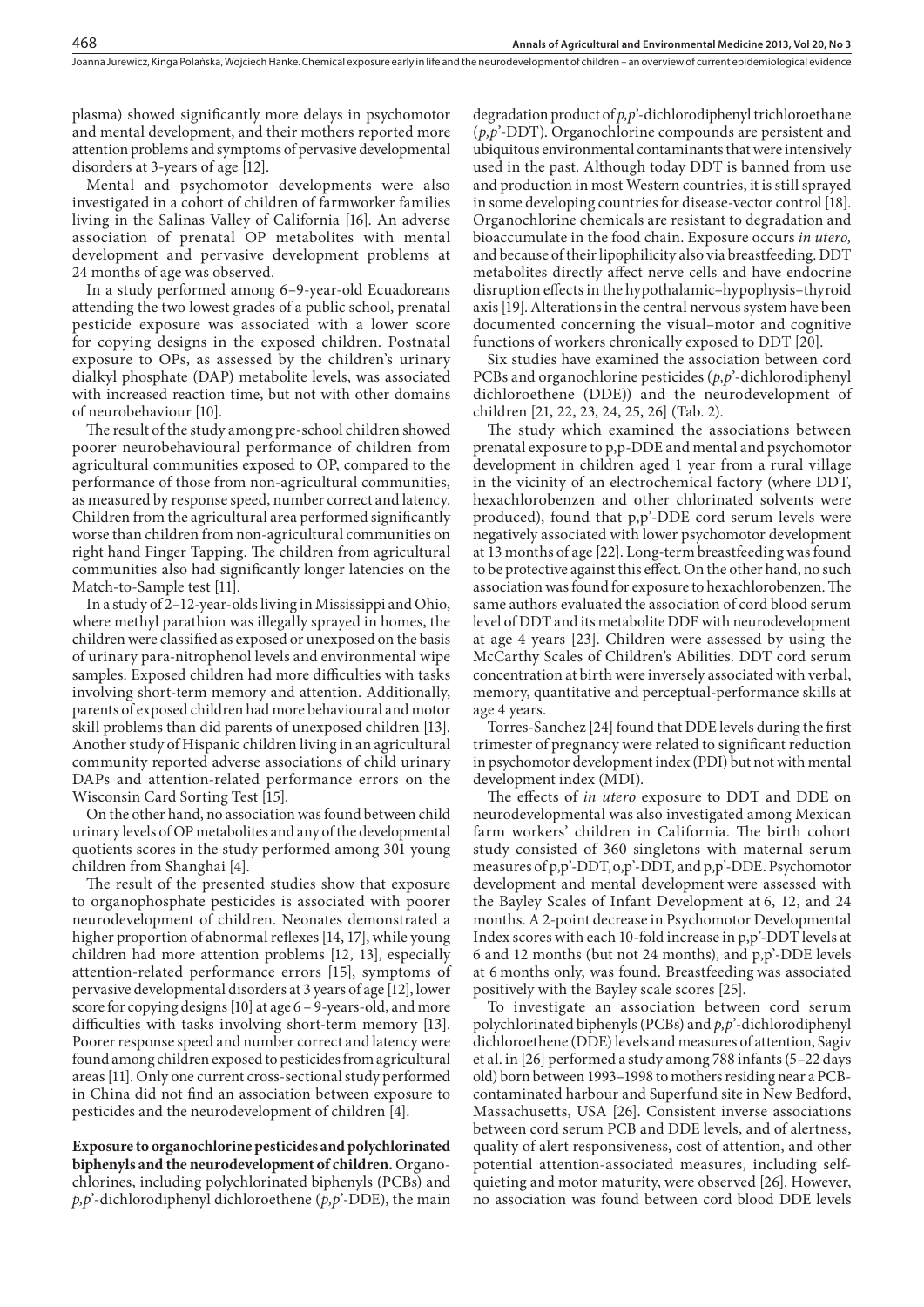#### **Annals of Agricultural and Environmental Medicine 2013, Vol 20, No 3**

Joanna Jurewicz, Kinga Polańska, Wojciech Hanke . Chemical exposure early in life and the neurodevelopment of children – an overview of current epidemiological evidence

**Table 2.** Exposure to organochlrine pesticides and risk of neurodevelopmental effects in children.

| Study population                                                                                                             | Type of<br>study | Definition of exposure                                                                                                            | Test used                                                                                             | Confounders                                                                                                                                                                  | Results                                                                                                                                                                                                                                                        | References                      |
|------------------------------------------------------------------------------------------------------------------------------|------------------|-----------------------------------------------------------------------------------------------------------------------------------|-------------------------------------------------------------------------------------------------------|------------------------------------------------------------------------------------------------------------------------------------------------------------------------------|----------------------------------------------------------------------------------------------------------------------------------------------------------------------------------------------------------------------------------------------------------------|---------------------------------|
| <b>Mexico, State of Morelos</b>                                                                                              |                  |                                                                                                                                   |                                                                                                       |                                                                                                                                                                              |                                                                                                                                                                                                                                                                |                                 |
| Mexico,<br>244 children at 1,3,6 and 12<br>months of age                                                                     | cohort           | Serum level of DDE before<br>pregnancy and during each<br>trimester of pregnancy                                                  | <b>Bayley Scales of</b><br>Infant Development<br>(BSID)                                               | Birth weight, age at evaluation,<br>breastfeeding, HOME                                                                                                                      | DDE levels during the first trimester<br>of pregnancy were associated with<br>reduction in PDI, and not associated<br>with MDI.                                                                                                                                | Torres-<br>Sanches<br>2007 [24] |
| United States, Oswego, New York, Ontario Lake (The Oswego Newborn and Infant Development Project)                            |                  |                                                                                                                                   |                                                                                                       |                                                                                                                                                                              |                                                                                                                                                                                                                                                                |                                 |
| <b>United States,</b><br>North Carolina<br>230 children tested at 6 months<br>and again 216 children tested at<br>12-months  | cohort           | Cord-blood DDE level                                                                                                              | Intelligence (FTII)                                                                                   | Fagan test for Infant Based on abstract - no information<br>about confouders                                                                                                 | No significant associations between FTII<br>performance and DDE cord blood level.                                                                                                                                                                              | Darvil<br>2000 [21]             |
|                                                                                                                              |                  |                                                                                                                                   |                                                                                                       | United States, Salinas Valley, California (The Center for the Health Assessment of Mothers and Children of Salinas (CHAMACOS))                                               |                                                                                                                                                                                                                                                                |                                 |
| <b>United States,</b><br>California<br>360 sigletons tested at 6,12, 24<br>months                                            | cohort           | Maternal serum measures<br>of p,p'-DDT, o,p'-DDT and<br>p,p'-DDE                                                                  | <b>Bayley Scales of</b><br><b>Infant Development</b><br>(BSID)                                        | Psychometrican, gender, maternal<br>years in US, poverty level, season for<br>assessment, maternal education,<br>age, HOME, maternal work status                             | 2-point decrease in PDI scores with each<br>10-fold increase in p,p'DDT levels at 6<br>and 12 months and p,p'-DDE levels at 6<br>months.                                                                                                                       | Eskenazi<br>2006 [25]           |
| <b>United States, New Bedford, Massachusetts</b>                                                                             |                  |                                                                                                                                   |                                                                                                       |                                                                                                                                                                              |                                                                                                                                                                                                                                                                |                                 |
| <b>United States,</b><br>New Bedford, Massachusetts<br>788 infants (5-22 days) residing<br>near a PCB-contaminated<br>harbor | Cohort           | Cord serum level of the 51<br>individual PCB congeners<br>and two chlorinated<br>pesticides (p,p'-DDE,<br>hexachlorobenzen (HCB)) | <b>Bazelton Neonatal</b><br>Behavioural<br><b>Assessment Scale</b><br>(NBAS)                          | Infant's age at examination, birth<br>year, time since last feeding, NBAS<br>examiner, and maternal age,<br>education,<br>breast-feeding, household income                   | Inverse associations between cord serum<br>PCB and DDE levels and of alertness.<br>quality of alert responsiveness, cost<br>of attention, and other potential<br>attention-associated measures including<br>self-quieting and motor maturity were<br>observed. | Sagiv 2008<br>$[26]$            |
| Spain, Barcelona                                                                                                             |                  |                                                                                                                                   |                                                                                                       |                                                                                                                                                                              |                                                                                                                                                                                                                                                                |                                 |
| Spain,<br>Barcelona<br>92 mother-infant pairs 1-year<br>old infants                                                          | Birth<br>cohort  | Organochlorine compounds:<br>DDE, hexachlorobenzene<br>(HCB) in cord serum                                                        | <b>Bayley Scales of</b><br>Infant Development<br>(BSID); Griffiths<br>Scales of Infant<br>Development | Maternal age, tobacco and alcohol<br>exposure during pregnancy,<br>maternal education, migration,<br>paternal occupation, gender,<br>kindergarden, breastfeeding             | DDE cord serum levels negatively<br>associated with both MDI and PDI.<br>HCB had no effect on child<br>neurodevelopment.                                                                                                                                       | Ribas-Fito<br>2003 [22]         |
| Spain,<br><b>Barcelona</b><br>475 children at age 4 years                                                                    | Birth<br>cohort  | DDT and DDE were measured<br>in cord serum                                                                                        | McCarthy Scales of<br><b>Children's Abilities</b><br>(MSCA)                                           | Gender, school trimester of<br>examination, psychologist,<br>breastfeeding, maternal social class,<br>maternal consumption of alcohol<br>and use of tobacco during pregnancy | Children whose DDT concentration in cord<br>serum level were > 0.20 ng/ml had mean<br>decreases of 7.86 points in the verbal<br>scale and 10.86 points in the memory<br>scale, compared with children whose<br>concentrations were <0.05 ng/ml.                | Ribas-Fito<br>2006 [23]         |

MDI – Mental Development Index; PDI – Psychomotor Development Index

DDT – dichlorodiphenyltrichloroethane; DDE – Dichlorodiphenyldichloroethylene; PCB – polychlorinated biphenyls, HOME – Home Observation for Measurement of the Environment

and scores on the Fagan Test of Infant Intelligence at ages 6 or 12 months [21] (Tab. 2).

Despite the relatively large body of literature on potential associations between early-life exposure to PCBs and adverse neurodevelopmental effects, controversy still exists over whether PCBs are in fact neurotoxicants [27]. Mechanisms hypothesized to underlie PCB neurotoxicity have included thyroid disruption [28], interference with sex steroids, either as agonists or antagonists [29], and Ah-receptor activity. Thyroid hormones are critical to neuronal proliferation, migration, synaptogenesis, and brain myelination [19].

The relation between exposure to low levels of polychlorinated biphenyls (PCBs), a class of persistent organic pollutants, and cognitive and motor development in infants and young children, has been examined in many studies, and the results have varied (Tab. 3).

Studies which assess the exposure to PCBs and neurodevelopment in infants were performed in the United States, the Great Lake Region [21, 30] and in Germany [31]. In the Great Lakes Region, the consumption of fish contaminated with PCB from Lake Ontario were examined in relation to infant neurodevelopment [21, 30]. The relationship between prenatal (cord blood) polychlorinated biphenyls (PCBs) and the Neonatal Behavioural Assessment Scale (NBAS) performance in babies at 25–48 h after birth was examined by Stewart et al. in 2000. Results revealed significant relationships between the most heavily chlorinated PCBs and performance impairments [30]. Infants were also examined at conceptual age 67 weeks and again at conceptual age 92 weeks, using the Fagan Test of Infant Intelligence. Analysis of the results revealed a dose-dependent relationship between total umbilical cord-blood PCB levels and poorer performance at the Fagan Test at both ages [21]. In Germany, on the other hand, no associations between exposure and neurological and developmental measures were observed in the study performed in infants 2 weeks and 24 months of age [31].

Studies which assess the impact of exposure to PCBs and neurodevelopment in children have been performed in Japan [32], Slovakia [33], Germany [34], the United States, Ontario Lake [35, 36, 37, 38], Michigan Lake [39], 12 hospitals in United States: Baltimore, Boston, Buffalo, Memphis, Minneapolis, New Orleans, New York (two hospitals), Philadelphia, Portland, Providence and Richmond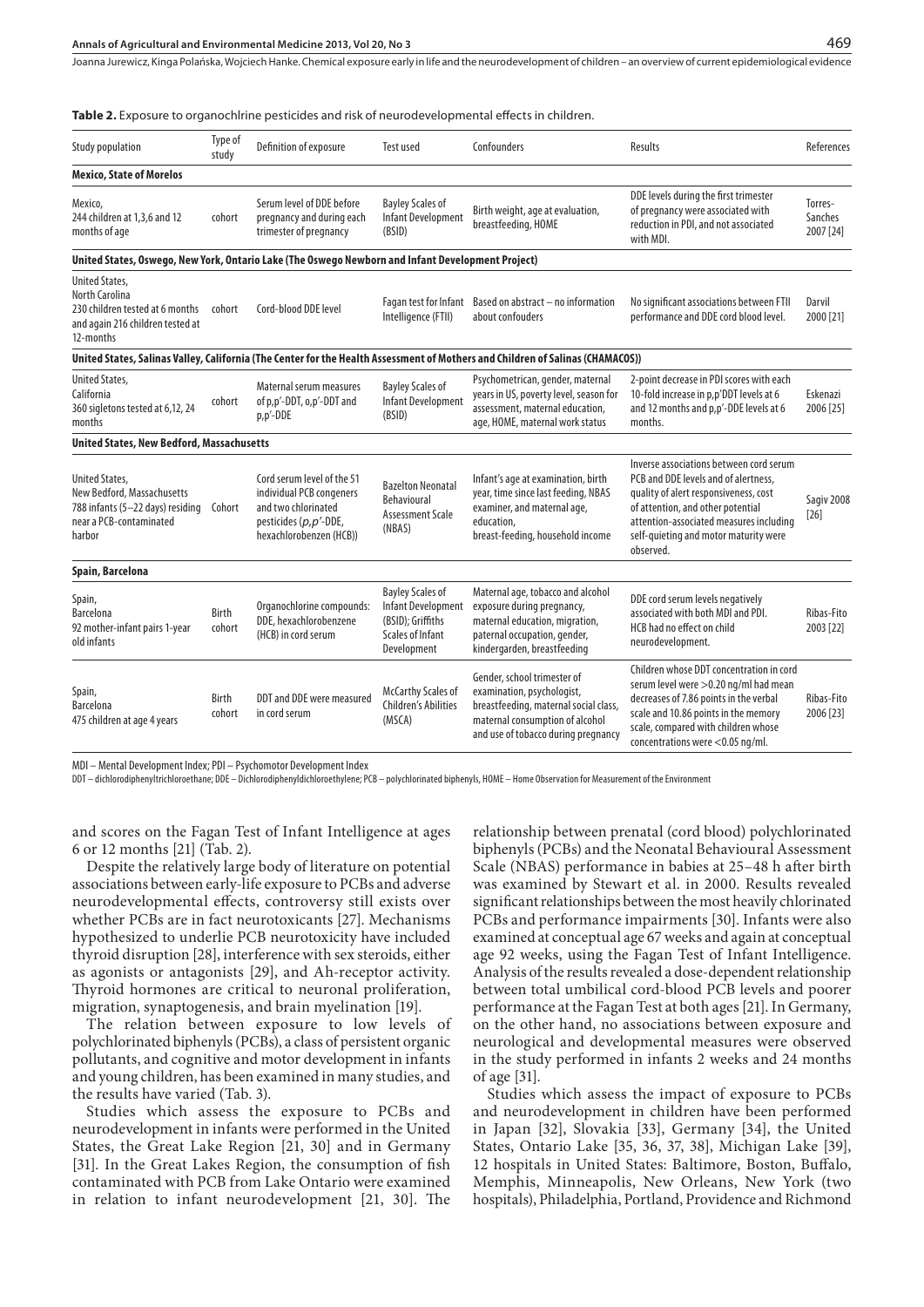**Table 3.** Exposure to polychlorinated biphenyls and neurodevelopmental effects in children.

| <b>Study population</b>                                                                                                                                                                                                                                                                                         | Type of<br>study | Definition of<br>exposure                                                                                                       | <b>Test used</b>                                            | Confounders                                                                                                                    | Results                                                                                                                                                                                         | References             |
|-----------------------------------------------------------------------------------------------------------------------------------------------------------------------------------------------------------------------------------------------------------------------------------------------------------------|------------------|---------------------------------------------------------------------------------------------------------------------------------|-------------------------------------------------------------|--------------------------------------------------------------------------------------------------------------------------------|-------------------------------------------------------------------------------------------------------------------------------------------------------------------------------------------------|------------------------|
| Oswego, New York, Lake Ontario (The Oswego Newborn and Infant Development Project)                                                                                                                                                                                                                              |                  |                                                                                                                                 |                                                             |                                                                                                                                |                                                                                                                                                                                                 |                        |
| <b>United States,</b><br>Great Lake Region, Oswego,<br>New York,<br>babies born to women who<br>consumed contaminated Lake<br>Ontario fish (152 women who<br>reported never consuming Lake<br>Ontario fish and 141 women<br>who reported consuming at<br>least 40 PCB-equivalent lbs) at<br>25-48 h after birth | cohort           | Cord blood PCBs,<br>DDE, HCB, Mirex,<br>lead, and hair<br>mercury levels                                                        | Neonatal Behavioural<br>Assessment Scale (NBAS)             | Socio-economic status, maternal IQ,<br>maternal education, home environment,<br>smoking                                        | Significant linear relationships<br>between the most heavily chlorinated<br>PCBs and performance. Higher prenatal<br>PCB exposure was associated with a<br>non-specific performance impairment. | Stewart<br>2000 [30]   |
| United States,<br>Great Lake Region, Oswego,<br>New York,<br>babies born to women who<br>consumed contaminated Lake<br>Ontario fish tested at 6 month-<br>230 children and 12-month -<br>216 children                                                                                                           | cohort           | Cord blood PCBs<br>level                                                                                                        | <b>Fagan Test for Infant</b><br>Intelligence (FTII)         | Based on abstract - no information<br>about confounders                                                                        | Dose-dependent relationship between<br>total umbilical cord-blood PCB levels<br>and poorer performance at both ages.                                                                            | Darvill 2000<br>$[21]$ |
| United States,<br>Oswego, New York,<br>189 children at 4.5 years old                                                                                                                                                                                                                                            | cohort           | <b>Umbilical cord</b><br>blood level of PCBs,<br>maternal hair<br>mercury (MeHq),<br>postnatal PB<br>exposure (venous<br>blood) | McCarthy Scales of<br><b>Children's Abilities</b><br>(MSCA) | Socio-economic status, maternal IQ,<br>maternal education, home environment,<br>smoking                                        | A dose dependent association<br>between cord blood PCBs and errors of<br>commission.                                                                                                            | Stewart<br>2003 [35]   |
| United States,<br>Oswego, New York:<br>202 children at 8 years of age<br>and later at 9 1/2 years of age                                                                                                                                                                                                        | cohort           | <b>Umbilical cord</b><br>blood level of<br>PCBs, postnatal<br>Pb exposure<br>(venous blood),<br>methylmercury<br>(MeHg) in hair | <b>Continuous Performance</b><br>Test (CPT)                 | Maternal IQ, maternal sustained<br>attention and maternal response<br>inhibition, socio-economic status,<br>maternal education | Prenatal PCB exposure was associated<br>with increased impulsive responding<br>on CPT.                                                                                                          | Stewart<br>2005 [36]   |
| United States,<br>Oswego, New York,<br>167 children at 9.5 years of age                                                                                                                                                                                                                                         | cohort           | <b>Umbilical cord</b><br>blood level of PCBs.<br>methylmercury<br>(MeHq) in hair,<br>postnatal Pb<br>exposure (venous<br>blood) | Differential<br>Reinforcement of Low<br>Rates task (DRL)    | HOME, socio-economic status, maternal<br>IQ, maternal education, paternal<br>education                                         | Children prenatally exposed to<br>PCBs responded excessively, with<br>significantly lower interresponse<br>time and<br>fewer reinforcers earned across the<br>session.                          | Stewart<br>2006 [37]   |
| United States,<br>Oswego, New York:<br>156 children at 9 years of age                                                                                                                                                                                                                                           | cohort           | Placental PCBs level                                                                                                            | Wechsler Intelligence<br>Scale for Children (WISC)          | HOME, socio-economic status, parental<br>IQ, alcohol/cigarette use, neonatal risk<br>factor                                    | For each 1-ng/g (wet weight) increase<br>in PCBs in placental tissue, Full Scale<br>IQ dropped by three points ( $p = 0.02$ ),<br>and Verbal IQ dropped by four points<br>$(p = 0.003)$ .       | Stewart<br>2008 [38]   |

#### **United States (Collaborative Perinatal Project). Children from 12 hospitals: Baltimore, Boston, Buffalo, Memphis, Minneapolis, New Orleans, New York (2 hospitals), Philadelphia, Portland, Providence, Richmond**

| United States,<br>12 hospitals:<br>1,065 children at 8 months<br>of age | cohort | PCBs measured in<br>maternal serum<br>taken during<br>pregnancy. | <b>Bayley Scales of Infant</b><br>Development (BSID) | Research Center, mother's education,<br>triglycerides, cholesterol, child first born                                                                                       | No relation between prenatal PCB<br>exposure and children's MDI and PDI. | <b>Daniels</b><br>2003 [40] |
|-------------------------------------------------------------------------|--------|------------------------------------------------------------------|------------------------------------------------------|----------------------------------------------------------------------------------------------------------------------------------------------------------------------------|--------------------------------------------------------------------------|-----------------------------|
| United States,<br>12 hospitals:<br>894 children at the age of 7         | cohort | Third<br>trimester serum<br>analyzed for PCBs                    | Wechsler Intelligence<br>Scale for Children (WISC)   | Study Center, triglycerides, cholesterol,<br>maternal age, child gender, race, parity,<br>socio-economic status, smoking, number<br>of day breastfed, presence of meconium | No relation between prenatal PCB<br>exposure and children's MDI and PDI. | <b>Gray 2005</b><br>$[41]$  |
| United States, Michigan, Lake Michigan                                  |        |                                                                  |                                                      |                                                                                                                                                                            |                                                                          |                             |

| United States,<br>Michigan:<br>154 children assessed at 4 years<br>of age, 148 children at 11 years | cohort | Umbilical cord<br>serum, maternal<br>serum and milk<br>concentration of<br><b>PCBs</b> | Continuous Performance<br>Test (CPT),<br><b>Wisconsin Card Sorting</b><br>Test.<br><b>Sternberg Memory</b><br>Paradigm,<br>Wechsler Intelligence<br>Scale for Children (WISC) | Socio-economic status, mother's age<br>at child's birth, marital status, gender<br>of child, parity, maternal education,<br>HOME, maternal alcohol consumption<br>and smoking during and after pregnancy,<br>delivery complications | Prenatal PCB exposure associated<br>with greater impulsivity, poorer<br>concentration, and poorer verbal,<br>pictorial, and auditory working<br>memory. | Jacobson<br>2003 [39] |
|-----------------------------------------------------------------------------------------------------|--------|----------------------------------------------------------------------------------------|-------------------------------------------------------------------------------------------------------------------------------------------------------------------------------|-------------------------------------------------------------------------------------------------------------------------------------------------------------------------------------------------------------------------------------|---------------------------------------------------------------------------------------------------------------------------------------------------------|-----------------------|
|-----------------------------------------------------------------------------------------------------|--------|----------------------------------------------------------------------------------------|-------------------------------------------------------------------------------------------------------------------------------------------------------------------------------|-------------------------------------------------------------------------------------------------------------------------------------------------------------------------------------------------------------------------------------|---------------------------------------------------------------------------------------------------------------------------------------------------------|-----------------------|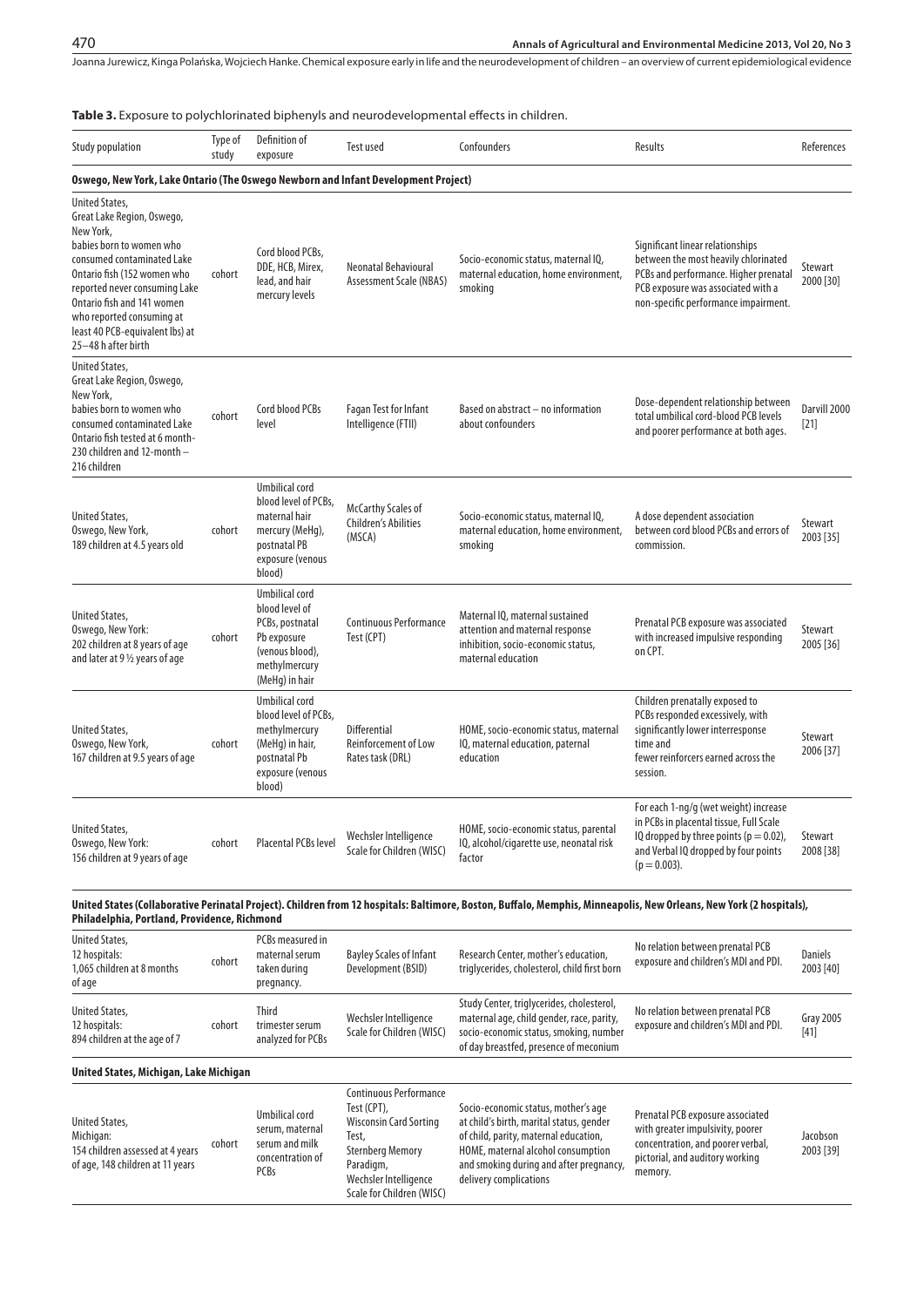**Table 3** (Continuation). Exposure to polychlorinated biphenyls and neurodevelopmental effects in children.

| <b>Europe, Netherlands (The Netherlands Cohort Study)</b><br>In boys, higher prenatal PCB levels<br>were related with less masculinized<br>Sum of PCB 118,<br>play and composite scale, whereas in<br>138, 153 and 180 in<br>The Netherlands,<br>Pre-School Activities<br>Maternal age, parental education,<br>girls, higher PCB levels were associated<br>maternal and cord<br>cohort<br>207 children at age $7.5 \pm 0.4$<br>Inventory (PSAI)<br>parental verbal IQ, HOME<br>with more masculinized play.<br>plasma and breast<br>Higher prenatal dioxin levels were<br>milk<br>associated with more feminized<br>play in boys as well as girls.<br>Sum of PCB 118,<br>Type of feeding, duration of<br>Higher prenatal PCB levels associated<br>138, 153 and 180 in<br>breastfeeding, gender, parity, parental<br>with longer response times (RTs), more<br>The Netherlands,<br>maternal and cord<br>Tower of London (TOL)<br>cohort<br>education level, parental verbal IQ,<br>207 children at age 9<br>variation in RTs, and lower scores on<br>plasma and breast<br>HOME, age at examination<br>the TOL.<br>milk<br><b>Europe, Germany</b><br>Parental education and occupation,<br>alcohol and smoking<br>during pregnancy, duration of pregnancy,<br>Dioxins, dioxin-like<br>number of pregnancies, mother's BMI<br>PCBs and six<br>before delivery, mother's age at delivery,<br>indicator PCBs<br>birth weight, nationality,<br><b>Bayley Scales of Infant</b><br>Germany<br>analyzed in<br>No associations between exposure<br>lead and cadmium in blood, selenium<br>Development (BSID)<br>and neurological and developmental<br>232 healthy mother-infant pairs cohort<br>maternal blood<br>in serum and mercury in urine of the<br>recruited between 2000-2002<br>measures observed.<br>during pregnancy,<br>pregnant women, medication during | References               |
|-------------------------------------------------------------------------------------------------------------------------------------------------------------------------------------------------------------------------------------------------------------------------------------------------------------------------------------------------------------------------------------------------------------------------------------------------------------------------------------------------------------------------------------------------------------------------------------------------------------------------------------------------------------------------------------------------------------------------------------------------------------------------------------------------------------------------------------------------------------------------------------------------------------------------------------------------------------------------------------------------------------------------------------------------------------------------------------------------------------------------------------------------------------------------------------------------------------------------------------------------------------------------------------------------------------------------------------------------------------------------------------------------------------------------------------------------------------------------------------------------------------------------------------------------------------------------------------------------------------------------------------------------------------------------------------------------------------------------------------------------------------------------------------------------------------------------------------------------------------|--------------------------|
|                                                                                                                                                                                                                                                                                                                                                                                                                                                                                                                                                                                                                                                                                                                                                                                                                                                                                                                                                                                                                                                                                                                                                                                                                                                                                                                                                                                                                                                                                                                                                                                                                                                                                                                                                                                                                                                             |                          |
|                                                                                                                                                                                                                                                                                                                                                                                                                                                                                                                                                                                                                                                                                                                                                                                                                                                                                                                                                                                                                                                                                                                                                                                                                                                                                                                                                                                                                                                                                                                                                                                                                                                                                                                                                                                                                                                             | Vreugdenhil<br>2002 [42] |
|                                                                                                                                                                                                                                                                                                                                                                                                                                                                                                                                                                                                                                                                                                                                                                                                                                                                                                                                                                                                                                                                                                                                                                                                                                                                                                                                                                                                                                                                                                                                                                                                                                                                                                                                                                                                                                                             | Vreugdenhil<br>2004 [43] |
|                                                                                                                                                                                                                                                                                                                                                                                                                                                                                                                                                                                                                                                                                                                                                                                                                                                                                                                                                                                                                                                                                                                                                                                                                                                                                                                                                                                                                                                                                                                                                                                                                                                                                                                                                                                                                                                             |                          |
| and in maternal<br>pregnancy (especially iodide and thyroid<br>milk following<br>hormones), diseases of the thyroid gland,<br>extraction<br>Apgar score, neonatal jaundice,<br>duration of breastfeeding, assessment of<br>the child's home environment                                                                                                                                                                                                                                                                                                                                                                                                                                                                                                                                                                                                                                                                                                                                                                                                                                                                                                                                                                                                                                                                                                                                                                                                                                                                                                                                                                                                                                                                                                                                                                                                     | Wilhelm<br>2008 [31]     |
| Prenatal and<br>Age at examination, gestational age,<br>perinatal PCB<br><b>Bayley Scales of Infant</b><br>alcohol/smoking during pregnancy,<br>exposure in cord<br>Apgar score, delivery, parental education,<br>Development (BSID)<br>Negative associations between milk<br>Germany,<br>blood and maternal<br>and the Kaufman Brief<br>parental occupation, parity, neonatal<br>PCB and mental/motor development<br>171 healthy mother-infant pairs cohort<br>milk. At 42 months,<br>aged 7, 18, 30, and 42 months<br>illnesses, lead in cord blood, duration of<br>reported at all ages.<br>Intelligence Test at 42<br>PCB concentrations<br>breastfeeding, mother's BMI, maternal<br>months<br>were measured in<br>verbal intelligence<br>serum                                                                                                                                                                                                                                                                                                                                                                                                                                                                                                                                                                                                                                                                                                                                                                                                                                                                                                                                                                                                                                                                                                         | Walkowiak<br>2001[34]    |
| <b>Europe, Faroese Island</b>                                                                                                                                                                                                                                                                                                                                                                                                                                                                                                                                                                                                                                                                                                                                                                                                                                                                                                                                                                                                                                                                                                                                                                                                                                                                                                                                                                                                                                                                                                                                                                                                                                                                                                                                                                                                                               |                          |
| Finger Tapping Test,<br>Hand-Eye Coordination<br>Test,<br>Cord PCB concentration was associated<br>Continuous Performance<br>Gender, age, maternal score on Raven's<br>with deficits within the highest<br>PCBs examined by<br>Test,<br>Progressive Matrices, medical risk for<br>tertile of mercury exposure on the<br>analysis of cord<br>Wechsler Intelligence<br>Faroe Islands,<br>neurobehavioural deficit, maternal<br><b>Boston Naming Test, the Continuous</b><br>cohort<br>435 children at the age of 7<br>tissue<br>Scale for Children (WISC),<br>and paternal education level, paternal<br>Performance Test reaction time<br>Cord Blood Hg<br><b>Bender Visual Motor</b><br>employment, day care<br>$(p=0.03)$ .<br>Gestalt Test,<br>California Verbal Learning<br>Test, Boston Naming Test                                                                                                                                                                                                                                                                                                                                                                                                                                                                                                                                                                                                                                                                                                                                                                                                                                                                                                                                                                                                                                                      | Grandjean<br>2001 [44]   |
| Europe, Slovakia                                                                                                                                                                                                                                                                                                                                                                                                                                                                                                                                                                                                                                                                                                                                                                                                                                                                                                                                                                                                                                                                                                                                                                                                                                                                                                                                                                                                                                                                                                                                                                                                                                                                                                                                                                                                                                            |                          |
| Maternal and<br>PCBs significantly associated with<br>cord serum<br>lower scores on both the psychomotor<br>Slovakia,<br><b>Bayley Scales of Infant</b><br>District, HOME, child gender<br>(PDI) and mental development indices<br>cohort<br>samples collected<br>750 children at 16 months<br>Development (BSID)<br>at delivery, and<br>(MDI).<br>analyzed for PCBs                                                                                                                                                                                                                                                                                                                                                                                                                                                                                                                                                                                                                                                                                                                                                                                                                                                                                                                                                                                                                                                                                                                                                                                                                                                                                                                                                                                                                                                                                        | Park 2010<br>$[33]$      |
| Japan, Hokkaido (The Hokkaido Study on Environment and Children's Health)                                                                                                                                                                                                                                                                                                                                                                                                                                                                                                                                                                                                                                                                                                                                                                                                                                                                                                                                                                                                                                                                                                                                                                                                                                                                                                                                                                                                                                                                                                                                                                                                                                                                                                                                                                                   |                          |
| Levels of one polychlorinated<br>PCDD isomer, total PCDDs, and total<br>Pregnant women's<br>peripheral blood<br>PCDDs/ PCDFs were significantly<br>Gestational age, smoking during<br>level of PCB and<br>negatively associated with MDI, and<br><b>Bayley Scales of Infant</b><br>Japan,<br>pregnancy, caffeine intake during<br>cohort<br>dioxins after the<br>the levels of two PCDD isomers and<br>134 6-month-old infants<br>Development (BSID)<br>pregnancy, blood sampling time<br>second trimester<br>three<br>PCB<br>PCDF isomers were significantly<br>negatively associated with the PDI.                                                                                                                                                                                                                                                                                                                                                                                                                                                                                                                                                                                                                                                                                                                                                                                                                                                                                                                                                                                                                                                                                                                                                                                                                                                        | Nakajima<br>2006 [32]    |
| Canada, North Quebec                                                                                                                                                                                                                                                                                                                                                                                                                                                                                                                                                                                                                                                                                                                                                                                                                                                                                                                                                                                                                                                                                                                                                                                                                                                                                                                                                                                                                                                                                                                                                                                                                                                                                                                                                                                                                                        |                          |
| Catsys system developed<br>Canada,<br>by Danish Product<br>HOME, socio-economic status, maternal<br>No association between exposure to<br>North Ouebec:<br>Umbilical cord<br>Development<br>reproductive history, smoking, use of<br>cohort<br>blood PCBs level<br>PCBs and neuromotor development.<br>110 preschool Inuit children<br>The Sway Analysis Test<br>drugs and alcohol<br>aged 4–6 years of age<br>System                                                                                                                                                                                                                                                                                                                                                                                                                                                                                                                                                                                                                                                                                                                                                                                                                                                                                                                                                                                                                                                                                                                                                                                                                                                                                                                                                                                                                                       | Despres<br>2005 [45]     |

DDE — Dichlorodiphenyldichloroethylene; HCB — Hexachlorobenzene; PCBs — Polychlorinated biphenyls; PCB 118 — 2,3/4,4'5-pentachlorobiphenyl; PCB 138 — 2,2',3,4,4',5'-Hexachlorobiphenyl; PCB 153—2,2',4,4',5,5'-<br>Hexachlorobip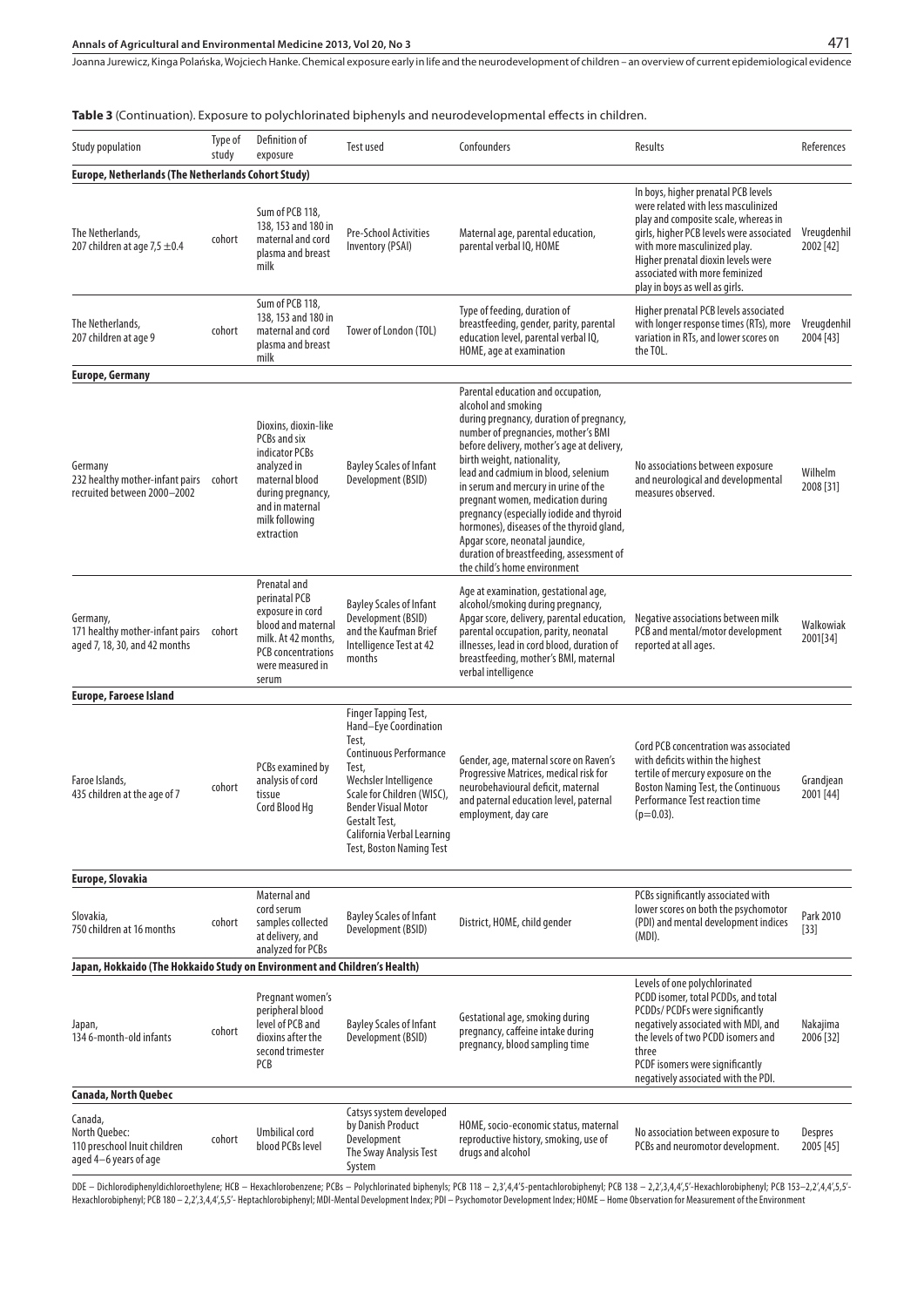[40, 41], the Netherlands [42, 43], Faroe Island [44] and Canada [45].

The associations between the total or individual isomer levels of PCBs and dioxins in peripheral blood of 134 pregnant Japanese women and the mental and motor development of their 6-month-old infants, were evaluated. The levels of one polychlorinated dibenzo-pdioxin (PCDD) isomer, total PCDDs, and total PCDDs/polychlorinated dibenzofurans (PCDFs) were significantly negatively associated with the Mental Development Index (MDI), and the levels of two PCDD isomers and three PCDF isomers were significantly negatively associated with the PDI [32]. In a study performed in Slovakia among children at 16 months, maternal monoortho-substituted PCBs were significantly associated with lower scores on both the psychomotor (PDI) and mental development indices (MDI). Also, a significant association between cord mono-ortho-substituted PCBs and reduced PDI was observed, although the association with MDI was marginal (p=0.05) [33]. In a study in Germany, 171 healthy mother-infant pairs were investigated to assess psychomotor development in the newborn infants aged 7, 18, 30, and 42 months. Negative associations between milk PCB and mental/motor development were reported at all ages [34].

Investigators from the Oswego Newborn and Infant Development Project reported associations between prenatal PCBs and errors of commission (false-positive responses) on the Continuous Performance Test at 4.5, 8, and 9.5 years of age, suggesting a potential impairment of response inhibition [35, 36]. This was supported by observed associations of PCBs with poorer performance on the Differential Reinforcement of Low Rates of Response test (in the same cohort at age 9.5 years), which measures the ability to withhold a rewarded response for a specific time delay, another test of response inhibition [37]. The next study by Stewart et al 2008 [38] in the same cohort of children was performed at 9 years of age, where the exposure to PCBs was associated with a decrease in Full Scale IQ ( $p = 0.02$ ), and Verbal IQ ( $p=0.003$ ). This association was significant after controlling for many potential confounders, including prenatal exposure to methylmercury, dichlorodiphenyldichloroethylene, hexachlorobenzene, and lead [38].

The Faroe Islands study found association between PCBs and attention measured by a continuous performance test among 7-year-old children only in the context of high mercury exposure, suggesting a potential interaction between these contaminants [44]. A study of children born to Lake Michigan fish consumers reported associations between prenatal PCB exposure and poorer performance on a Digit Cancellation task, which indicates difficulty with focused attention and concentration among 11-year-old children who had not been breast-fed [39].

The effects of exposure to environmental levels of PCBs and dioxins on development which persist until the school age was observed in a Dutch cohort [42]. Negative effects of prenatal PCB and dioxin exposure on cognitive and motor abilities were noticed when parental and home characteristics were less optimal in the case of intellectual stimulation [42]. The same author also evaluated the effects of perinatal exposure to PCBs and dioxins on play behaviour in Dutch children at school age (7.5 years of age). In boys, higher prenatal PCB levels were related to less masculinized play, whereas in girls, higher PCB levels were associated with more masculinized play [42]. The children from this study were then followed and

their neuropsychological functioning was assessed at 9 years of age. Higher prenatal PCB levels were associated with longer response times and more variation in the response time; additionally, a longer breast-feeding duration was associated with lower scores on the neurodevelopmental test and with better spatial organizational skills [43].

Whereas in a study performed in 12 hospitals in the United States, the authors did not observe any relations between prenatal PCB exposure and children's mental or psychomotor scores [40]. The children were followed and their neurodevelopment were assessed at the age of 7 years. *In utero* exposure to background levels of PCBs was not associated with lower IQ [41]. Also, no negative effects of PCBs on neuromotor development were observed in 110 preschool (4–6 years of age) Inuit children from Canada [45].

Summing up, exposure to organochlorine pesticides in infants (5–22 days old) was associated with alertness, quality of alert responsiveness, cost of attention, and other potential attention-associated measures [26]. Organochlorines exposure negatively affect psychomotor and mental development at 1, 3, 6, 12, and 13 months [22, 24, 25], and later was inversely associated with verbal, memory, quantitative and perceptual-performance skills at age 4 years [23]. One study found no association between cord blood DDE levels and neurodevelopment at ages 6 or 12 months [21].

In the case of exposure to PCBs and the neurodevelopment of children, the results of the presented studies are not consistent. Prenatal exposure to PCBs in neonates (25–48 h after birth) was associated with performance impairments [30]. Poorer Mental and Psychomotor Development Index in children at 6, 7, 16, 18, 30 and 42 months [32, 33, 34] was also noticed. Children exposed to PCBs demonstrated impairment of response inhibition [35, 36, 37], longer response times, and more variation in the response time [43], attention and concentration problems [39, 44], and less masculinized play [42]. In a study performed in Germany, no associations was observed in infants 2 weeks and 24 months of age [31], and in three studies which examined the association between PCBs exposure and neurodevelopment in children [40, 41, 45].

In some of the studies mentioned, the effect of breastfeeding was also investigated. Long-term breastfeeding was found to be protective against the effect of organochlorine pesticides exposure [22]; on the other hand, longer breastfeeding duration was also associated with lower scores on the neurodevelopmental test, and with better spatial organizational skills in the case of prenatal exposure to PCB [43].

**Exposure to mercury and neurodevelopment of children.**  Mercury is found in various chemical forms: elemental Hg, inorganic Hg and organic Hg (ethyl-, methyl-, alkyl- or phenyl-Hg). The chemistry of Hg modulates its toxicity and metabolism: inorganic Hg acts mainly on the kidneys, voliate metallic Hg and especially methylmercury (MeHg) affects the central nervous system [46]. Methylmercury absorbed by the mother in pregnancy, easily cross the placenta and accumulates in the foetus in high concentrations [47]. The vulnerability of the developing human brain is the most important window for harmful Hg compounds [46].

Mercury (Hg) is a neurodevelopmental toxicant commonly encountered as dietary methylmercury, which adversely affects enzymes, cellular membrane function, and neurotransmitter levels [48]. Mercury causes oxidative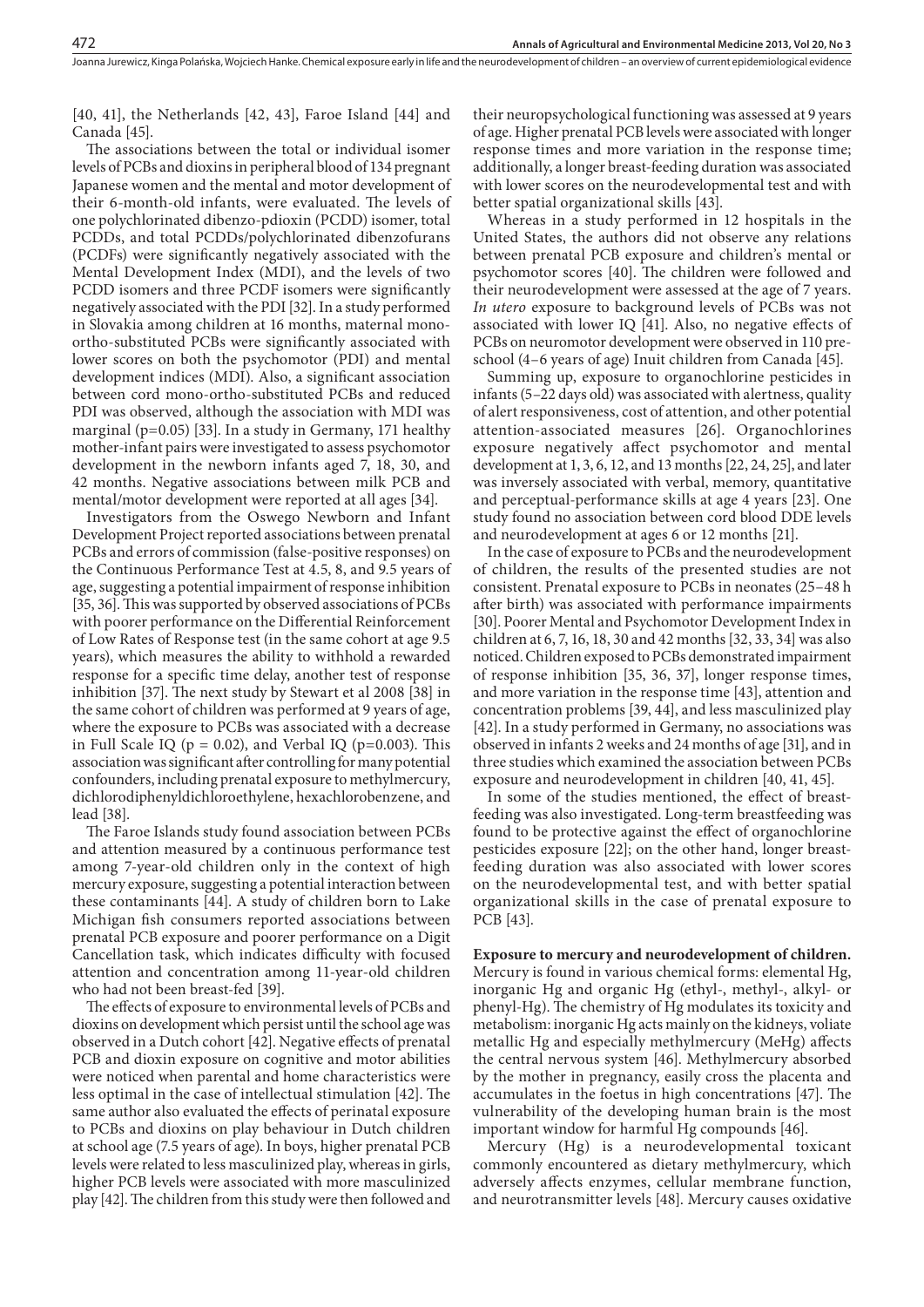stress, lipid peroxidation, and mitochondrial dysfunction, and disrupts synaptic transmission, microtubule formation, amino acid transport, and cellular migration in the developing brain [49]. The principal source of human exposure to organic mercury is fish consumption. This form of mercury is monomethyl mercury (MeHg). Sea mammals and shellfish also carry variable concentrations of MeHg in their tissues. Mercury is such a highly reactive toxic agent that it is difficult to identify its specific mechanism of damage, and much remains unknown about the mechanism [50].

Epidemiological studies have been conducted within variable fish-eating populations in order to examine the consequences of chronic exposure to low doses of methylmercury on the neurodevelopment of children. The results of those studies are inconsistent (Tab. 4). Several birth cohort studies conducted in the Faroe Islands [51, 52], Boston, Massachusetts (USA) [53, 54], Tohoku (Japan) [55], Kraków (Poland) [56, 57], Seychelles [58, 59, 60, 61] and New York (USA) [62] reported an inverse association between the neurodevelopment of children and prenatal mercury exposure.

The results in the Faroe cohort study showed an association between prenatal exposure to mercury and its effects on motor speed, attention, and language at ages 7 and 14 years [51]. In the same cohort, the adverse effects on visual information processing and attention functioning in children aged 14 years was observed [52]. In the study performed in Boston in the United States among infants 6 months of age, an increase of 1 ppm in mercury was associated with a decrement in visual recognition memory scores. Those scores were the highest among the infants of women who consumed > 2 weekly fish servings, but had mercury levels of ≤ 1.2 ppm [53]. Higher mercury levels (≥4.5 ng/g) were associated with poorer child cognitive test performance in

the same Boston cohort among children 3 years of age [54]. In Japan, prenatal exposure to methylmercury adversely affected neonatal neurobehavioural function [55].

The aim of the study performed in Poland was to assess the cognitive and psychomotor status of 233 1-year-old children whose mothers were exposed to low, but varying, amounts of mercury during pregnancy [56]. The relative risk for delayed performance increased if the cord blood mercury level was greater than 0.80 µg/L. The risk for delayed performance in the group of infants with greater maternal mercury levels  $(>0.50 \mu g/L)$  was also significantly greater, compared with children whose mothers had mercury levels less than 0.50 µg/L [56]. The same author assessed the neurodevelopment at 12, 24 and 36 months in a bigger group of 374 children [57]. An inverse association found between mercury exposure and both MDI and PDI scores at 12 months of age. Subsequent testing at 24 and 36 months did not confirm a significant association between exposure and cognitive or psychomotor function [57]. In the studies performed in the Seychelles, a 10-fold increase in cord blood mercury concentration was associated with decreased neurologic optimality scores (p=0.03) among infants 2 weeks after birth [58]. In the same cohort of children, an adverse association was observed between MeHg and PDI at 30 months among children periodically evaluated to the age of 9 and 30 months [59]. The same author continued the study and assessed the children's neurodevelopment at the age of 10.7 years [60]. An adverse association was found between methylmercury exposure and Reproduction Task scores (p=0.04), but no association was found with Copying Task scores [60]. Two of 21 neurodevelopmental endopints (decreased performance in the grooved pegboard test, using the non-dominant hand in males and improved scores in the hyperactivity index of the

| Table 4. Exposure to mercury and neurodevelopmental effects in children |  |
|-------------------------------------------------------------------------|--|
|-------------------------------------------------------------------------|--|

| <b>Study population</b>                                                                  | Type of<br>study | Definition of<br>exposure                                         | <b>Test used</b>                                                                                                                            | Confounders                                                                                                                                                                                                                                                                                                                  | Results                                                                                                                                                                                                                                                                 | References                 |
|------------------------------------------------------------------------------------------|------------------|-------------------------------------------------------------------|---------------------------------------------------------------------------------------------------------------------------------------------|------------------------------------------------------------------------------------------------------------------------------------------------------------------------------------------------------------------------------------------------------------------------------------------------------------------------------|-------------------------------------------------------------------------------------------------------------------------------------------------------------------------------------------------------------------------------------------------------------------------|----------------------------|
| United States, Boston, Massachusetts (Viva Project)                                      |                  |                                                                   |                                                                                                                                             |                                                                                                                                                                                                                                                                                                                              |                                                                                                                                                                                                                                                                         |                            |
| United States, Boston,<br><b>Massachusetts</b><br>135 mother-infant pair age 6<br>months | cohort           | Hair sample at<br>$6-8$ months of<br>pregnancy                    | <b>Visual Recognition Memory</b><br>(VRM)                                                                                                   | Maternal age, race, education,<br>marital status, infant sex,<br>gestational age, birth<br>weight at gestational age,<br>breast-feeding duration, age<br>at testing                                                                                                                                                          | An increase of 1 ppm in mercury was<br>associated with a decrement in VRM<br>score of 7.5 95% CI (-13.7 to -1.2) points.<br>VRM scores were highest among infants<br>of women who consumed > 2 weekly<br>fish servings but had mercury levels $\lt$ / $=$<br>$1.2$ ppm. | <b>Oken 2005</b><br>$[53]$ |
| United States, Boston,<br><b>Massachusetts</b><br>341 mother-infant pair age<br>3 years  | cohort           | <b>Blood mercury level</b><br>at second trimester<br>of pregnancy | The Purdue Pegboard Test,<br>The Story Memory and Story<br>Memory-Delay from Wide<br><b>Range Assessment of Memory</b><br>and Learning test | Child sex, age at testing, fetal<br>growth, gestational length,<br>breastfeeding duration, birth<br>order, primary language,<br>maternal: Peabody Picture<br>Vocabulary Test score, age,<br>prepregnancy BMI, race,<br>education, marital status,<br>alcohol consumption, smoking<br>during pregnancy, paternal<br>education | Higher mercury levels were associated<br>with poorer child cognitive test<br>performance.                                                                                                                                                                               | <b>Oken 2008</b><br>$[54]$ |
| <b>United States, New York</b>                                                           |                  |                                                                   |                                                                                                                                             |                                                                                                                                                                                                                                                                                                                              |                                                                                                                                                                                                                                                                         |                            |
| United States, New York 194<br>children assessed at 36 and 54<br>months                  | cohort           | Cord blood mercury<br>level                                       | <b>Bayley Scales of Infant</b><br>Development (BSID), Wechsler<br>Intelligence Scale for Children<br>(WISC)                                 | Race, maternal IQ, per capita<br>family income, child gender,<br>gestational age at birth,<br>maternal age, prenatal ETS<br>exposure, marital status,<br>education, maternal hardship,<br>age at testing                                                                                                                     | Inverse association with psychomotor<br>scores at 36 months and performance,<br>verbal and full IO scores at 48 months.                                                                                                                                                 | Lederman<br>2008 [62]      |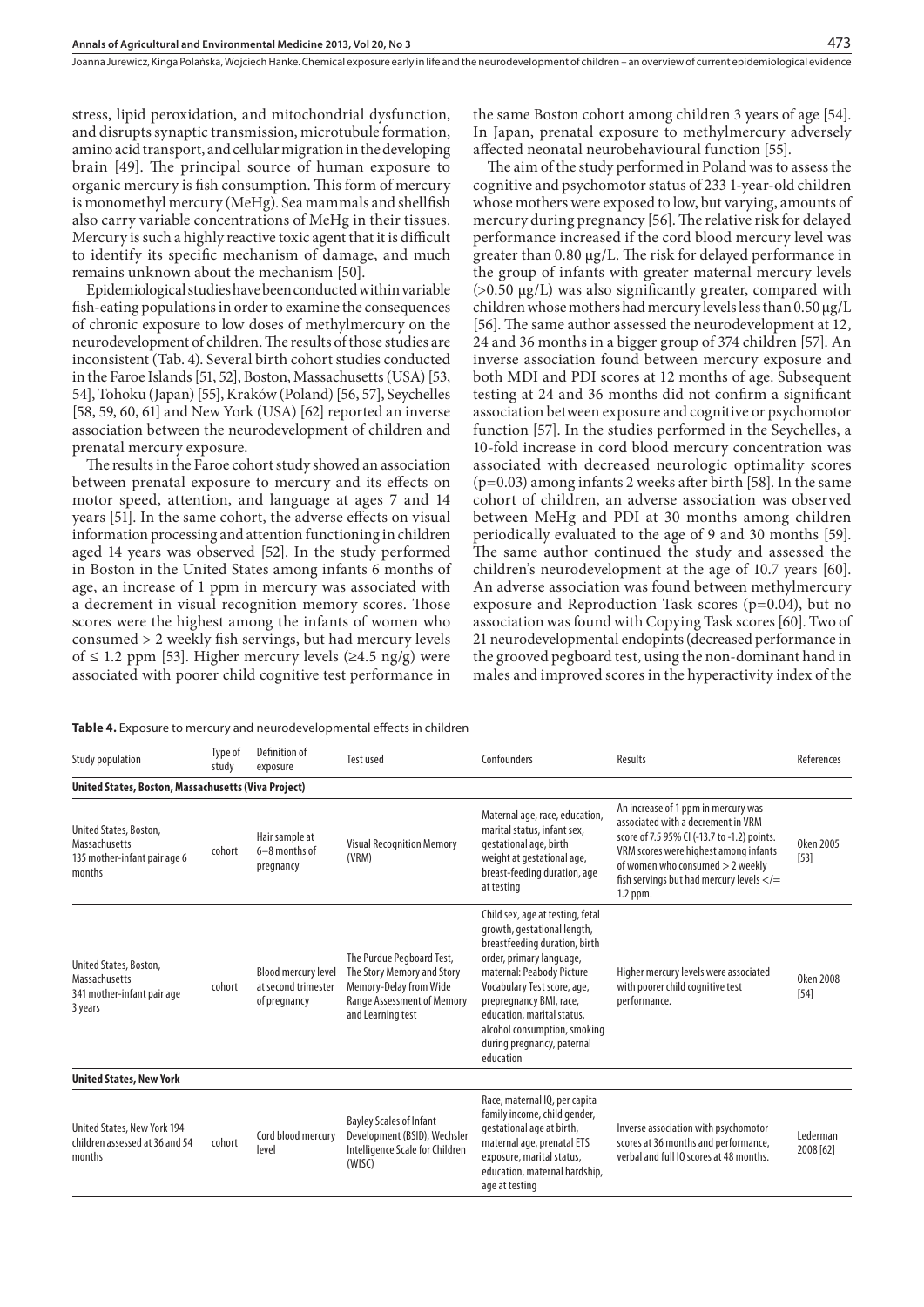| <b>Table 4</b> (Continuation). Exposure to mercury and neurodevelopmental effects in children |                  |                                                                                       |                                                                                                                                                              |                                                                                                                                                                                   |                                                                                                                                                                                                                                                                                                                                                                                                         |                           |
|-----------------------------------------------------------------------------------------------|------------------|---------------------------------------------------------------------------------------|--------------------------------------------------------------------------------------------------------------------------------------------------------------|-----------------------------------------------------------------------------------------------------------------------------------------------------------------------------------|---------------------------------------------------------------------------------------------------------------------------------------------------------------------------------------------------------------------------------------------------------------------------------------------------------------------------------------------------------------------------------------------------------|---------------------------|
| <b>Study population</b>                                                                       | Type of<br>study | Definition of<br>exposure                                                             | Test used                                                                                                                                                    | Confounders                                                                                                                                                                       | Results                                                                                                                                                                                                                                                                                                                                                                                                 | References                |
| Japan, Tohoku                                                                                 |                  |                                                                                       |                                                                                                                                                              |                                                                                                                                                                                   |                                                                                                                                                                                                                                                                                                                                                                                                         |                           |
| Japan 498 mother-neonate pairs<br>3 days after birth                                          | cohort           | Level of mercury<br>in maternal hair at<br>parturition,<br>PCB level in cord<br>blood | Neonatal Behavioral<br>Assessment Scale (NBAS)                                                                                                               | Maternal age, birth weight,<br>parity, PCBs, maternal seafood<br>intake                                                                                                           | A negative relationship between the hair<br>mercury level and the motor cluster of<br>NBAS was observed.                                                                                                                                                                                                                                                                                                | Suzuki 2010<br>[55]       |
| Canada, Quebec                                                                                |                  |                                                                                       |                                                                                                                                                              |                                                                                                                                                                                   |                                                                                                                                                                                                                                                                                                                                                                                                         |                           |
| Canada, Quebec 110 children at<br>age 5 years                                                 | cohort           | Umbilical cord<br>blood mercury level                                                 | <b>Bayley Scales of Infant</b><br>Development (BSID)                                                                                                         | Child age, child gender, testing<br>location, breast-feeding status,<br>maternal binge drinking during<br>pregnancy, haemoglobin<br>status,<br>cord Pb                            | No association between exposure to<br>mercury and child behaviour.                                                                                                                                                                                                                                                                                                                                      | Plusquellec<br>2010 [69]  |
| Brazil, Porto Velho                                                                           |                  |                                                                                       |                                                                                                                                                              |                                                                                                                                                                                   |                                                                                                                                                                                                                                                                                                                                                                                                         |                           |
| Brazil, 100 women and<br>newborns at 6 months of age                                          | cohort           | Maternal hair Hq,<br>infant hair Hq,<br>maternal tissues Hq                           | Gesell Developmental<br><b>Schedules</b>                                                                                                                     | Socioeconomic status, tissue<br>Hq                                                                                                                                                | No association between exposure to Hq<br>and children neurodevelopment.                                                                                                                                                                                                                                                                                                                                 | Marques<br>2007 [65]      |
| Europe, Poland                                                                                |                  |                                                                                       |                                                                                                                                                              |                                                                                                                                                                                   |                                                                                                                                                                                                                                                                                                                                                                                                         |                           |
| Poland<br>233 infants 12 months of age                                                        | cohort           | Mercury levels in<br>cord and maternal<br>blood at delivery                           | <b>Bayley Scales of Infant</b><br>Development (BSID)                                                                                                         | Gender of the child, gestational<br>age, maternal age, maternal<br>education                                                                                                      | Delayed performance (RR = 3.58 95% CI<br>(1.40-9.14)) if cord<br>blood mercury level was greater than<br>0.80 mg/L was observed. Risk for delayed<br>performance in the group of infants<br>with greater maternal mercury levels<br>(>0.50 mg/L) also was significantly<br>greater (RR = 2.82 95% Cl<br>(1.17-6.79)) compared with children<br>whose mothers had mercury levels less<br>than 0.50 mg/L. | Jędrychowski<br>2006 [56] |
| Poland, 374 children at 12, 24<br>and 36 months of age                                        | cohort           | <b>Total mercury level</b><br>in cord blood                                           | <b>Bayley Scales of Infant</b><br>Development (BSID)                                                                                                         | Gender of the child, maternal<br>education, number of siblings,<br>prenatal ETS exposure                                                                                          | An inverse association between mercury<br>exposure and both MDI ( $p=0.01$ ) and<br>PDI scores (p=0.04) at 12 months of age.<br>No association between exposure and<br>cognitive or psychomotor function at 24<br>and 36 months.                                                                                                                                                                        | Jędrychowski<br>2007 [57] |
| Europe, Great Britain                                                                         |                  |                                                                                       |                                                                                                                                                              |                                                                                                                                                                                   |                                                                                                                                                                                                                                                                                                                                                                                                         |                           |
| Great Britain, 7421 British<br>children born in 1991–1992 at<br>15 and 18 months of age       | cohort           | Mercury measured<br>in umbilical cord<br>tissue                                       | <b>MacArthur Communicative</b><br>Development Inventory at 15<br>months of age and the Denver<br><b>Developmental Screening Test</b><br>at 18 months of age  | Based on abstract-no                                                                                                                                                              | Total mercury concentrations were not<br>information about confounders associated with neurodevelopment.                                                                                                                                                                                                                                                                                                | Daniels 2004<br>[64]      |
| Europe, Spain Cohort the INMA (Environment and Childhood)                                     |                  |                                                                                       |                                                                                                                                                              |                                                                                                                                                                                   |                                                                                                                                                                                                                                                                                                                                                                                                         |                           |
| Spain 1,683 children at 14<br>months of age                                                   | Cohort           | Cord blood total<br>mercury level                                                     | <b>Bayley Scales of Infant</b><br>Development (BSID)                                                                                                         | Season of delivery, maternal<br>education level, country of<br>birth, maternal employment<br>situation during pregnancy,<br>total fish intake during<br>pregnancy, calorie intake | Doubling in total mercury levels did not<br>show an association with MDI or PDI,<br>however, stratified findings by sex suggest<br>a negative association between prenatal<br>exposure<br>to total mercury and psychomotor<br>development among female infants.                                                                                                                                         | Liop 2012<br>$[70]$       |
| Spain, Cohort from Granada                                                                    |                  |                                                                                       |                                                                                                                                                              |                                                                                                                                                                                   |                                                                                                                                                                                                                                                                                                                                                                                                         |                           |
| Spain, 72 children at 4 years<br>of age                                                       | Cohort           | Children's hair<br>mercury level                                                      | McCarthy Scales of Children's<br>Abilities (MSCA)                                                                                                            | School term of evaluation,<br>psychologist, place of<br>residence, maternal age,<br>parity, mother's educational<br>level, occupational status                                    | Total mercury level was associated with<br>decrements in the general cognitive,<br>memory, and verbal scores.                                                                                                                                                                                                                                                                                           | Freire 2010<br>[63]       |
| Europe, Faroe Islands                                                                         |                  |                                                                                       |                                                                                                                                                              |                                                                                                                                                                                   |                                                                                                                                                                                                                                                                                                                                                                                                         |                           |
| Faroe Islands<br>878 children at 14 years of age                                              | cohort           | Cord blood, cord<br>tissue and maternal<br>hair mercury level                         | Continuous Performance Test<br>(CPT),<br>The Catsys® equipment,<br>Wechsler Intelligence Scale for<br>Children (WISC),<br><b>Stanford-Binet Copying Test</b> | Age, sex, residence in town/<br>village, school grade, maternal<br>and paternal employment,<br>time of day, language, and<br>computer experience                                  | An association between prenatal exposure<br>to mercury and effect on speed, attention,<br>language at ages 7 and 14 years.                                                                                                                                                                                                                                                                              | Debesa 2006<br>$[51]$     |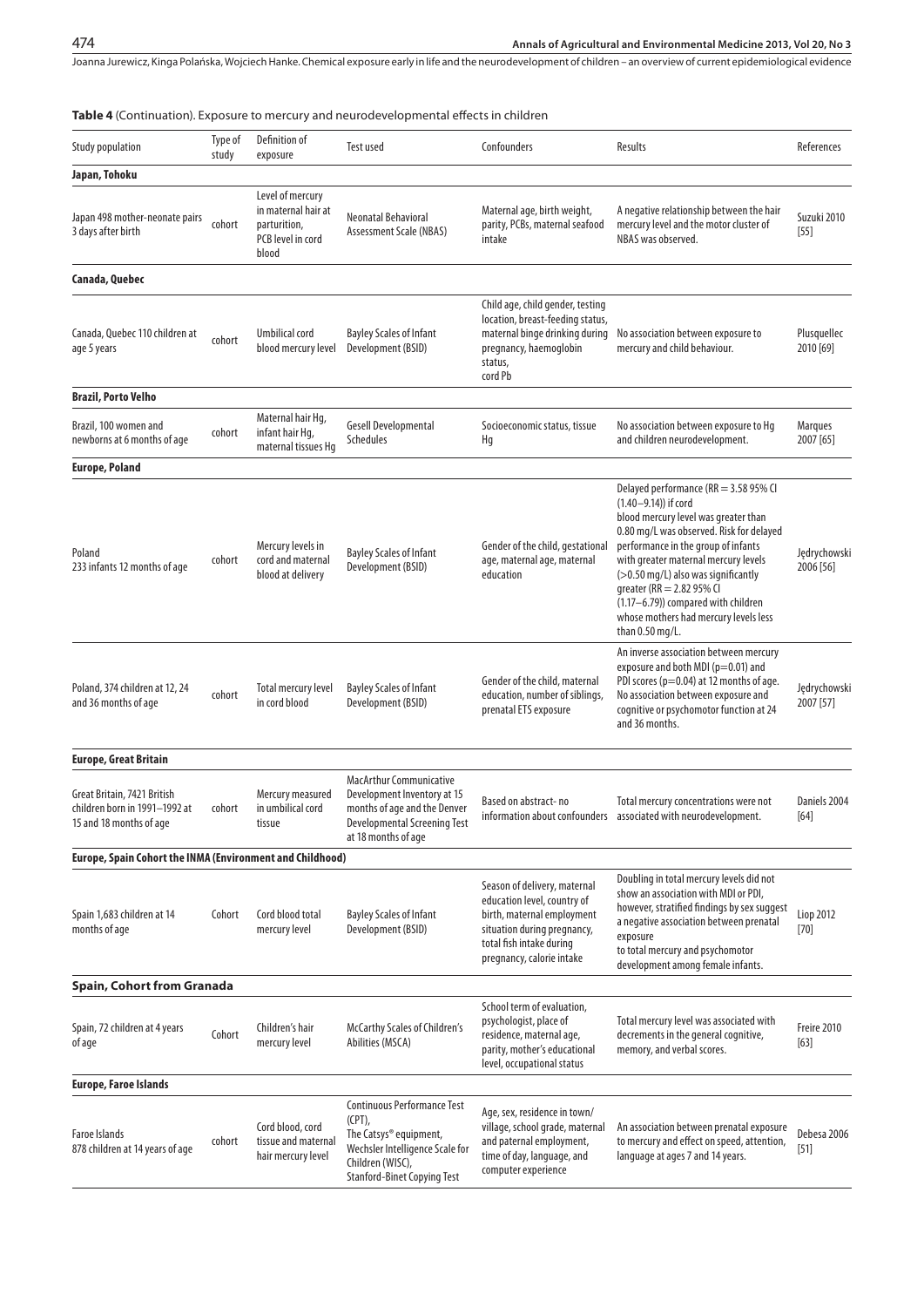**Table 4** (Continuation). Exposure to mercury and neurodevelopmental effects in children

| Study population                                                                                            | Type of<br>study | Definition of<br>exposure                                                                                                       | <b>Test used</b>                                                                                                                                                                                                                                                                                                                                                                                                                                                                                                                                                | Confounders                                                                                                                                                                                           | Results                                                                                                                                                                                                           | References                |
|-------------------------------------------------------------------------------------------------------------|------------------|---------------------------------------------------------------------------------------------------------------------------------|-----------------------------------------------------------------------------------------------------------------------------------------------------------------------------------------------------------------------------------------------------------------------------------------------------------------------------------------------------------------------------------------------------------------------------------------------------------------------------------------------------------------------------------------------------------------|-------------------------------------------------------------------------------------------------------------------------------------------------------------------------------------------------------|-------------------------------------------------------------------------------------------------------------------------------------------------------------------------------------------------------------------|---------------------------|
| <b>Faroe Islands</b><br>878 children at 14 years of age                                                     | cohort           | Cord blood, cord<br>tissue and maternal<br>hair mercury level                                                                   | The Continuous Performance<br>Test                                                                                                                                                                                                                                                                                                                                                                                                                                                                                                                              | Age, sex, school grade,<br>maternal and paternal<br>employment, time of day,<br>language, hand dominance,<br>computer experience                                                                      | Adverse effects on visual information<br>processing and attention functioning were<br>observed.                                                                                                                   | Julyez 2010<br>$[52]$     |
| <b>Republic of Seychelles</b>                                                                               |                  |                                                                                                                                 |                                                                                                                                                                                                                                                                                                                                                                                                                                                                                                                                                                 |                                                                                                                                                                                                       |                                                                                                                                                                                                                   |                           |
| Republic of Seychelles, 182<br>newborns 2 weeks after birth                                                 | cohort           | Maternal hair, cord<br>whole blood and<br>serum                                                                                 | The Neurological Examination<br>of the Full-Term Newborn<br>Infant                                                                                                                                                                                                                                                                                                                                                                                                                                                                                              | Socioeconomicstatus, maternal<br>intelligence, maternal age,<br>birth weight, child gender,<br>both parents living with the<br>child                                                                  | 10-fold increase of the cord blood mercury<br>concentration was associated with a<br>decreased neurologic optimality scores<br>$(p=0.03)$ among infants 2 weeks after<br>birth.                                   | Steuerwald<br>2000 [58]   |
| Republic of Seychelles, 229<br>children periodically evaluated<br>to the age of 30 months (9, 30<br>months) | cohort           | Maternal hair<br>during pregnancy                                                                                               | <b>Bayley Scales of Infant</b><br>Development (BSID)                                                                                                                                                                                                                                                                                                                                                                                                                                                                                                            | Socioeconomicstatus, maternal<br>intelligence, maternal age,<br>birth weight, child gender,<br>both parents living with the<br>child                                                                  | An adverse association between MeHg<br>and PDI at 30 months.                                                                                                                                                      | Davidson<br>2008 [59]     |
| Republic of Seychelles, 711<br>mother-child pairs aged 5.5                                                  | cohort           | Prenatal-maternal<br>hair during<br>pregnancy<br>Postnatal-mercury<br>in children hair                                          | McCarthy Scales of Children's<br>Abilities (MSCA)                                                                                                                                                                                                                                                                                                                                                                                                                                                                                                               | Child gender, birth weight,<br>maternal age, socioeconomic<br>status, HOME, care giver IQ,<br>Child's medical history                                                                                 | No association between MeHq exposure<br>and performance.                                                                                                                                                          | Palumbo<br>2000 [66]      |
| Republic of Seychelles, 87<br>children at age 9 years                                                       | cohort           | Prenatal MeHq<br>exposure was<br>determined from<br>maternal hair<br>growing during<br>pregnancy,<br>postnatal-children<br>hair | Wechsler Intelligence Scale for<br>Children (WISC), The California<br>Verbal Learning Test (CVLT),<br>The Boston Naming Test (BNT),<br>Beery-Buktenica<br>Developmental Test of Visual-<br>Motor Integration (VMI),<br>The Story Memory and Story<br>Memory-Delay from Wide<br>Range Assessment of Memory<br>and Learning test (WRAML),<br>The Purdue Pegboard Test,<br>Trailmaking<br>The Finger Tapping Test                                                                                                                                                  | Socioeconomic status,<br>maternal age, maternal history<br>of alcohol consumption during<br>pregnancy, gender, post<br>enrollment disabilities, family<br>crises that could compromise<br>development | No adverse association between<br>maternal MeHg exposure and any<br>developmental outcome measure.                                                                                                                | Davidson<br>2000 [67]     |
| Republic of Seychelles 613<br>children 5-11 years of age                                                    | cohort           | Prenatal-Maternal<br>hair during<br>pregnancy<br>Postnatal-mercury<br>in children hair                                          | <b>The Bender Visual Motor</b><br><b>Gestalt Test</b>                                                                                                                                                                                                                                                                                                                                                                                                                                                                                                           | Maternal age, age at testing,<br>tester, HOME, socioeconomic<br>status, child gender                                                                                                                  | The adverse association between<br>methylmercury exposure and<br>Reproduction Task scores (p=0.04).                                                                                                               | Davidson<br>2008 [60]     |
| Republic of Seychelles, 643<br>children at age 9 years                                                      | cohort           | Prenatal MeHq<br>exposure was<br>determined from<br>maternal hair<br>growing during<br>pregnancy,<br>postnatal-children<br>hair | Wechsler Intelligence Scale for<br>Children (WISC), Woodcock-<br>Johnson Test of Achievement,<br>California Verbal Learning Test,<br>The Story Memory and Story<br>Memory-Delay from Wide<br><b>Range Assessment of Memory</b><br>and Learning test (WRAML),<br>Finger Tapping Test,<br>Trailmaking,<br>The Purdue Pegboard Test,<br>Bruininks-Oseretsky Test of<br>motor Proficiency,<br><b>Boston Naming Test,</b><br>Beery-Buktenica<br>Developmental Test of Visual-<br>Motor Integration (VMI), Test<br>of Haptic Matching, Continuous<br>Performance Test | Caregiver IQ, maternal<br>IQ, child's age, HOME,<br>socioeconomic status                                                                                                                              | Increased exposure was<br>associated with decreased performance in<br>the Grooved<br>Pegboard using the non-dominant hand<br>in males and<br>improved scores in the hyperactivity index<br>of the Conner's scale. | <b>Myers 2003</b><br>[61] |
| Republic of Seychelles, 215<br>children                                                                     | cohort           | Prenatal MeHq<br>exposure was<br>determined from<br>maternal hair<br>growing during<br>pregnancy,<br>postnatal-children<br>hair | Test was carried out by the<br>Southern and Eastern African<br><b>Consortium for Monitoring</b><br><b>Educational Quality (SACMEQ)</b>                                                                                                                                                                                                                                                                                                                                                                                                                          | Caregiver IQ, maternal<br>IQ, child's age, HOME,<br>socioeconomic status                                                                                                                              | No association between prenatal<br>or postnatal exposure and adverse<br>educational measures of scholastic<br>achievements.                                                                                       | Davidson<br>2010 [68]     |

PCBs-polychlorinated biphenyls, Hg- mercury, MeHg- methylmercury, ETS-Environmental Tobacco Smoke

MDI- Mental Development Index, PDI-psychomotor Development Index

OR- odds ratio, CI- confidence interval, RR – relative risk

HOME- Home Observation for Measurement of the Environment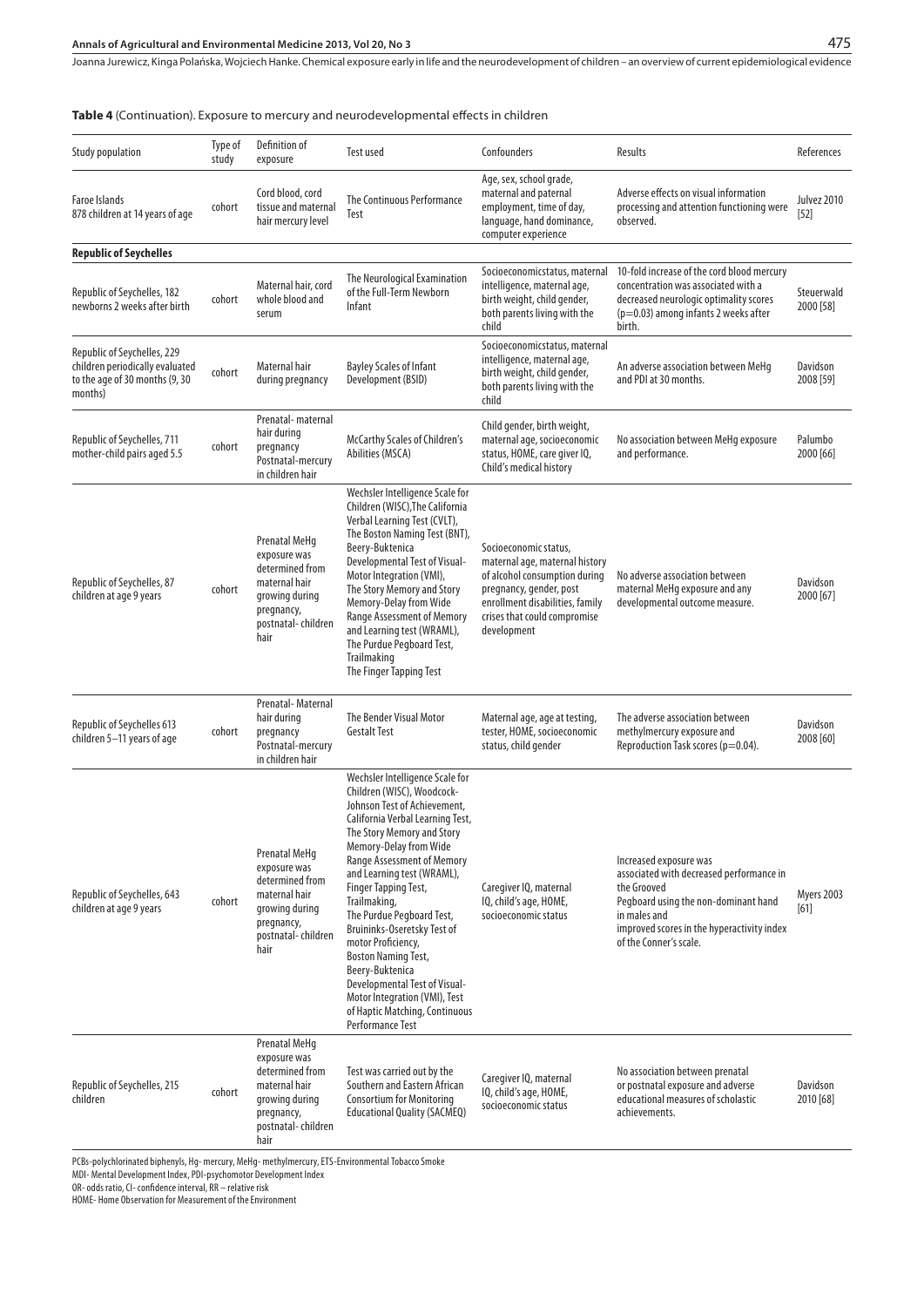Conner's teacher rating scale) were associated with prenatal methylmercury exposure and developmental outcomes at 9 years of age [61] in the same cohort of children.

The study in New York City aimed to determine whether prenatal mercury exposure, including potential release from the World Trade Center disaster, affected the neurodevelopment of children [62]. Higher cord blood mercury (>5.58µg/L) was associated with reductions in developmental scores at 36 and 48 months of age [62].

Only one study in Spain (Granada Cohort) assessed the exposure to mercury postnatally in the hair of children 4 years of age. Total mercury ( $\geq 1 \mu g/g$ ) was associated with decrements in the general cognitive  $(-6.6 \text{ points})$ , memory (-8.4 points), and verbal (-7.5 points) scores. [63]. However, another birth cohort study conducted in Bristol (UK) [64], Porto Velho (Brazil) [65], Republic of Seychelles [66, 67, 68], Quebec (Canada) [69] and in Spain [70] did not find association between exposure to mercury and the neurodevelopment of children.

The association between maternal fish intake during pregnancy and offspring's early development of language and communication skills in a cohort of 7,421 British children [64] aged 15–18 months of age was assessed. Total mercury concentrations were low and not associated with neurodevelopment. Fish intake by the mother during pregnancy, and by the infant postnatally, was associated with higher mean developmental scores [64]. Also, no association was found between exposure to fish-Hg during pregnancy, lactation and the neurodevelopment of children at 6 months in Porto Velho, Basil [65].

The cohort of children from the Republic of Seychelles found no association between MeHg exposure and performance on the MacCarthy Scales of Children's Abilities General Cognitive Index among children 5.5 years old [66]. 87 children from the same cohort were evaluated at 9 years of age. The results indicated no adverse association between maternal MeHg exposure and any developmental outcome measure. For three endpoints (Boston Naming Test and two tests of visual motor coordination), enhanced performance in males was associated with increasing prenatal MeHg exposure [67]. A subsequent study was carried out to assess the school achievement of children in the Seychelles Cohort at 9 and 17 years of age [68]. Prenatal methylmercury exposure at a dosage consumed by mothers on a diet rich in fish was not associated with adverse educational measures of scholastic achievements [68]. In the study performed in Quebec (Canada), no association between exposure to mercury and child behaviour at 5 years of age was observed [69]. A study in Spain (Spain Cohort, the INMA – Environment and Childhood)) aimed to evaluate whether cord blood total mercury levels may have a negative effect on both mental and psychomotor development in a maternalbirth cohort from moderate-high fish consumption areas. In multivariate analysis, a doubling in total mercury levels did not show an association with mental or psychomotor developmental delay in children at 14 months of age; however, stratified findings by gender suggest a negative association between prenatal exposure to total mercury and psychomotor development among female infants [70].

The results obtained from review studies suggest that the evidence of adverse effects of prenatal mercury exposure on the neurodevelopment of children are inconclusive. In some studies, exposure to mercury was associated with poorer motor speed, attention, and language at ages 7 and 14 years [51], visual information processing and attention functioning in children 14 years of age [52], and visual recognition memory score at 6 months [53]. An inverse association between mercury exposure and both MDI and PDI [54, 56, 57], decreased neurologic optimality [58], decreased performance [61], Reproduction Task scores [60] decrements in the general cognitive [62, 63] and memory [62] were also observed.

**Annals of Agricultural and Environmental Medicine 2013, Vol 20, No 3**

Whereas no association between exposure to mercury and children neurodevelopment was noticed in several studies [64, 65, 66, 68, 69, 70].

The lack of homogeneity in the results should be studied in depth, as well as possible modifying factors that could be influencing the effect of mercury exposure on the neurodevelopment of children. Fish and other seafood may contain beneficial nutrients, such as n-3 fatty acids as well as harmful contaminants, such as mercury. The dietary recommendation for pregnant women should therefore incorporate the nutritional benefits as well as the risk from high fish intake.

**Exposure to lead and the neurodevelopment of children.** Despite remarkable success in the reduction of the prevalence of elevated blood lead level (BLL) in children, exposure to this heavy metal still remains an important paediatric environmental health problem. Thanks to the public health and regulatory activities limiting the lead content of paint, and the use of tetraethyl lead as a petrol addictive, the BLL decreased in preschool children in the USA, from 15 µg/dl noted in 1970s to the 1.9 µg/dl at the beginning of this century [71]. Although the magnitude of racial and socio-economic disparities has declined, higher blood lead levels are still noted more frequently in a minority children, primarily children in low-income families and those living in older houses [71]. The majority of studies confirmed the neurodevelopmental effect on blood level  $> 10 \mu g/d$ l. These include lowered intelligence, behavioural problems and diminished school performance [72, 73]. As the magnitude of exposure to this heavy metal decreased and the US Center for Disease Control and Prevention lowered its level of concern to 10  $\mu$ g/dl, recently conducted research has focused on the cognitive developmental effects of lead below this guideline level [74]. Many of these studies also confirmed the existence of adverse effect below that level, and additionally indicate that the rate of decline in IQ scores might be greater at BLL below 10 µg/dl than it is at levels above 10 µg/dl. The pooled analysis performed by Lanphear et al. [72] on data collected from 1,333 children from population-based longitudinal cohort studies indicated that the estimated IQ point decrements associated with an increase in BLL from 2.4–10 µg/dl was 3.9 (95% CI 2.4–5.3), from 10–20 µg/dl 1.9 (95% CI 1.2–2.6) and 20–30 µg/dl 1.1 (95% CI 0.7–1.5).

The mechanism of lead neurodevelopmental effect has been widely studied. Lead has been implicated in diverse process, such as mitochondrial dysfunction, oxidative stress, deregulation of protein turnover, brain inflammation, decreased cellular energy metabolism, lipid peroxidation, altered activity of first and second messenger systems, abnormal neurotrophic factor expression, and altered regulation of gene transmission [71, 75].

Sixteen studies evaluating the impact of lead pre and/or postnatal exposure on child neurodevelopment were identified since 2000 [73, 76, 77, 78, 79, 80, 81, 82, 83, 84, 85, 86, 87, 88, 89, 90] (Tab. 5).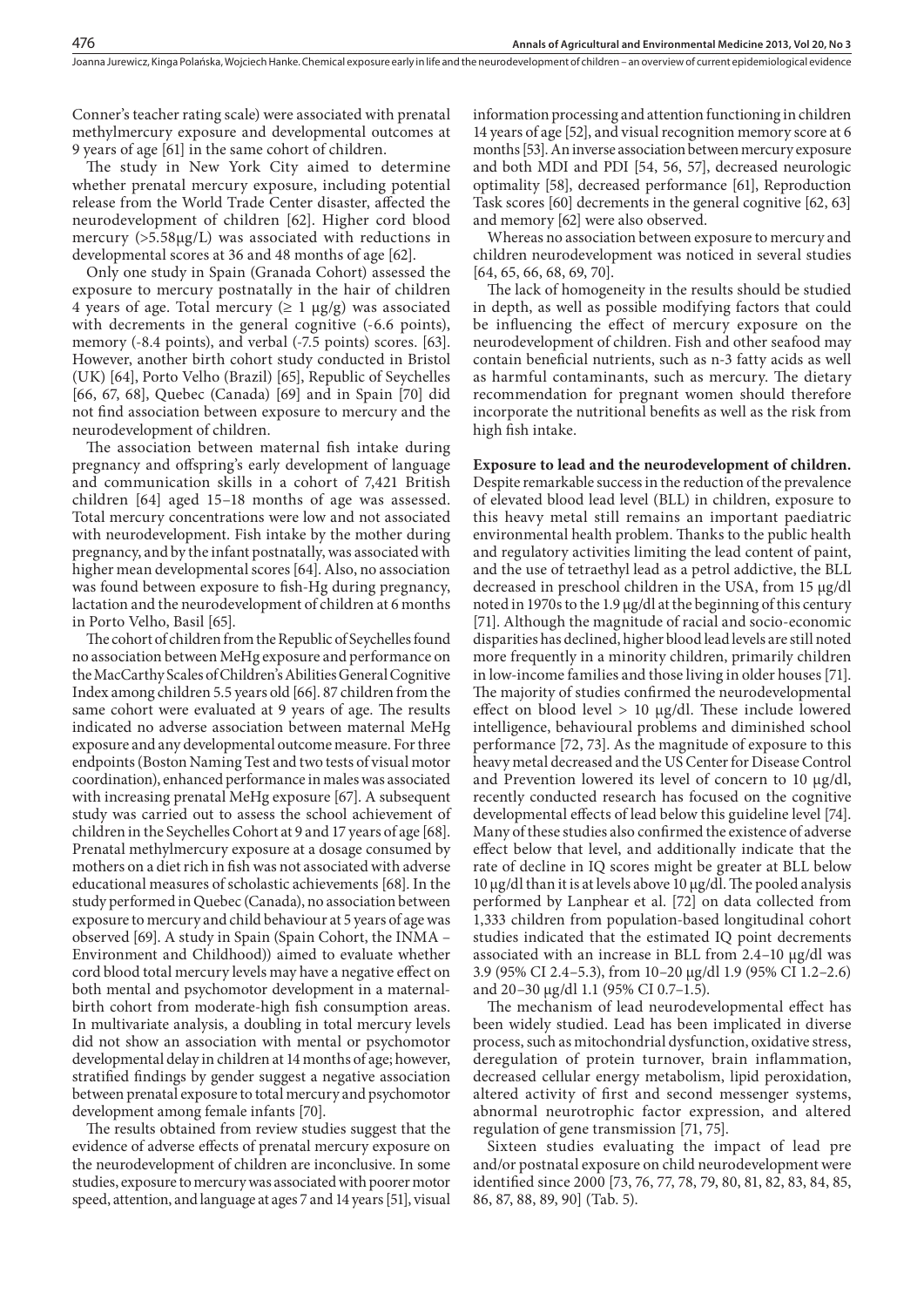# **Annals of Agricultural and Environmental Medicine 2013, Vol 20, No 3**

Joanna Jurewicz, Kinga Polańska, Wojciech Hanke . Chemical exposure early in life and the neurodevelopment of children – an overview of current epidemiological evidence

## **Table 5.** Exposure to lead and neurodevelopmental effects in children

| <b>Study population</b>                                                                                                | Type of<br>study | Definition<br>оf<br>exposure                                  | Test used                                                                                                                                                                                                                                                               | Confounders                                                                                                                                                                                                                                                                                                                                                                                                                                                                                                                     | Results                                                                                                                                                                                                                                                                                                                                                                                                                                                                                                                                                                                                                                                                                                                                      | References                |
|------------------------------------------------------------------------------------------------------------------------|------------------|---------------------------------------------------------------|-------------------------------------------------------------------------------------------------------------------------------------------------------------------------------------------------------------------------------------------------------------------------|---------------------------------------------------------------------------------------------------------------------------------------------------------------------------------------------------------------------------------------------------------------------------------------------------------------------------------------------------------------------------------------------------------------------------------------------------------------------------------------------------------------------------------|----------------------------------------------------------------------------------------------------------------------------------------------------------------------------------------------------------------------------------------------------------------------------------------------------------------------------------------------------------------------------------------------------------------------------------------------------------------------------------------------------------------------------------------------------------------------------------------------------------------------------------------------------------------------------------------------------------------------------------------------|---------------------------|
| <b>Europe, Poland (Krakow cohort)</b>                                                                                  |                  |                                                               |                                                                                                                                                                                                                                                                         |                                                                                                                                                                                                                                                                                                                                                                                                                                                                                                                                 |                                                                                                                                                                                                                                                                                                                                                                                                                                                                                                                                                                                                                                                                                                                                              |                           |
| Krakow, Poland<br>452 infants at 6<br>months of age                                                                    |                  |                                                               | Fagan Test of Infant<br>Intelligence (FTII)                                                                                                                                                                                                                             | Child gender, maternal<br>education, parity                                                                                                                                                                                                                                                                                                                                                                                                                                                                                     | The mean cord BLL 1.4 µg /dl (95% Cl: 1.4–1.5). Visual recognition memory<br>scores were inversely related to cord BLL ( $\beta$ =-0.2; p=0.007). The infants<br>scored lower by 1.5 points with an increase by 1 µ/dl of cord BLL. The<br>mean Fagan score in the lower exposed infants ( $\leq$ 1.7 µg/dl) was 61.0<br>(95% CI: 60.3-61.7) and in the higher exposed group (>1.7 $\mu$ /dl) was 58.4<br>(95% CI: 57.3–59.7). The estimated risk of scoring the high-risk group of<br>developmental delay due to higher BLL was two-fold greater (OR=2.3; 95%<br>CI: 1.3-4.1) than for lower BLL.                                                                                                                                           | Jedrychowski<br>2008 [76] |
| Krakow, Poland<br>457children at 12,<br>24 and 36 months<br>of age born to non-<br>smoking women                       | cohort           | Cord BLL                                                      | <b>Bayley Scales of</b><br><b>Infant Development</b><br>(BSID)                                                                                                                                                                                                          | Child gender, maternal<br>education, parity,<br>breastfeeding,<br>prenatal and postnatal<br>environmental tobacco                                                                                                                                                                                                                                                                                                                                                                                                               | The median cord BLL 1.2 µg/dL (range 0.4-4.6 µg/dL). MDI scores over 3-year<br>follow-up were inversely correlated with cord BLL (cord BLL 1.7 µg/dL vs.<br>$<$ 1 µg/dL $\beta$ = -3.0; 95%Cl: -5.2 to -0.7). The effects of prenatal lead exposure<br>on mental score in girls were not significant at any time point of follow-up.<br>At 36 months, prenatal lead exposure was inversely and significantly<br>associated with cognitive function in boys ( $\beta$ =-0.2, p<0.001) and the<br>interaction between BLL and male gender was significant ( $\beta$ =-4.5; 95%CI:<br>-8.3 to -0.6). MDI deficit in boys at 36 months confirmed negative impact of<br>prenatal lead exposure (BLL>1.7 μg/dL vs. BBL <1 μg/dL; β=-6.2, p=0.002). | Jedrychowski<br>2009 [77] |
| Krakow, Poland<br>444 children at 12,<br>24 and 36 months<br>of age                                                    |                  |                                                               |                                                                                                                                                                                                                                                                         | smoke                                                                                                                                                                                                                                                                                                                                                                                                                                                                                                                           | The median cord BBL 1.2 µg/dl (range 0.4–6.9 µg/dl). An adverse effect of<br>prenatal lead exposure on MDI scores at 12 months ( $\beta = -5.4$ ; 95% CI: -11.2<br>to 0.4), at 24 months of age ( $\beta = -7.7$ ; 95% CI: -14.7 to -0.6) at 36 months<br>of age ( $\beta = -6.7$ ; 95% Cl: -12.5 to -0.9). The average deficit in the cognitive 2009 [78]<br>development attributable to lead exposure over 3 years $\beta = -6.6$ ; 95% CI:<br>$-1.5$ to $-1.7$ .                                                                                                                                                                                                                                                                          | Jedrychowski              |
| Kosovo, Yugoslavia                                                                                                     |                  |                                                               |                                                                                                                                                                                                                                                                         |                                                                                                                                                                                                                                                                                                                                                                                                                                                                                                                                 |                                                                                                                                                                                                                                                                                                                                                                                                                                                                                                                                                                                                                                                                                                                                              |                           |
| Kosovo, Yugoslavia<br>442 children at 3,<br>4, 5, 7 years of age<br>from smelter town<br>and non-lead-<br>exposed town | cohort           | <b>BLL</b> at<br>mid-<br>pregnancy,<br>cord BLL,<br>child BLL | <b>McCarthy Scales of</b><br>Children's Abilities<br>(MSCA), Wechsler<br>Preschool and<br><b>Primary Scale</b><br>of Intelligence<br>(WPPSI), Wechsler<br>Intelligence Scale<br>for Children (WISC)                                                                     | HOME, ethnicity,<br>birthweight, maternal<br>age, IQ, education, child<br>gender, number of prior<br>live births, assessment age                                                                                                                                                                                                                                                                                                                                                                                                | Prenatal and postnatal BLL were associated with decrements in children's<br>intelligence (prenatal BLL $\beta$ =-6.1; p<0.001; postnatal increase relative to<br>prenatal BLL $\beta = -2.7$ ; p<0.05).                                                                                                                                                                                                                                                                                                                                                                                                                                                                                                                                      | Wasserman<br>2000 [79]    |
| <b>United States</b>                                                                                                   |                  |                                                               |                                                                                                                                                                                                                                                                         |                                                                                                                                                                                                                                                                                                                                                                                                                                                                                                                                 |                                                                                                                                                                                                                                                                                                                                                                                                                                                                                                                                                                                                                                                                                                                                              |                           |
| <b>United States</b><br>172 children<br>at 6, 12, 18, 24, 36,<br>48, and 60 months<br>of age                           | cohort           | <b>BLL</b> in<br>children                                     | Stanford-Binet<br>Intelligence Scale<br>at the ages of 3 and<br>5 years                                                                                                                                                                                                 | Child gender, birth weight,<br>and iron status, mother's<br>IQ, years of education,<br>race, tobacco use during<br>pregnancy, yearly<br>household income,<br>and HOME                                                                                                                                                                                                                                                                                                                                                           | Each increase of 10 µg/dL in the lifetime average BLL was associated with<br>a 4.6-point decrease in $IQ$ ( $p=0.004$ ). For the children whose maximal BLL<br>remained below 10 µg/dL, the change in IQ associated with a given change<br>in lead concentration was greater. IQ declined by 7.4 points as lifetime BLL<br>increased from 1 to 10 µg/dL.                                                                                                                                                                                                                                                                                                                                                                                     | Canfield<br>2003[80]      |
| <b>United States</b><br>79 children at 7<br>months of age                                                              | cohort           | Maternal<br><b>BLL</b> less<br>than 5<br>µg/dL                | Fagan Test of Infant<br>Intelligence (FTII)                                                                                                                                                                                                                             | Gestational age, age at<br>time of test, birth weight,<br>mother's education                                                                                                                                                                                                                                                                                                                                                                                                                                                    | The mean BLL 0.7 µg/dL (range 0.05-3.3 µg/dL). Infants who scored in the<br>upper 5th or 15th percentile of novelty preference scores had lower lead<br>values than those scoring in the lower 5th or 15th percentile. No infant<br>who scored in the upper percentile range was ever classified as having high<br>maternal BLL.                                                                                                                                                                                                                                                                                                                                                                                                             | Emory 2003<br>[81]        |
| <b>United States</b><br>246 children at 7.5<br>years of age                                                            | cohort           | BLL in<br>children                                            | Wechsler<br>Intelligence Scale<br>for Children (WISC),<br><b>Wisconsin Card</b><br>Sorting<br>Task, The Story<br><b>Memory and Story</b><br>Memory-Delay<br>from Wide Range<br>Assessment of<br>Memory and<br>Learning test<br>(WRAML), The<br>Grooved Pegboard<br>Test | Alcohol and drug use,<br>socioeconomic status, age,<br>marital status, education,<br>child gender, parity,<br>number of children in the<br>household, HOME, primary<br>caregiver's vocabulary,<br>caregiver's level of<br>depression, crowded living<br>conditions, disruption in<br>caregiving, caregiver<br>psychological symptoms,<br>verity of personality<br>disorder, family<br>function, life stress (child<br>and caregiver), domestic<br>violence experienced by<br>the mother, the age of the<br>child, the examiner. | The study show neurobehavioral deficits in relation to low levels of lead<br>in the areas of intelligence, reaction time, visual–motor integration, fine<br>motor skills, attention, including executive function, off-task behaviors, and<br>teacher-reported withdrawn behaviors. Visual inspection of nonparametric<br>regression plots suggested a gradual linear dose-response relation for most<br>endpoints. No threshold discontinuity was evident. Regression analyses in<br>which lead exposure was dichotomized at 10 µg/dl were no more likely to be<br>significant than analyses dichotomizing exposure at 5 µg/dl.                                                                                                             | Chiodo 2004<br>$[82]$     |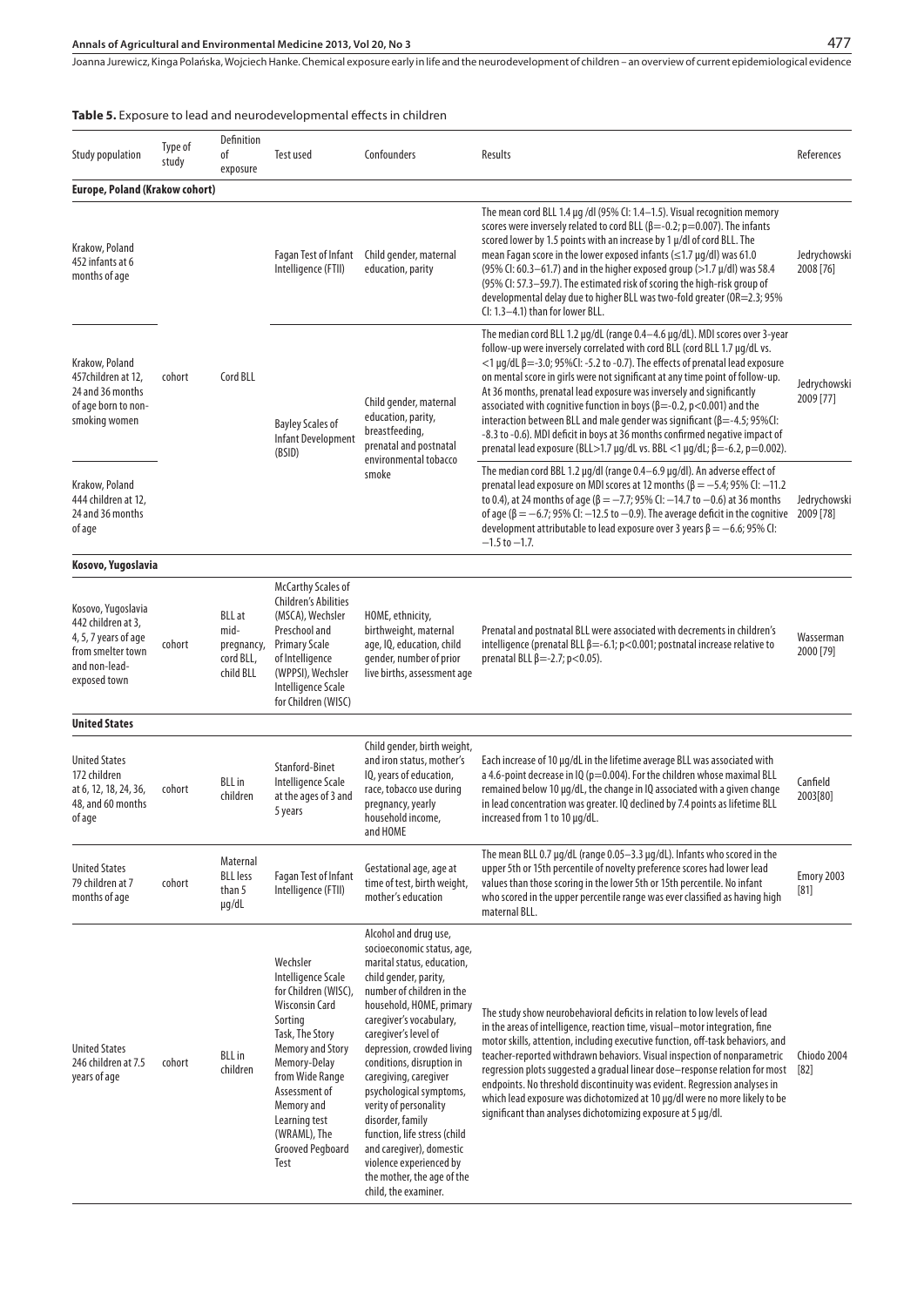## **Table 5** (Continuation). Exposure to lead and neurodevelopmental effects in children

| <b>Study population</b>                                                                                                                            | Type of<br>study                                                                       | Definition<br>оf<br>exposure                                                                                | Test used                                                                                                             | Confounders                                                                                                                                                        | Results                                                                                                                                                                                                                                                                                                                                                                                                                                                                                | References                |
|----------------------------------------------------------------------------------------------------------------------------------------------------|----------------------------------------------------------------------------------------|-------------------------------------------------------------------------------------------------------------|-----------------------------------------------------------------------------------------------------------------------|--------------------------------------------------------------------------------------------------------------------------------------------------------------------|----------------------------------------------------------------------------------------------------------------------------------------------------------------------------------------------------------------------------------------------------------------------------------------------------------------------------------------------------------------------------------------------------------------------------------------------------------------------------------------|---------------------------|
| <b>United States</b><br>780 children treated<br>for elevated BLL<br>$(20-40\mu q/dl)$ at<br>2 years of age and<br>followed until 7<br>years of age | Prospective<br>data set<br>from<br>Clinical<br>trial of lead<br>poisoning<br>treatment | <b>BLL</b> in<br>children                                                                                   | <b>Bayley Scales of</b><br><b>Infant Development</b><br>(BSID), Wechsler<br>Intelligence Scale<br>for Children (WISC) | Clinic center, race, sex,<br>language, parent's<br>education, parent's<br>employment, single<br>parent, caregiver's IQ,<br>exact age at both blood<br>measurements | The stronger relationship between BLL at 7 years and IQ at 7 years was found<br>than between IQ at 7 years and the higher 2-year-old BLL; the association of<br>BLL at 5 years and IQ at 5 years was also stronger than that between IQ at 5<br>years and BLL at 2 years. The strength of the association increases over time<br>(from 2 years of age to 5-7 years of age), despite lower BLL in older children.                                                                       | <b>Chen 2005</b><br>[83]  |
| <b>United States</b><br>Boston,<br>Massachusetts,<br>Farmington<br>534 children at<br>6-10 years of age                                            | New<br>England<br>Children's<br>Amalgam<br>Trial<br>(NECAT)                            | <b>BLL</b> in<br>children                                                                                   | Wechsler<br>Intelligence Scale<br>for Children (WISC)                                                                 | Age, race, SES, primary<br>caregiver IQ                                                                                                                            | Children with 5-10 µg/dL had 5.0 (S.D. 2.3) points lower IQ scores compared<br>to children with blood lead levels of $1-2 \mu q/dL$ (p=0.03). Children with<br>levels of 5-10 µq/dL scored 7.8 (S.D. 2.4) and 6.9 (S.D. 2.2) points lower on<br>reading and math composite scores, respectively, compared to children with<br>levels of 1-2 µg/dL (p<0.01). Finally, levels of 5-10 µg /dL were associated<br>with decreased attention and working memory.                             | Surkan 2007<br>[84]       |
| <b>United States</b><br>194 children at 6,<br>12, 18, 24, 36, 48,<br>60 and 72 months<br>of age                                                    | cohort                                                                                 | <b>BLL</b> in<br>children                                                                                   | Wechsler<br>Intelligence Scale<br>for Children (WISC)<br>at 6 years of age                                            | Child gender, birth weight,<br>transferrin saturation;<br>mother's race, IQ, and<br>education level; HOME,<br>family income, maternal<br>prenatal smoking.         | Lifetime average BLL (mean $=$ 7.2 $\mu$ g/dL) was inversely associated with Full-<br>Scale IQ ( $p = 0.006$ ) and Performance IQ scores ( $p = 0.002$ ). Compared with<br>children who had lifetime BLL < 5 µg/dL, children with BLL between 5 and<br>9.9 µg/dL scored 4.9 points lower on Full-Scale IQ (91.3 vs. 86.4, $p = 0.03$ ).                                                                                                                                                | <b>Jusko 2008</b><br>[85] |
| <b>United States</b><br>New York, Ohio<br>462 children that<br>were followed from<br>infancy to 6 years<br>of age                                  | cohort                                                                                 | BLL<br>measured<br>at least<br>annually<br>from 1<br>through<br>6 years of<br>age                           | Wechsler<br>Intelligence<br>Scale for Children<br>(WISC-III),                                                         | Site average childhood<br>BLL, HOME, birthweight,<br>maternal IQ, maternal<br>education                                                                            | The ratio of BLL at 6 years to the BLL at 2 years showed a strong effect on IQ<br>$(p < 0.001)$ . IQ decreased by 7.0 points for children whose BLL at 6 years of<br>age was 50% greater than that at 2 years compared with children whose<br>6-year BLL was 50% less than their 2-year BLL.                                                                                                                                                                                           | Hornung<br>2009 [86]      |
| Mexico                                                                                                                                             |                                                                                        |                                                                                                             |                                                                                                                       |                                                                                                                                                                    |                                                                                                                                                                                                                                                                                                                                                                                                                                                                                        |                           |
| Mexico<br>Mexico City<br>294 children at<br>12 and 24 months<br>of age                                                                             | cohort                                                                                 | <b>BLL</b> in<br>children                                                                                   | <b>Bayley Scales of</b><br><b>Infant Development</b><br>(BSID)                                                        | Child gender, age,<br>birthweight, mother;s IQ,                                                                                                                    | The mean BLL 4.3 µg/dL (SD 2.2 µg/dL). BLL at 24 months was associated<br>with MDI ( $\beta$ =-4.7; p<0.01) and PDI ( $\beta$ =-5.4; p<0.01) at 24 months. BLL at<br>12 months was not associated with MDI or PDI scores at 12 months and with<br>MDI at 24 months. For MDI and PDI at 24 months the coefficients that were<br>associated with current BLL were significantly larger among children with<br>BLL <10 $\mu$ g/dL than it was among children with levels > 10 $\mu$ g/dL. | Tellez-Rojo<br>2006 [87]  |
| Mexico<br><b>Mexico City</b><br>146 mother-infant<br>pairs                                                                                         | Cohort                                                                                 | <b>BLL</b> at each<br>trimester<br>οf<br>pregnancy,<br>cord BLL,<br>BLL at 12<br>and 24<br>months of<br>age | <b>Bayley Scales of</b><br>Infant Development<br>(BSID)                                                               | Current BLL, sex, height-<br>for-age Z-score, current<br>weight, mother's IQ,<br>mother's age                                                                      | Both maternal plasma and whole BLL during the first trimester (but not in<br>the second or third trimester) were significant predictors<br>$(p < 0.05)$ of poorer MDI scores. A 1-SD change in first-trimester plasma lead<br>was associated with a reduction in MDI score of 3.5 points. Postnatal BLLs in<br>the offspring were less strongly correlated with MDI scores.                                                                                                            | Hu 2006<br>[88]           |
| Egypt                                                                                                                                              |                                                                                        |                                                                                                             |                                                                                                                       |                                                                                                                                                                    |                                                                                                                                                                                                                                                                                                                                                                                                                                                                                        |                           |
| Egypt<br>Cairo<br>100 children at<br>6-12 years of age                                                                                             | Cross-<br>sectional                                                                    | <b>BLL</b> in<br>children                                                                                   | Wechsler<br>Intelligence Scale<br>for Children (WISC-<br>III) adopted to<br>Arabic norms                              | Based on abstract-no<br>information about<br>confouders                                                                                                            | Median BLL 9 µg /dL (3-28 µg /dL). 43% of children had BLL ≥10 µg /dL, of<br>whom 90% were living in high-risk areas for lead pollution. Children with<br>cognitive dysfunction had significantly higher BLL and lower hemoglobin<br>than those without ( $p < 0.001$ ).                                                                                                                                                                                                               | Mostafa<br>2009 [89]      |
| Saudi Arabia                                                                                                                                       |                                                                                        |                                                                                                             |                                                                                                                       |                                                                                                                                                                    |                                                                                                                                                                                                                                                                                                                                                                                                                                                                                        |                           |
| Saudi Arabia<br>653 children at<br>6,12,18 and 24<br>months of age                                                                                 | cohort                                                                                 | cord BLL                                                                                                    | <b>Bayley Scales of</b><br><b>Infant Development</b><br>(BSID)                                                        | Variety of confounding<br>variables                                                                                                                                | Prenatal lead exposure was found to be significantly associated with<br>the standardized MDI and PDI scores at the age of 6 months ( $p=0.02$ ). A<br>borderline significant effect of prenatal lead exposure was also seen on<br>standardized PDI scores at the age of 24 months ( $p = 0.09$ ). No relationship<br>was seen between postnatal BLL and concurrent cognitive development<br>scores.                                                                                    | Al-Saleh<br>2009 [90]     |
| India                                                                                                                                              |                                                                                        |                                                                                                             |                                                                                                                       |                                                                                                                                                                    |                                                                                                                                                                                                                                                                                                                                                                                                                                                                                        |                           |
| India<br>Chennai<br>74 children at 4-14<br>years of age                                                                                            | Cross-<br>sectional                                                                    | <b>BLL</b> in<br>children                                                                                   | The Binet-Kamath<br>IQ test and teachers<br>completed the<br>Connor's Behavioral<br>Rating Scale.                     | Based on abstract-no<br>information about<br>confouders                                                                                                            | Mean BLL 11.1 µg /dL (2.5–38.3). IQ was inversely related to BLL with effect<br>size of approximately 6 points decline for 10 µg/dl increase in blood lead.<br>Children in highest and lowest blood lead quartiles head mean IQ of 95.6<br>$\pm$ 13.3 and 102.0 $\pm$ 22.5 respectively.                                                                                                                                                                                               | Bellinger<br>2005 [73]    |
|                                                                                                                                                    |                                                                                        |                                                                                                             |                                                                                                                       |                                                                                                                                                                    |                                                                                                                                                                                                                                                                                                                                                                                                                                                                                        |                           |

MDI – mental development index; PDI – psychomotor development index;

BLL blood lead level

HOME- Home Observation for Measurement of the Environment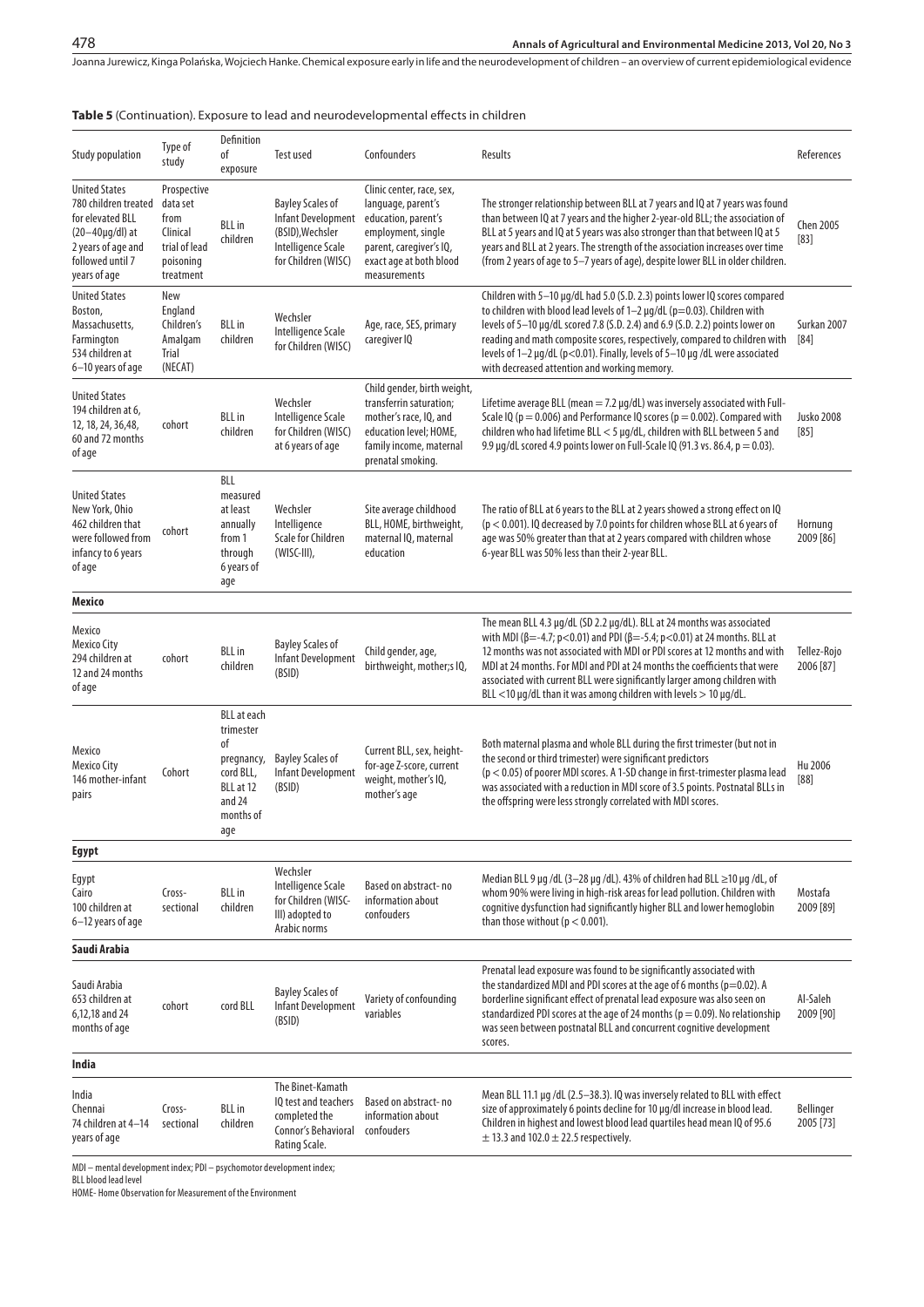The majority of the studies indicate the negative impact of lead exposure at the level <10 µg/dl or even <5 µg/dl on the neurodevelopment of children. An analysis of the Rochester Longitudinal Study indicated decrement of 7 points in IQ at 5 years of age, associated with an increase in mean child BLL from 1–10 µg/dl [80]. A more recent update of this cohort found that 6-year-old children with  $BLL < 5 \mu g/dl$  scored 5 IQ points higher than children with BLL between 5–9.9 µg/dl  $(91.3 \text{ vs } 86.4; \text{p=0.03})$  [85]. An updated analysis of the Boston (USA) cohort found similar results among children with maximum BLL <10 µg/dl [91]. A small birth cohort study in Atlanta (USA) reported an inverse association between Fagan intelligence scores at 7 months of age and low prenatal BLL  $(<5 \mu g/dl)$  [81].

Some of the studies aimed at determining the age of greatest susceptibility to lead exposure. A study of the effects of lead on IQ by Wasserman et al. [79] addressed the problem of serial correlation of BLL measurements. They examined preand postnatal lead exposure in a Yugoslavian cohort of leadexposed children. The results indicated that elevations in both prenatal and postnatal BLL were associated with decrements in children's intelligence, and that early childhood BLL were most strongly related to decrements in IQ, but elevated BLL in late childhood were also associated with IQ decrements. Another analysis performed on 146 mother–infant pairs from Mexico city indicated that both maternal plasma and whole blood lead during the first trimester (but not in the second or third trimester) were significant predictors of poorer Mental Development Index (MDI) scores and that postnatal BLL were less strongly correlated with MDI scores [88].

In an analysis of data from a clinical trial of lead poisoning treatment in children with BLL between 20 – 44 μg/dL, Chen et al. [83] attempted to determine whether BLL measured in early or late childhood were more strongly related to IQ scores. The authors concluded that BLL measured at 7 years of age was more strongly related to IQ measured at 7 years than the higher BLL measured at 2 years of age. The same conclusion was made by Hornung et al. [86]. He analyzed two cohorts of children who were followed from infancy to 6 years of age, and concluded that 6-year BLL was more strongly associated with cognitive development than BLL measured in early childhood: IQ decreased by 7 points for children whose BLL at age 6 years of age was 50% greater than that at 2 years, compared to children whose 6-year BLL was 50% less than 2-year BLL.

A series of analyses about the impact of lead exposure on child mental development were performed in Poland (Kraków Cohort) [76, 77, 78]. On average, the mental function of girls was significantly higher than that of boys, and the initial gap between the MDI scores observed between boys and girls at 12 months persisted and even became a little wider by the age of 24 months [77]. The cognitive gap between boys and girls might reflect different rates in cognitive development in both genders in early childhood, or result from different effects of escalating socio-cultural challenges to children's cognitive ability with age. The cognitive gap might also reflect a possible delay in the distinct manifestation of the cognitive deficit recognizable by BSIDII test, or the persisting functional brain damage in boys in the sphere of cognitive function.

Gender differences in exposure to toxic metals have been well documented in the literature. It is thought that gender differences in susceptibility to a toxic environment may result from the already well-documented fact that specific areas of the brain develop differently in males and females under the influence of a disproportionate number of genes present in the X and Y chromosomes and sex hormones. It is understood that estrogen plays an important role in regulating neural structure and brain function, and there is a distinct anatomical difference in the distribution and density of estrogen receptors in the brain between males and females. As males generally have fewer estrogen receptors throughout the CNS, compared to females, it is thought that the consequences of neurotoxicant exposure and the gender differences in the response to toxic exposure can partially depend on the protective effects of estrogen. Moreover, the CNS maturation is accompanied by extensive pruning and competitive eliminations, leading to restructuring and reorganization of brain function. This in turn may lead to more distinct and permanent gender-related differences in the various neurotransmitter systems in both health and disease. These differences may be manifested in early cognitive responses to xenobiotics in childhood.

In conclusion, the weight of evidence suggests that adverse effects on cognitive development are associated with BLL  $<$ 10 µg/dl.

## **SUMMARY**

The results of the presented studies show that exposure to industrial chemicals (organophosporous pesticides, organochlorine pesticides, PCBs, mercury and lead) may impair the neurodevelopment of children. Studies on exposure to organophosphate, organochlorine pesticides and lead found an inverse effect of those exposures on neurodevelopment, whereas the studies on exposure to PCBs and mercury did not reach a final conclusion (Tab. 6).

Neonates exposed to organophoparus pesticides demonstrated a higher proportion of abnormal reflexes [14, 17], young children had more attention problems [12, 13], especially attention-related performance errors [15], symptoms of pervasive developmental disorders at 3 years of age [12], lower score for copying designs [10], and more difficulties with tasks involving short-term memory [13]. Only one current cross-sectional study performed in China did not find an association between exposure to pesticides and the neurodevelopment of children [4] (Tab. 6).

Exposure to organochlorine pesticides in infants was associated with alertness, quality of alert responsiveness, cost of attention, and other potential attention-associated measures [26]. Organochlorines exposure was associated with lower psychomotor development in children at 1, 3, 6, 12, 13 months [22, 24, 25], and later at age 4 years, were inversely related to verbal, memory, quantitative and perceptualperformance skills [23]. One study found no association between cord blood DDE levels and the neurodevelopment of children at ages 6 or 12 months [21].

The results of the studies on exposure to PCBs and the neurodevelopment of children are inconsistent. Some suggest that prenatal exposure to PCBs was associated with performance impairments [21, 30] impairment of response inhibition [35, 36, 37], longer response times, more variation in response time [43], attention and concentration problems [39, 44] and less masculinized play [42]. Several studies did not found an association between exposure to PCBs and the neurodevelopment of children [31, 40, 41, 45] (Tab. 6).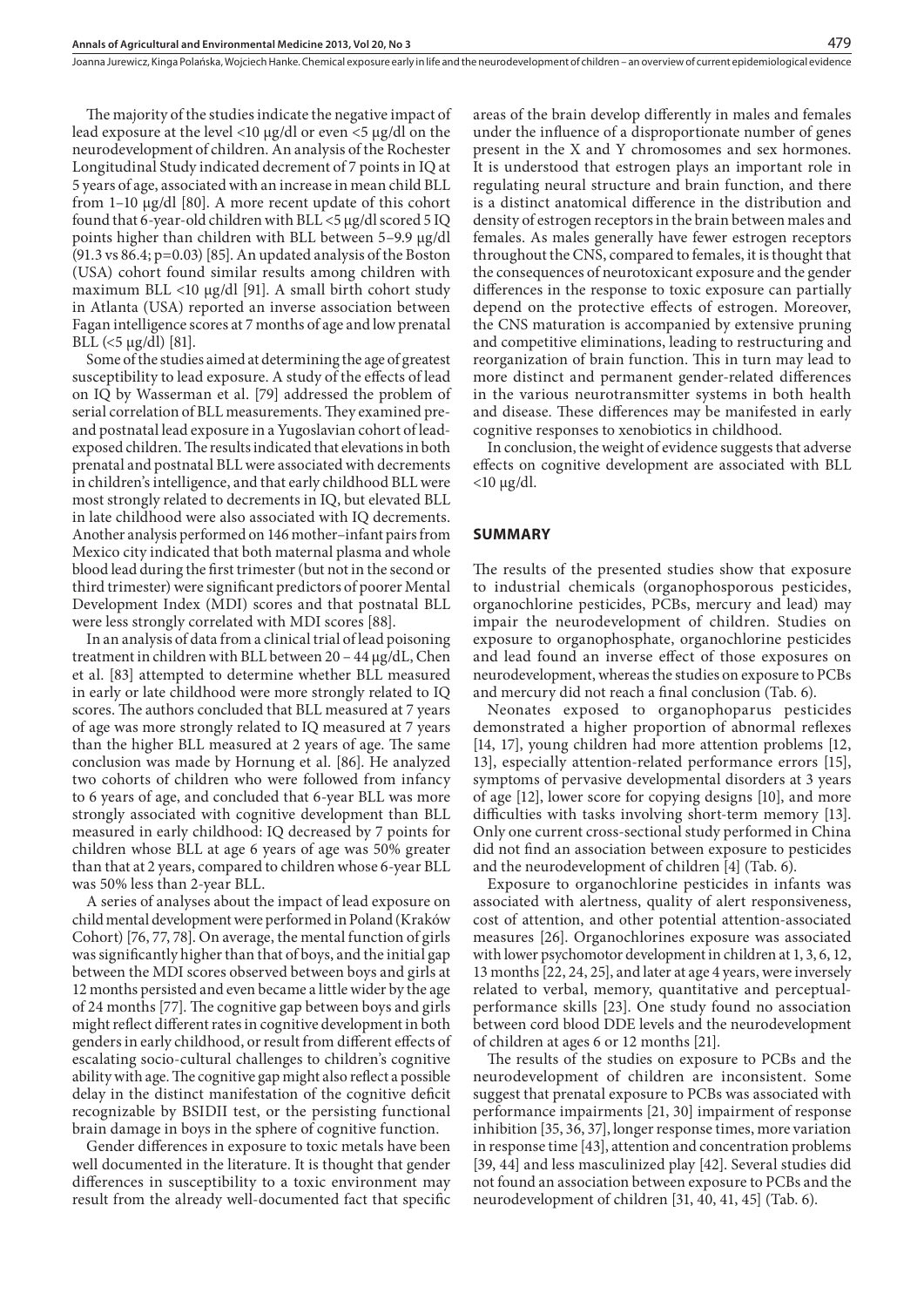#### **Table 6.** Neurodevelopmental effect of exposure to chemicals

| Neurodevelopmental effects of<br>exposure to chemicals                                                                                                | OP pesticides                                                         | Organochorine pesticides PCB                                                                       |                                                                                                                                               | Hg                                                                                                                                                                                    | Lead                                                                                                                                                          |
|-------------------------------------------------------------------------------------------------------------------------------------------------------|-----------------------------------------------------------------------|----------------------------------------------------------------------------------------------------|-----------------------------------------------------------------------------------------------------------------------------------------------|---------------------------------------------------------------------------------------------------------------------------------------------------------------------------------------|---------------------------------------------------------------------------------------------------------------------------------------------------------------|
| MDI                                                                                                                                                   | - (Goudong 2012) [4]<br>+ (Rauh 2006, Eskenazi<br>2007) [12,16]       | -(Dravill 2000) [21]<br>+ (Ribas-Fito 2003) [22]                                                   | -(Wilhelm 2008, Daniels<br>2003, Gray 2005, Despres<br>2005) [31,40,41,45]<br>+ (Nakajima 2006, Park<br>2010, Walkowiak 2001)<br>[32, 33, 34] | + (Oken 2008, Jędrychowski<br>2007, Lederman 2008, Freire<br>2010) [54,57,62,63]<br>-(Daniels 2004, Marques 2007,<br>Davidson 2000, Plusquellec<br>2010, Liop 2012) [64,65,67,69,70]  | + (Jedrychowski 2009a,b,<br>Al-Saleh 2009, Tellez-Rojo 2006,<br>Hu 2006, Emory 2003, Mostafa<br>2009) [77,78, 90,87,88,81,89]                                 |
| PDI                                                                                                                                                   | -(Goudong 2012) [4]<br>$+$ (Rauh 2006) [12]                           | $+$ (Ribas-Fito 2003,<br>Torres-Sanchez 2007,<br>Eskanazi 2006) [22,24,25]<br>-(Dravill 2000) [21] | -(Wilhelm 2008, Daniels<br>2003, Gray 2005, Despres<br>2005) [31,40,41,45]<br>+ (Nakajima 2006, Park<br>2010, Walkowiak 2001)<br>[32, 33, 34] | + (Suzuki 2010, Davidson 2008,<br>Lederman 2008) [55,59,62]<br>-(Jędrychowski 2007, Daniels<br>2004, Marques 2007, Davidson<br>2000, Plusquellec 2010, Liop<br>2012) [57,64,65,67,70] | + (Al-Saleh 2009, Tellez-Rojo<br>2006) [90,87]                                                                                                                |
| Increased number of abnormal<br>reflexes                                                                                                              | + (Young 2005, Engel<br>2007) [14,17]                                 |                                                                                                    |                                                                                                                                               |                                                                                                                                                                                       |                                                                                                                                                               |
| Prevasive developmental<br>disorders                                                                                                                  | + (Rauh 2006, Eskanzai<br>2007) [12,16]                               |                                                                                                    |                                                                                                                                               |                                                                                                                                                                                       |                                                                                                                                                               |
| <b>Attention problems</b>                                                                                                                             | $+$ (Rauh 2006, Ruckart<br>2004, Sanchez-Lizzardi<br>2008) [12,13,15] | $+$ (Sagiv 2008) [26]                                                                              | + (Grandjean 2001) [44]                                                                                                                       | + (Debes 2006, Juvlez 2010)<br>[51, 52]                                                                                                                                               | + (Chiodo 2004) [82]                                                                                                                                          |
| Poorer memory                                                                                                                                         | + (Ruckart 2004) [13]                                                 | $+$ (Ribas-Fito 2006) [23]                                                                         | + (Jacobson 2003) [39]                                                                                                                        | + (Lederman 2008, Oken 2005)<br>[62, 53]                                                                                                                                              | + (Jędrychowski 2008 Emory<br>2003) [76,81]                                                                                                                   |
| <b>Increased reaction time</b>                                                                                                                        | + (Grandjean 2006) [10]                                               |                                                                                                    |                                                                                                                                               |                                                                                                                                                                                       | + (Chiodo 2004) [82]                                                                                                                                          |
| <b>Quality of alertness</b>                                                                                                                           |                                                                       | $+$ (Sagiv 2008) [26]                                                                              |                                                                                                                                               |                                                                                                                                                                                       |                                                                                                                                                               |
| Quality of alert responsiveness                                                                                                                       |                                                                       | $+$ (Sagiv 2008) [26]                                                                              |                                                                                                                                               |                                                                                                                                                                                       |                                                                                                                                                               |
| Problems with responding<br>(longer response time, more<br>variation in response time,<br>impairment of response inhibition,<br>impulsive responding) |                                                                       |                                                                                                    | + (Verugdenhil 2004,<br>Stewart 2003, 2005, 2006)<br>[43, 35, 36, 37]                                                                         |                                                                                                                                                                                       |                                                                                                                                                               |
| <b>Poorer concentration</b>                                                                                                                           |                                                                       |                                                                                                    | + (Jacobson 2003) [39]                                                                                                                        |                                                                                                                                                                                       |                                                                                                                                                               |
| Performance impairment                                                                                                                                |                                                                       |                                                                                                    | + (Stewart 2000, Dravill<br>2000) [30,21]                                                                                                     | + (Jędrychowski 2006, Myers<br>2003) [56,61]<br>-(Palumbo 2000) [66]                                                                                                                  |                                                                                                                                                               |
| Less masculinized play                                                                                                                                |                                                                       |                                                                                                    | + (Verugdenhil 2002) [42]                                                                                                                     |                                                                                                                                                                                       |                                                                                                                                                               |
| Decrease in IQ scores                                                                                                                                 |                                                                       |                                                                                                    | + (Stewart 2008) [38]                                                                                                                         |                                                                                                                                                                                       | + (Canfield 2003, Surkan 2007,<br>Bellinger 2005, Jusko 2008,<br>Chen 2005, Wasserman 2000,<br>Chiodo 2004, Hornung 2009)<br>[80, 84, 73, 85, 83, 79, 82, 86] |
| <b>Greater Impulsivity</b>                                                                                                                            |                                                                       |                                                                                                    | + (Jacobson 2003) [39]                                                                                                                        |                                                                                                                                                                                       |                                                                                                                                                               |
| Scholastic achievements                                                                                                                               |                                                                       |                                                                                                    |                                                                                                                                               | -(Davidson 2010) [68]                                                                                                                                                                 |                                                                                                                                                               |
|                                                                                                                                                       |                                                                       |                                                                                                    |                                                                                                                                               |                                                                                                                                                                                       |                                                                                                                                                               |

MDI – mental development index; PDI – psychomotor development index;

At present, there is insufficient evidence of the possible neurotoxic effects of prenatal mercury exposure and more research is needed. Some studies suggest that exposure to mercury was not associated with poorer neurodevelopment of children [64, 65, 66, 68, 69, 70]. On the other hand, some studies have found significant associations with poorer motor speed, attention, language [51], visual information processing and attention functioning [52], visual recognition memory score [53], and poorer child cognitive test performance [54, 61, 62, 63]. An inverse association between mercury exposure and both MDI and PDI [56, 57], decreased neurologic optimality [58], and memory [62], has also been observed (Tab. 6). It is therefore advisable to continue evaluating children to ascertain whether exposure to mercury may impair neurodevelopment.

In the case of studies on exposure to lead (BLL <10 µg/dl), the weight of evidence suggests adverse effects on Mental Development Index (MDI) [77, 78, 87, 90], Psychomotor Development Index (PDI) [87, 90] and IQ [73, 79, 80, 83, 84, 85] (Tab. 6).

**Differences in the results between studies.** There are possibly numerous factors contributing to the divergent results between studies. The various developmental endpoints used may be a possible explanation for the different results. The use of different biomarkers to ascertain prenatal exposure may have some bearing on the statistical association. Studies have used a variety of biomarkers, such as maternal hair, maternal blood, umbilical cord blood, meconium, children's blood, children's hair, breast milk for exposure assessment [57]. The choice of covariates for statistical models may also impact on the results. A further issue is the possibility of concomitant exposure to other neurotoxicants. Other potential explanations for the differences among studies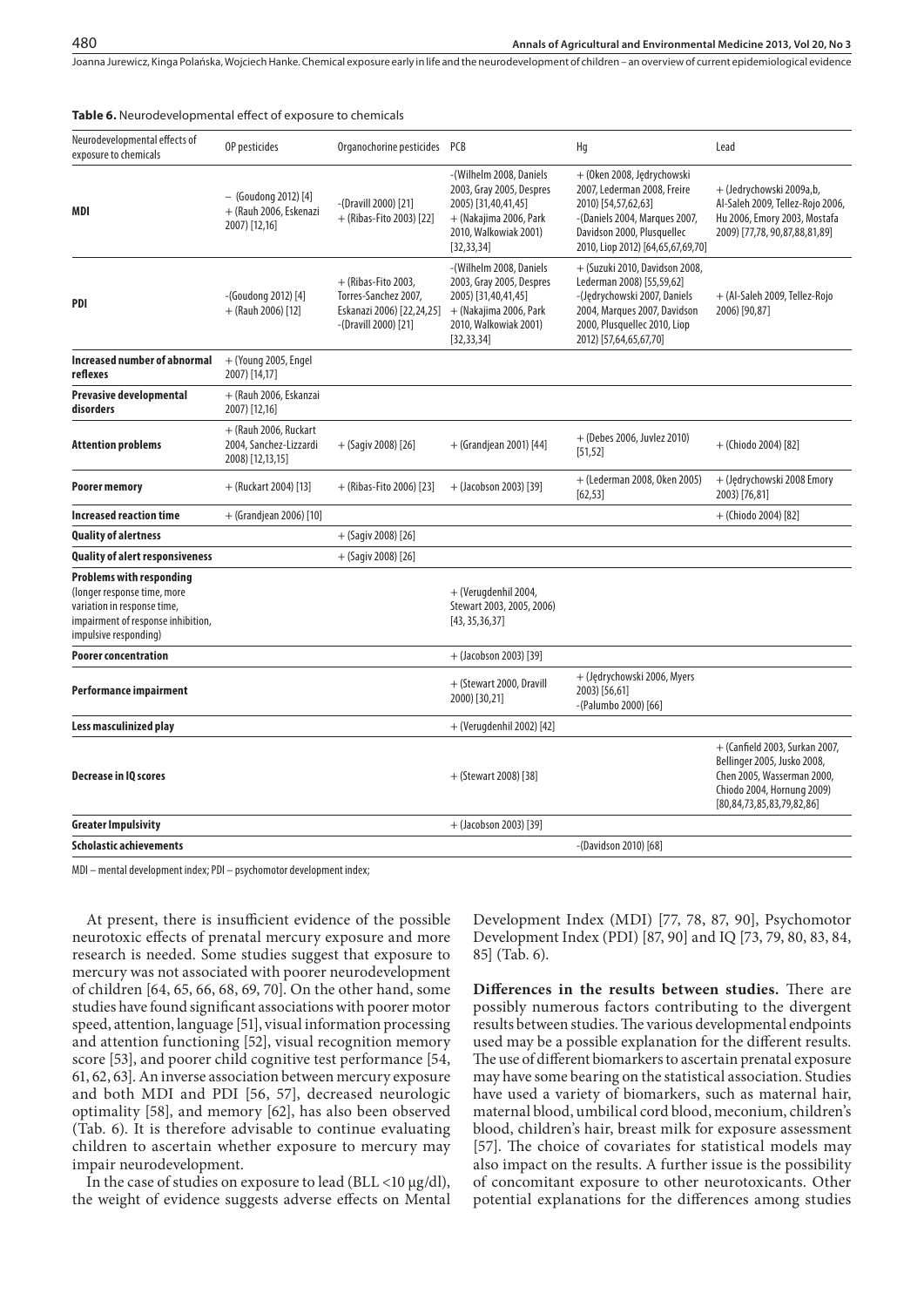include the type and timing of exposure, dose, measurement of the exposure or the outcome. The same exposure at different points in development could result in an adverse effect on motor systems versus memory or executive functions. Similarly, exposures at different concentrations or for different lengths of time could potentially produce differential effects. Therefore, the constellation of observed effects should not be expected to be the same in different children exposed to the same neurotoxic agent [92].

Studying neurodevelopmental vulnerabilities in children is very difficult. Varying definitions of end points, non-specific end points caused by multiple factors, lack of exposure and effect surveillance data, confounders and effect modifiers, and long latency periods between exposures and outcomes, complicate attempts to reach definitive conclusions through epidemiologic studies.

**Assessment of exposure in the studies.** The exposure assessment in most of the studies mentioned is based on the biomarker of exposure. In the case of organophosphate pesticides, maternal or child urine was analyzed, based on the dialkylphosphate pesticide metabolites (DAPs) [4, 13, 14, 15, 16, 17], the level of chlorpyrifos was also analyzed in the cord plasma [12], as well as erythrocyte acetylcholine esterase activity [10], which is the best biomarker of exposure to OP pesticides. No biomarker of exposure was used only in one study [11] where the exposure was assessed on residence in an agricultural area. DAP metabolites are limited as biomarkers of exposure. Recent studies suggest that urinary metabolite levels may reflect exposure, not only to OP parent compounds, but also to the potentially less toxic ambient metabolites [93]. The exposure to OPs varies considerably from day-to-day, therefore the DAPs from one urine spot sample may not represent the average exposure over time [16]. The organochlorine pesticides and PCBs were measured in blood, serum, cord blood and cord serum [21, 22, 23, 24, 25, 26, 30, 32, 33, 35, 36, 37, 38, 39, 40, 41, 45]. In the case of PCBs exposure, assessment of breast milk was also used [31, 34, 42, 43]. The level of mercury in the umbilical cord and maternal blood [51, 52, 54, 56, 57, 62, 64, 69, 70] is frequently assessed, but maternal or foetal hair are also used [53, 55, 58, 59, 60, 61, 63, 65, 66, 67, 68]. Hair strands are the best integratory of past mercury exposure [65]. Whereas detailed comparison of various prenatal exposure indices within one cohort has shown that the cord blood concentration is consistently the most precise predictor of nervous system deficits determined during postnatal follow up [94]. Studies evaluating the health consequences of lead exposure measure such a metal level in the blood. The majority of studies focused on the BLL below 10 µg/dl or even below 5 µg/dl. For the prenatal exposure assessment, the studies measured maternal BLL (in the pregnancy period) and/or cord BLL [76, 77, 78, 79, 81, 88, 90], whereas for exposure assessment within the first years of life, the series analysis of BLL in children are performed [73, 79, 80, 82, 83, 84, 85, 86, 87, 89].

**Confounders.** Early childhood is a period of dramatic development of mental and psychomotor functions of a child, where many environmental factors concurrently play very important roles. One of these factors is certainly the maternal education which appears to be so crucial in the mental development of the child [57]. In some neurotoxic epidemiological studies, the effects of exposure to these compounds on child development are also seen to be related

to socio-economic risk factors. Children from lower social economic backgrounds were more vulnerable to the negative cognitive effects of prenatal exposure to lead than children in more advantaged families [3]; it is therefore recommended that the study results should be adjusted for this factor. Also, a very important confounder is the child's gender, as the neuro-developmental test used in the study may be designed to assess areas of development, such as motor coordination and visuo-spatial orientation, that develop differently in the two genders. Variables, which are difficult to measure, such as: subtle parent-child intercation aspects or ascpects related to self-esteem and emotional development may also have an impact on the results [42].

481

Concerning the covariates and confounders affecting the endpoints in most of the presented studies, confounders were included in data analysis, such as maternal age, birth weight, education, race, gender, exposure to different neurotoxicants.

**Tests used in the studies assessing the neurodevelopment of children.** Extensive literature exists on the use and interpretation of neurodevelopmental tests that serve as outcome measures in population studies examining effects of environmental exposures.

Among the problems that interfere with a more complete understanding of the incidence and etiology of neurodevelopmental disorders are learning-related disorders that may be isolated as mild and specific, or associated with severe mental retardation. This test should be sensitive enough to detect the different chemical effect, if they are present. The tests used in reviewed studies are presented in Table 7.

To assess infant neurodevelopment, the Brazelton Neonatal Behavioural Assessment Scale and Fagan Test of Infant Intelligence were used [14, 17, 21, 30, 76, 81]. In evaluating the neurodevelopment of children the most often used test is: the Bayley Scales of Infant Development [12, 16, 22, 24, 25, 31, 32, 33, 34, 40, 56, 57, 59, 62, 69, 70, 77, 78, 83, 87, 88, 90], the Wechsler Intelligence Scale for Children [12, 16, 22, 24, 25, 31, 32, 33, 34, 40, 51, 55, 56, 62, 70, 79, 82, 83, 84, 85, 86, 89], and the McCarthy Scales of Infant Development [23, 35, 63, 66, 79]. In most of the studies mentioned in the presented review, a change in a few points on the neurodevelopmental scales was observed. This may seem clinically unimportant for an individual child. However, beginning with studies from the population level, it can be predicted that a slight shift in the mean performance in the adverse direction can result in a substantial increase in the number of children who are in the subnormal range in the clinical setting [95].

**Study design.** Most of the studies on exposure to organochlorine and organophosphate pesticides, PCBs, mercury and lead, used a prospective cohort design. A cross-sectional design was used in studying the exposure to organophosphate pesticides [4, 10, 11, 13, 15] and to lead [89, 73]. Also, in the case of assessment of lead exposure on the neurodevelopment of children, data from clinical trials were used (New England Children's Amalgam Trial and Clinical trial of lead poisoning treatment) [83, 84]. In crosssectional studies, behavioural functions are measured in exposed subjects at one point in time, and typically related to concurrent exposure, either relative to unexposed, but otherwise comparable subjects, or relative to one continuous exposure variable using regression models. In prospective studies, associations are established between changes in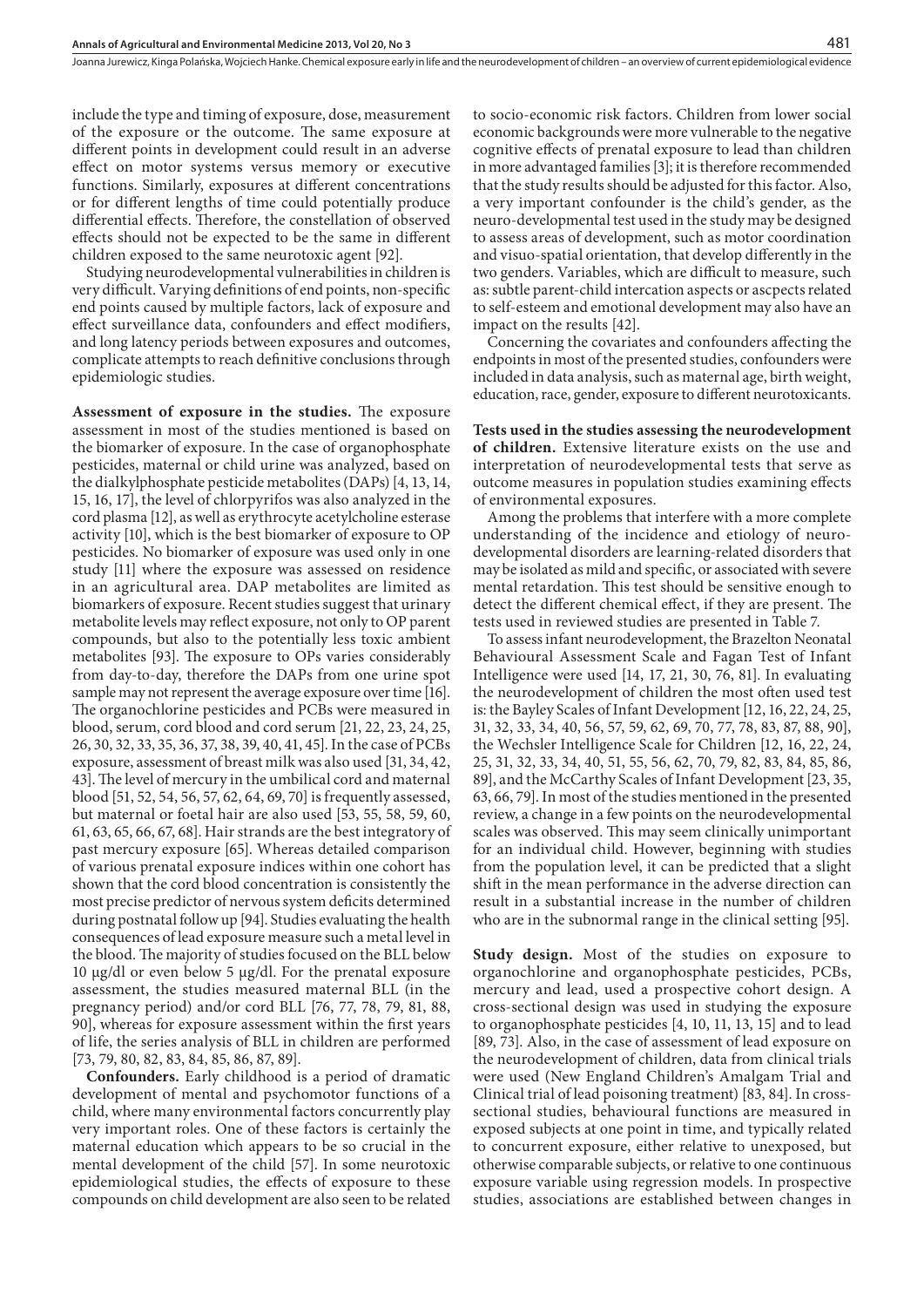# **Table 7.** Test used in assessment of neurodevelopmental effects in children

| Test used                                                                                                     | What measures?                                                                                                                                                                                                                                                                                                                                                                                                                                                                                                                                                                                                                                   | Chemical of interests, author, year                                                                                                                                                                                                                                                                                                                                                                                                                               |
|---------------------------------------------------------------------------------------------------------------|--------------------------------------------------------------------------------------------------------------------------------------------------------------------------------------------------------------------------------------------------------------------------------------------------------------------------------------------------------------------------------------------------------------------------------------------------------------------------------------------------------------------------------------------------------------------------------------------------------------------------------------------------|-------------------------------------------------------------------------------------------------------------------------------------------------------------------------------------------------------------------------------------------------------------------------------------------------------------------------------------------------------------------------------------------------------------------------------------------------------------------|
| The Brazelton Neonatal Behavioural<br><b>Assessment Scale (NBAS)</b>                                          | Infant behaviour is divided in seven domains:<br>- habituation - ability to respond to and inhibit discrete stimuli while<br>asleep<br>– orientation – attention to visual and auditory stimuli and quality of<br>overall alertness<br>- motor - motor performance and quality of movement and tone<br>- range of state - measure of infant arousal and state ability<br>- regulation of state - ability to regulate state in the face of increasing<br>levels of stimulation<br>- automatic stability - signs of stress related to homeostatic adjustment of<br>the central nervous system<br>- number and type of abnormal primitive reflexes. | Organophospate pesticides [Young 2005, Engel 2007] [14,17],<br>organochlorine pesticides [Sagiv 2008] [26], PCB [Stewart 2000] [30],<br>Hq [Suzuki 2010] [55]                                                                                                                                                                                                                                                                                                     |
| Fagan Test of Infant Intelligence (FTII)                                                                      | Test that relies on an infant's memory as the main measure of intelligence.<br>In the test, the infant is presented with a series of visual images. After a<br>period of time, he/she is presented with the same images again and the<br>length of his/her gaze is measured to determine how many of them he/she<br>remembers.                                                                                                                                                                                                                                                                                                                   | Organochlorine pesticides [Darvill 2000] [21], PCB [Darvill 2000] [21],<br>Pb [Jędrychowski 2008, Emory2003] [76,81]                                                                                                                                                                                                                                                                                                                                              |
| The Neurological Examination of the<br><b>Full-Term Newborn Infant</b>                                        | Assess functional abilities, most reflexes and responses, and the stability<br>of behavioural status during the examination.                                                                                                                                                                                                                                                                                                                                                                                                                                                                                                                     | Hg [Steuerwald 2000] [58]                                                                                                                                                                                                                                                                                                                                                                                                                                         |
| <b>Bayley Scales of Infant Development</b><br>(BSID)                                                          | BSID is a standard series of measurements to assess the motor (fine and<br>gross), language (receptive and expressive), and cognitive development of<br>infants and toddlers. It consists of two scales: Mental Development Index<br>(MDI) variety of cognitive abilities, Psychomotor Development Index (PDI)<br>characterizes large muscle and fine motor coordination.                                                                                                                                                                                                                                                                        | Organophosphate pesticides [Rauh 2006, Eskenazi 2007] [12,16]<br>organochlorine pesticides [Ribas-Fito 2003, Eskenazi 2006, Torres-<br>Sanchez 2007] [23,24,25], PCB [Park 2010, Nakajima 2006, Daniels<br>2003] [32,33,40], Hq [Jędrychowski 2006, Jędrychowski 2007,<br>Lederman 2008, Davidson 2008, Plusgellec 2010, Llop 2012]<br>[56,57,62,67,69, 70] Pb [Jędrychowski 2009a,b, Chen 2005, Tellez-Rojo<br>2006, Hu 2006, Al-Saleh 2009] [77,78,83,87,88,90] |
| Gesell Developmental Schedules                                                                                | Test evaluate the physical, emotional, and behavioral development of<br>children. Describes typical behavior at specified ages in the following areas:<br>ability to adapt, motor functioning, use of language and social interaction.                                                                                                                                                                                                                                                                                                                                                                                                           | Organophosphate pesticides [Goudond 2012] [4], Hg [Marques 2007]<br>$[65]$                                                                                                                                                                                                                                                                                                                                                                                        |
| Wechsler Intelligence Scale for Children<br>(WISC)                                                            | It provides subtest and composite scores that represent intellectual<br>functioning in verbal and performance cognitive domains, as well as<br>providing a composite score that represents a child's general intellectual<br>ability.                                                                                                                                                                                                                                                                                                                                                                                                            | Organophospate pesticides [Grandjean 2006, Sanchez-Lizardi 2008]<br>[10,15], PCB [Stewart 2008, Jacobson 2003, Gray 2005, Grandjean<br>2001] [38,39,41,44], Hq [Debes 2006, Myers 2003, Lederman 2008,<br>Davidson 2000,] [51,61,62,67], Pb [Wasserman 2000, Chiodo 2004,<br>Chen 2005, Surkan 2007, Jusko 2008, Hamoung 2009, Mostafa 2009]<br>[79, 82, 83, 84, 85, 86, 89]                                                                                      |
| McCarthy Scales of Children's Abilities<br>(MSCA)                                                             | MSCA is used to assess the abilities of preschool children. The test consists<br>of different scales: general cognitive, verbal, perceptual-performance,<br>quantitative, memory and motor.                                                                                                                                                                                                                                                                                                                                                                                                                                                      | Organochlorine pesticides [Ribas-Fito 2003] [22], PCB [Stewart 2003]<br>[35], Hg [Freire 2010, Palumbo 2000] [63,66], Pb [Wasserman 2000]<br>$[79]$                                                                                                                                                                                                                                                                                                               |
| Griffiths Scales of Infant Development                                                                        | The test cover five areas of infant development: locomotion, personal-social,<br>hearing and language, eye-hand coordination, performance.                                                                                                                                                                                                                                                                                                                                                                                                                                                                                                       | Organochlorine pesticides [Ribas-Fito 2003] [22]                                                                                                                                                                                                                                                                                                                                                                                                                  |
| Children's Memory Scale                                                                                       | Comprehensive learning and memory test for children ages five to 16 which<br>compares memory and learning to ability, attention, and achievement.                                                                                                                                                                                                                                                                                                                                                                                                                                                                                                | Organophosphate pesticides [Sanchez-Lizardi 2008] [15]                                                                                                                                                                                                                                                                                                                                                                                                            |
| The Trail-Making test-Part A and Part B                                                                       | Test assess the multistep processing involving more than one cognitive<br>function area (visual perception, motor speed, sequential skills and symbol<br>recognition).                                                                                                                                                                                                                                                                                                                                                                                                                                                                           | organophosphate pesticides [Ruckart 2004, Sanchez-Lizardi 2008]<br>[13,15], Hg [Myers 2003, Davidson 2000] [61,67]                                                                                                                                                                                                                                                                                                                                                |
| Achenbach Child Behavior<br>Checklist [CBCL]                                                                  | The test by which parents or other individuals who know the child well rate a<br>child's problem behaviors and competencies.                                                                                                                                                                                                                                                                                                                                                                                                                                                                                                                     | organophosphate pesticides [Rauh 2006, Sanchez-Lizardi 2008] [12,15]                                                                                                                                                                                                                                                                                                                                                                                              |
| The Continuous Performance Test (CPT)                                                                         | CPT is a neuropsychological test which measures a person's sustained and<br>selective attention and impulsivity.                                                                                                                                                                                                                                                                                                                                                                                                                                                                                                                                 | PCB [Stewart 2005, Jacobson 2003, Grand jean 2001] [36,39,44], Hg<br>[Debes 2006, Juvlez 2010, Myers 2003] [51,52,61]                                                                                                                                                                                                                                                                                                                                             |
| Connor's Behavioral Rating Scale                                                                              | An assessment tool that prompts the teacher to provide valuable<br>information about the child's behavior in a classroom setting.                                                                                                                                                                                                                                                                                                                                                                                                                                                                                                                | Pb [Bellinger 2005] [73]                                                                                                                                                                                                                                                                                                                                                                                                                                          |
| Wisconsin Card Sorting Test (WCST)                                                                            | WCST provides a measure of deductive reasoning and an estimate of<br>the subject's ability to shift to a new strategy (or response set) when<br>reinforcement contingencies change. It provide measures of perseverative<br>responding and impulsivity.                                                                                                                                                                                                                                                                                                                                                                                          | Organophosphate pesticides [Sanchez-Lizardi 2008] [15], PCB<br>[Jacobson 2003] [39], Pb [Chiodo 2004] [82]                                                                                                                                                                                                                                                                                                                                                        |
| Beery-Buktenica Developmental Test of<br>Visual-Motor Integration (VMI)                                       | Test measures the integration of visual and motor skills.                                                                                                                                                                                                                                                                                                                                                                                                                                                                                                                                                                                        | Organophosphate pesticides [Ruckart 2004] [13], Hg [Myers 2003,<br>Davidson 2000] [61,67]                                                                                                                                                                                                                                                                                                                                                                         |
| The Kaufman Brief Intelligence Test                                                                           | Test measures general intelligence, verbal ability and nonverbal reasoning.                                                                                                                                                                                                                                                                                                                                                                                                                                                                                                                                                                      | Organophosphate pesticides [Ruckart 2004] [13], PCB [Walkowiak<br>2001] [34]                                                                                                                                                                                                                                                                                                                                                                                      |
| The Purdue Pegboard Test                                                                                      | Test measures visual-motor coordination, manual dexterity and motor<br>speed.                                                                                                                                                                                                                                                                                                                                                                                                                                                                                                                                                                    | Organophosphate pesticides [Rolhman 2005, Ruckart 2004] [11,13],<br>Hg [Oken 2008, Myers 2003, Davidson 2000] [54,61,67], Pb [Chiodo<br>2004] [82]                                                                                                                                                                                                                                                                                                                |
| The Story Memory and Story Memory-<br>Delay from Wide Range Assessment of<br>Memory and Learning test (WRAML) | Assess memory functions in children. The screening version of this test<br>consisted of four subtests that examine picture, design, story memory and<br>verbal learning.                                                                                                                                                                                                                                                                                                                                                                                                                                                                         | Organophosphate pesticides [Ruckart 2004] [13], Hq [Oken 2008,<br>Davidson 2000, Myers 2003] [54,61,67], Pb [Chiodo 2004] [82]                                                                                                                                                                                                                                                                                                                                    |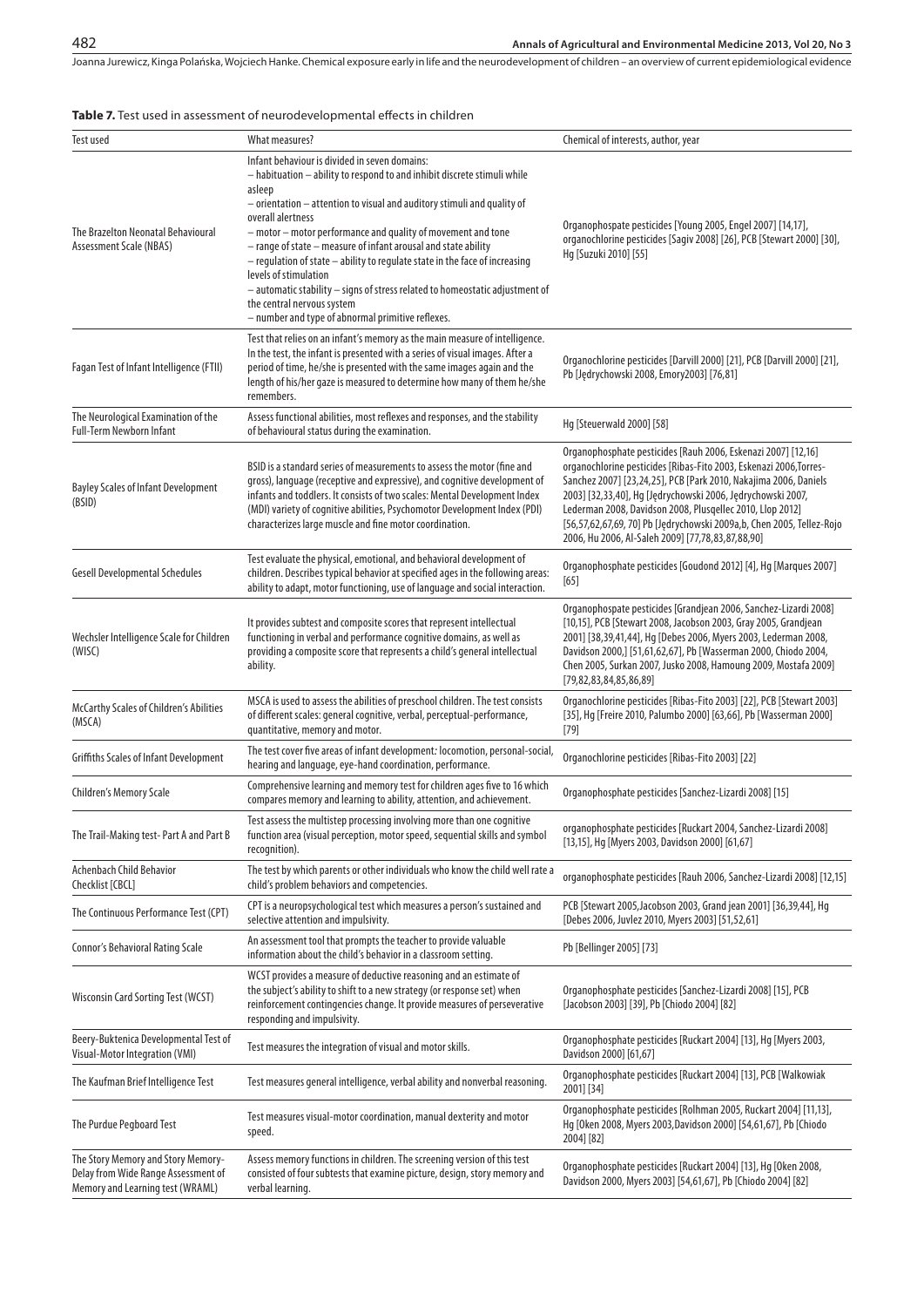|                                                                                                                                                      | <b>Table 7</b> (Continuation). Test used in assessment of neurodevelopmental effects in children                                                       |                                                                                                                         |  |
|------------------------------------------------------------------------------------------------------------------------------------------------------|--------------------------------------------------------------------------------------------------------------------------------------------------------|-------------------------------------------------------------------------------------------------------------------------|--|
| <b>Test used</b>                                                                                                                                     | <b>What measures?</b>                                                                                                                                  | Chemical of interests, author, year                                                                                     |  |
| The Verbal Cancellation Test                                                                                                                         | Test measures sustained selective attention.                                                                                                           | Organophosphate pesticides [Ruckart 2004] [13]                                                                          |  |
| The Personality Inventory for Children                                                                                                               | Test assessed the child's behavior and cognitive status.                                                                                               | Organophosphate pesticides [Ruckart 2004] [13]                                                                          |  |
| The Vineland Adaptive Behavior Scales                                                                                                                | Test measures communication, daily living skills (eating and dressing,<br>household tasks), time and money skills, socialization and motor skills.     | Organophosphate pesticides [Ruckart 2004] [13]                                                                          |  |
| Santa Ana Dexterity                                                                                                                                  | Test of motor coordination.                                                                                                                            | Organophosphate pesticides [Grandjean 2006, Rohlman 2001] [10,11]                                                       |  |
| <b>Stanford-Binet Copying Test</b>                                                                                                                   | Test of copying of visual designs and assesses visuospatial and<br>visuoconstructional function.                                                       | Organophosphate pesticides [Grandjean 2006] [10], Hq [Debes 2006]<br>[51], Pb [Canfield 2003] [80]                      |  |
| <b>Finger Tapping Test</b>                                                                                                                           | Test of motor speed and coordination.                                                                                                                  | Organophosphate pesticides [Grandjean 2006] [10], PCB [Grand jean<br>2001] [44], Hq [Davidson 2000, Myers 2003] [61,67] |  |
| <b>Simple Reaction Time Test</b>                                                                                                                     | Test reaction time after visual and auditory stimulus.                                                                                                 | Organophosphate pesticides [Grandjean 2006] [10]                                                                        |  |
| Differential Reinforcement of Low Rates<br>task (DRL)                                                                                                | A schedule in which a minimum amount of time must elapse between<br>responses in order for reinforcement to occur.                                     | PCB [Stewart 2006] [37]                                                                                                 |  |
| <b>Sternberg Memory Paradigm</b>                                                                                                                     | Test measures of working memory.                                                                                                                       | PCB [Jacobson 2003] [39]                                                                                                |  |
| Pre-School Activities Inventory (PSAI)                                                                                                               | Test designed to discriminate play behaviour both within and between the<br>sexes.                                                                     | PCB [Vreugdenhil 2002] [42]                                                                                             |  |
| Tower of London (TOL)                                                                                                                                | Test measures higher order problem-solving ability.                                                                                                    | PCB [Vreugdenhil 2004] [43]                                                                                             |  |
| Hand-Eye Coordination Test                                                                                                                           | Test assess the hand eye coordination skill.                                                                                                           | PCB [Grand jean 2001] [44]                                                                                              |  |
| <b>Boston Naming Test (BNT)</b>                                                                                                                      | Neuropsychological assessment tool to measure confrontational word<br>retrieval in individuals with aphasia or other language disturbance.             | PCB [Grandjean 2001] [44], Hg [Davidson 2000, Myers 2003] [61,67]                                                       |  |
| <b>Bender Visual Motor Gestalt Test</b>                                                                                                              | Psychological assessment used to evaluate visual-motor functioning, visual-<br>perceptual skills, neurological impairment, and emotional disturbances. | PCB [Grandjean 2001] [44], Hg [Davidson 2008] [60]                                                                      |  |
| California Verbal Learning Test (CVLT)                                                                                                               | Neuropsychological test which assess an individual's verbal memory abilities.                                                                          | PCB [Grandjean 2001] [44], Hg [Davidson 2000, Myers 2003] [61,67]                                                       |  |
| The Catsys system developed by Danish<br><b>Product Development</b>                                                                                  | Test used to record postural hand tremor, reaction time and postural sway.                                                                             | PCB [Despres 2005] [45], Hg [Debes 2006] [51]                                                                           |  |
| <b>MacArthur Communicative Development</b><br>Inventory                                                                                              | Parent report forms for assessing language and communication skills in<br>infants and young children.                                                  | Hq [Daniels 2004] [64]                                                                                                  |  |
| The Denver Developmental Screening<br>Test                                                                                                           | Test for screening cognitive and behavioural problems in preschool children.                                                                           | Hg [Daniels 2004] [64]                                                                                                  |  |
| <b>Visual Recognition Memory (VRM)</b>                                                                                                               | Test assess the health and cognitive functioning of infants during the first<br>year of life.                                                          | Hq [Oken 2005] [53]                                                                                                     |  |
| School achievements- Test was carried<br>out by the Southern and Eastern African<br><b>Consortium for Monitoring Educational</b><br>Quality (SACMEQ) | Test assess children for educational achievement in Reading Comprehension<br>and Mathematics.                                                          | Hg [Davidson 2010] [68]                                                                                                 |  |
| Woodcock-Johnson test of achievement                                                                                                                 | Test assess learning and achievement.                                                                                                                  | Hq [Myers 2003] [61]                                                                                                    |  |
| Bruininks-Oseretsky Test of Motor<br>Proficiency                                                                                                     | Test assess motor functions.                                                                                                                           | Hq [Myers 2003] [61]                                                                                                    |  |
| <b>Haptic Matching</b>                                                                                                                               | Test assess visual-motor integration.                                                                                                                  | Hq [Myers 2003] [61]                                                                                                    |  |
| <b>Children's Category Test</b>                                                                                                                      | Test measures the complex intellectual functioning of higher-order<br>cognitive abilities.                                                             | Hg [Debes 2006] [51]                                                                                                    |  |

|  |  |  |  |  | Table 7 (Continuation). Test used in assessment of neurodevelopmental effects in children |
|--|--|--|--|--|-------------------------------------------------------------------------------------------|
|--|--|--|--|--|-------------------------------------------------------------------------------------------|

neuro-behavioural functions relative to natural exposure history. This approach offers an opportunity to identify critical periods of exposure and to clarify whether the observed effects are reversible or not [96]. The longitudinal design has potential to provide important information on the longterm impacts of early exposures, as well as on introductions among chemical exposures, social and behavioural factors, and genetically determined susceptibility to xenobiotic. The longitudinal character of the studies made it possible to obtain sufficient information concerning maternal and child characteristics that may affect maternal and psychomotor development, as well as those that may act as confounders of exposure. Because the study population was followedup over time, it was possible to detect changes in certain variables, such as smoking, which may affect the cognitive development of children.

## **CONCLUSIONS**

The results from the reviewed studies suggest that exposure to organophospate pesticides, organochlorine, PCBs, mercury and lead, may affect the neurodevelopment of children. Studies on exposure to organophosphate and organochlorine pesticides and lead found an inverse effect of such exposure on neurodevelopment, whereas the studies on exposure to PCBs and mercury did not reach a conclusion. The studies were mostly well designed, using prospective cohorts (a cross-sectional design was used in studying the exposure to organophosphate pesticides and lead), and the exposure assessment was based on the biomarker of exposure. Concerning the covariates and confounders affecting the endpoints, in most of the studies mentioned, confounders were included in data analysis, such as, maternal age, birth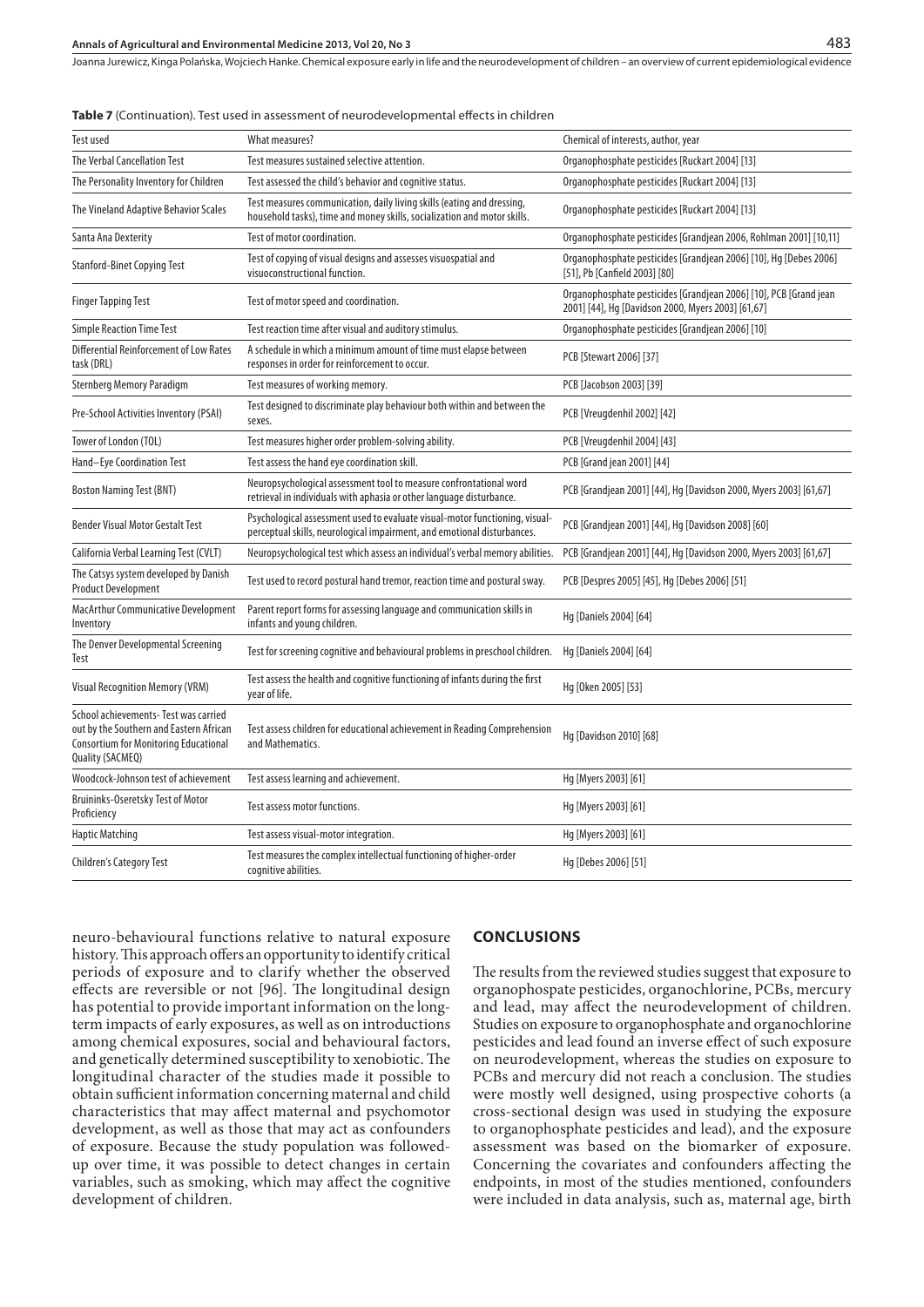weight, education, race, gender, and exposure to different neurotoxicants. In order to ascertain the early cognitive, motor and language outcomes of chemical exposures, the Brazelton Neonatal Behavioural Assessment Scale and Fagan Test of Infant Intelligence was used in the case of infants, and the Bayley Scales of Infant Development, Wechsler Intelligence Scale for Children and the McCarthy Scales of Infant Development were most frequently used for children. These are well standardized and the most common tools used for evaluating the neurodevelopmental effects, and offer an early and fairly comprehensive measure of the development of a child.

Because the neurotoxicants may readily cross the placenta, and because the foetal brain must be regarded as particularly sensitive to neurotoxicant exposure, consideration regarding the reduction of exposure should be implemented. The knowledge that a chemical is neurotoxic should prompt efforts to restrict its use and control exposure. Previous evidence-based programmes of exposure prevention, such as those directed against the exposure of children to lead, have been highly successful, although they were initiated only after substantial delay [2].

## **Acknowledgements**

484

The study was supported by the project 'Prenatal and postnatal exposure to tobacco smoke, PAH and heavy metals and the risk of respiratory diseases, allergy and poor mental and physical development', funded by Grant No. PNRF-218-AI-1/07 from Norway, via the Norwegian Financial Mechanism within the Polish-Norwegian Research Fund, and the project financed with a grant for statutory activity IMP 10.20/2013.

## **REFERENCES**

- 1. Schardein JL, Keller KA. Potential human development toxicants and the role of animal testing in their identification and characterization. CRC Rev Toxicol. 1989; 19: 251–339.
- 2. Grandjean P, Landrigan PJ. Developmental neurotoxicity of industrial chemicals. Lancet 2006; 368: 2167–278.
- 3. Dietrich KN, Krafft KM, Bornschein RL, Hammond PB, Berger O, Succop PA, et al. Low-level fetal lead exposure eff ect on neurobehavioral development in early infancy. Pediatrics 1987; 80: 721–730.
- 4. Guodong D, Pei W, Ying T, Jun Z, Yu G, Xiaojin W, et al. Organophosphate pesticide exposure and neurodevelopment in young shanghai children. Environ. Sci. Technol. 2012, 46(5): 2911–2917.
- 5. Furlong CE, Holland N, Richter RJ, Bradman A, Ho A, Eskenazi B. PON1 status of farmworker mothers and children as a predictor of organophosphate sensitivity. Pharmacogenet Genomics 2006; 16(3): 183–90.
- 6. Costa LG. Current issues in organophosphate toxicology. Clin Chim Acta 2006; 366 (1–2): 1–13.
- 7. Middlemore-Risher ML, Buccafusco JJ, Terry AV Jr. Repeated exposures to low-level chlorpyrifos results in impairments in sustained attention and increased impulsivity in rats. Neurotoxicol Teratol 2010; 32(4): 415–424.
- 8. Howard AS, Bucelli R, Jett DA, Bruun D, Yang D, Lein PJ. Chlorpyrifos exerts opposing effects on axonal and dendritic growth in primary neuronal cultures. Toxicol Appl Pharmacol 2005; 207(2): 112–124.
- 9. Slotkin TA, Seidler FJ. Oxidative and excitatory mechanisms of developmental neurotoxicity: transcriptional profiles for chlorpyrifos, diazinon, dieldrin, and divalent nickel in PC12 cells. Environ Health Perspect 2009; 117: 587–596.
- 10. Grandjean P, Harari R, Barr DB, Debes F. Pesticide exposureand stunting as independent predictors of neurobe- havioural defi cits in Ecuadorian school children. Pediatrics. 2006; 117(3): e546–e556.
- 11. Rohlman DS, Arcury TA, Quandt SA, Lasarev M, Rothlein J, Travers R, et al. Neurobehavioural performance in preschool children from

agricultural communities in Oregon and North Carolina. NeuroToxicol. 2005; 26: 589–598.

- 12. Rauh VA, Garfinkel R, Perera FP, Andrews HF, Hoepner L, Barr DB. Impact of prenatal chlorpyrifos exposure on neurodevelopment in the fi rst 3 years of life among inner-city children. Pediatrics 2006; 118(6): 1845–1859.
- 13. Ruckart PZ, Kakolewski K, Bove FJ, Kaye W. Long-term neurobehavioural health effects of methyl parathion exposure in children in Mississippi and Ohio. Environ Health Perspect. 2004; 112(1): 46–51.
- 14. Young JG, Eskenazi B, Gladstone EA, Bradman A, Pedersen L, Johnson C. Association between in utero organophosphate pesticide exposure and abnormal refl exes in neonates. NeuroToxicol. 2005; 26(2): 199–209.
- 15. Sanchez-Lizardi P, O'Rourke MK, Morris RJ. The effects of organophosphate pesticide exposure on Hispanic children's cognitive and behavioral functioning. J Pediatric Psychol. 2008; 33(1): 91–101.
- 16. Eskenazi B, Marks AR, Bradman A, Harley K, Barr DB, Johnson C. Organophosphate pesticide exposure and neurodevelopment in young Mexican-American children. Environ Health Perspect. 2007; 115(5): 792–798.
- 17. Engel SM, Berkowitz GS, Barr DB, Teitelbaum SL, Siskind J, Meisel SJ. Prenatal organophosphate metabolite and organochlorine levels and performance on the Brazelton Neonatal Behavioral Assessment Scale in a multiethnic pregnancy cohort. Am J Epidemiol. 2007; 265(12): 1397–1404.
- 18. Wendo C. Uganda considers DDT to protect homes from malaria. Health offi cials claim DDE will help save money, but critics warn of environmental costs. Lancet 2004; 363: 1376.
- 19. Howdeshell KL. A model of the development of the brain as a construct of the thyroid system. Environ Health Perspect. 2002; 110(Suppl 3): 337–48.
- 20. Van Wendel de Joode B, Wesseling C, Kromhout H, Monge P, Garcia M, Mergler D. Chronic nervous-system effects of long-term occupational exposure to DDT. Lancet. 2001; 357: 1014–1015.
- 21. Darvill T, Lomky E, Reihman J, Stewart P, Pagano J. Prenatal exposure to PCBs and infant performance on the Fagan test of infant intelligence. NeuroToxicol. 2000; 21: 1029–38.
- 22. Ribas-Fito N, Cardo E, Sala M, Eulàlia de Muga M, Mazón C, Verdú A, et al. Breastfeeding, exposure to organochlorine compounds, and neurodevelopment in infants. Pediatrics. 2003; 111(5): e580–e585.
- 23. Ribas-Fito N, Torrent M, Carrizo D, Munoz-Ortiz L, Julvez J, Grimalt JO, et al. In utero exposure to background concentration of DDT and cognitive functioning among preschoolers. Am J Epidemiol. 2006; 164: 955–962.
- 24. Torres-Sanchez L, Rothenberg SJ, Schnaas L, Cebrian ME, Osorio E, Hernandez MC, et al. In utero p,p'-DDE exposure and infant neurodevelopment: a perinatal cohort in Mexico. Environ Health Persp. 2007; 115(3): 435–439.
- 25. Eskenazi B, Marks AR, Bradman A, Fenster L, Johnson C, Barr DB, et al. In utero exposure to dichlorodiphenyltrichloroethane (DDT) and dichlorodiphenyldichloroethylene (DDE) and neurodevelopment among young Mexican American children. Pediatrics. 2006; 118(1): 233–241.
- 26. Sagiv SK, Nugent JK, Brazelton TB, Choi AL, Tolbert PE, Altshul LM, et al. Prenatal organochlorine exposure and measures of behavior in infancy using the Neonatal Behavioral Assessment Scales (NBAS). Environ Health Perspect. 2008; 116(5): 666–673.
- 27. Goodman M, Squibb K, Youngstrom E, Anthony LG, Kenworthy L, Lipkin PH, et al. Using systematic reviews and meta-analyses to support regulatory decision making for neurotoxicants: lessons learned from a case study of PCBs. Environ Health Perspect. 2010; 118(6): 727–734.
- 28. Porterfield SP. Thyroidal dysfunction and environmental chemicals– potential impact on brain development. Environ Health Perspect. 2000; 108(Suppl 3): 433–438.
- 29. Seegal RF, Brosch KO, Okoniewski RJ. Coplanar PCB congeners increase uterine weight and frontal cortical dopamine in the developing rat: implications for developmental neurotoxicity. Toxicol Sci. 2005; 86: 125–131.
- 30. Stewart P, Reihman J, Lonky E, Darvill T, Pagano J. Prenatal PCB exposure and neonatal behavioral assessment scale (NBAS) performance. Neurotoxicol Teratol. 2000; 22: 21–29.
- 31. Wilhelm M, Wittsiepe J, Lemm F, Ranft U, Kra¨mer U, Fu¨rst P, et al. The Duisburg birth cohort study: Influence of the prenatal exposure to PCDD/Fs and dioxin-like PCBs on thyroid hormone status in newborns and neurodevelopment of infants until the age of 24 months. Mutation Res. 2008; 659: 83–92.
- 32. Nakajima S, Saijo Y, Kato S, Sasaki S, Uno A, Kanagami N, et al. Effects of prenatal exposure to polychlorinated biphenyls and dioxins on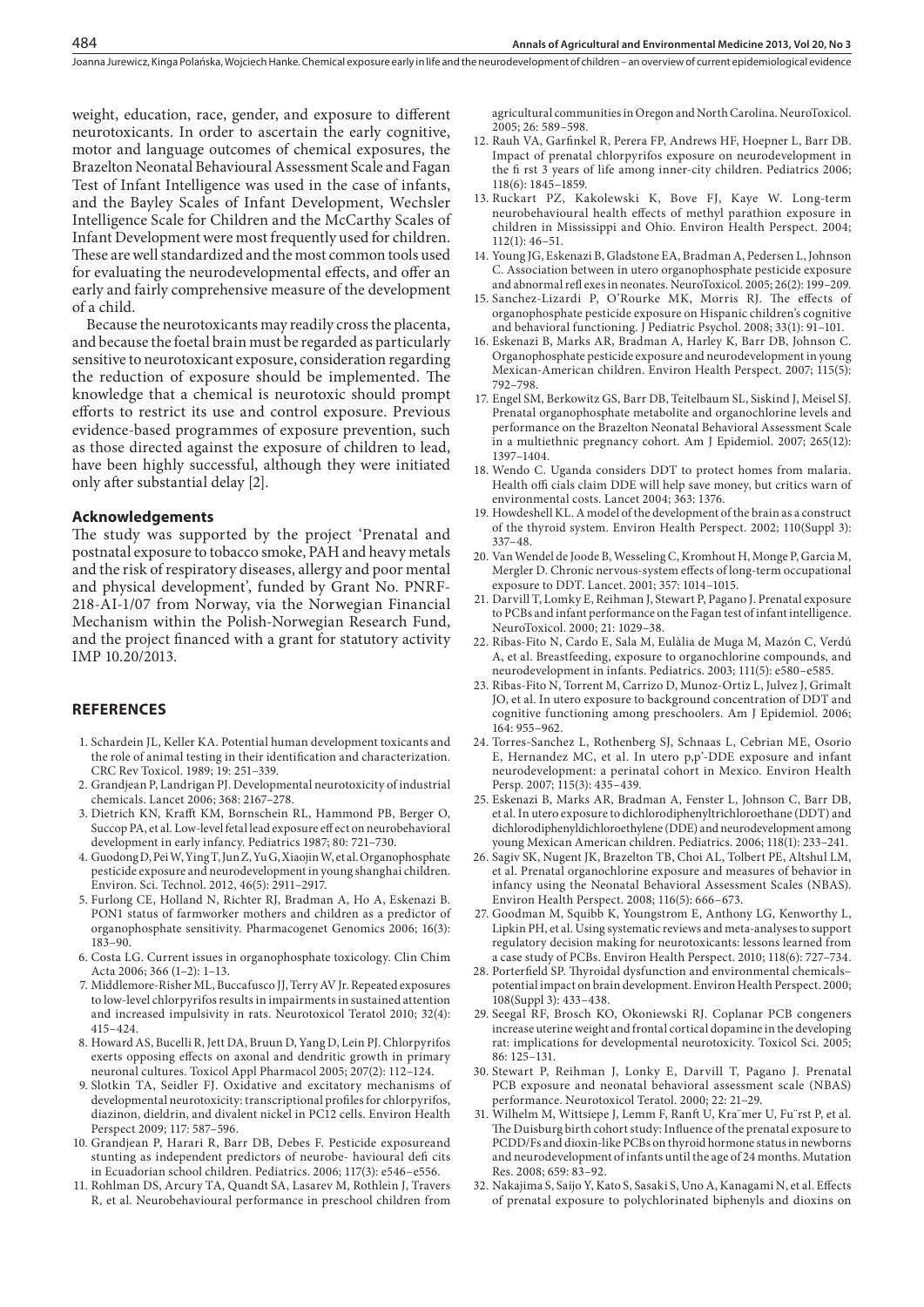mental and motor development in Japanese children at 6 months of age. Environ Health Perspect. 2006; 114: 773–778.

- 33. Park HY, Hertz-Picciotto I, Sovcikova E, Kocan A, Drobna B, Trnovec T. Neurodevelopmental toxicity of prenatal polychlorinated biphenyls (PCBs) by chemical structure and activity: a birth cohort study. Environ Health. 2010; 9: 51 doi:10.1186/1476–069X-9–51.
- 34. Walkowiak J, Wiener JA, Fastabend A, Heinzow B, Kramer U, Schmidt E, et al. Environmental exposure to polychlorinated biphenyls and quality of the home environment: effects on psychodevelopment in early childhood. Lancet 2001; 358: 1602–1607.
- 35. Stewart PW, Reihman J, Lonky EI, Darvill TJ, Pagano J. Cognitive development in preschool children prenatally exposed to PCBs and MeHg. Neurotoxicol Teratol. 2003; 25: 11–22.
- 36. Stewart P, Reihman J, Gump B, Lonky E, Darvill T, Pagano J. Response inhibition at 8 and 9 1/2 years of age in children prenatally exposed to PCBs. Neurotoxicol Teratol. 2005; 27: 771–780.
- 37. Stewart P, Sargent D, Reihman J, Gump B, Lonky E, Darvill T, et al. Response inhibition during differential reinforcement of low rates (DRL) schedules may be sensitive to low-level polychlorinated biphenyl, methylmercury, and lead exposure in children. Environ Health Perspect. 2006; 114: 1923–1929.
- 38. Stewart PW, Lonky E, Reihman J, Pagano J, Gump BB, Darvill T. The relationship between prenatal PCB exposure and intelligence (IQ) in 9-year-old children. Environ Health Perspect. 2008; 116: 1416–1422.
- 39. Jacobson JL, Jacobson SW. Prenatal exposure to polychlorinated biphenyls and attention at school age. J Pediatr. 2003; 143: 700–788.
- 40. Daniels JL, Longnecker MP, Klebanoff MA, Gray KA, Brock JW, Zhou H, et al. Prenatal exposure to low-level polychlorinated biphenyls in relation to mental and motor development at 8 months. Am J Epidemiol. 2003; 157: 485–492.
- 41. Gray KA, Klebanoff MA, Brock JW, Zhou H, Darden R, Needham LL, et al. In utero exposure to background levels of polychlorinated biphenyls and cognitive functioning among school-age children. Am J Epidemiol. 2005; 162: 17–26.
- 42. Vreugdenhil HJI, Lanting CI, Mulder PGH, Boersma ER, Weisglas-Kuperus N. Effects of prenatal PCB and dioxin background exposure on cognitive and motor abilities in Dutch children at school age. J Pediatr. 2002; 140: 48–86.
- 43. Vreugdenhil HJI, Mulder PGH, Emmen HH, Weisglas-Kuperus N. Effects of perinatal exposure to PCBs on neuropsychological functions in the Rotterdam cohort at 9 years of age. Neuropsychol. 2004; 18: 185–193.
- 44. Grandjean P, Weihe P, Burse VW, Needham LL, Storr-Hansen E, Heinzow B, Debes F, et al. Neurobehavioral deficits associated with PCB in 7-year-old children prenatally exposed to seafood neurotoxicants. Neurotoxicol Teratol. 2001; 23: 305–317.
- 45. Després C, Beuter A, Richer F, Poitras K, Veilleux A, Ayotte P, et al. Neuromotor functions in Inuit preschool children exposed to Pb, PCBs, and Hg. Neurotoxicol Teratol. 2005; 27: 245–27.
- 46. Castoldi AF, Coccini T, Manzo L. Neurotoxic and molecular effects of methylmercury in humans. Rev Environ Health. 2003; 18: 19–31.
- 47. Bjornberg KA, Vahter M, Petersson-Grawe K, Glynn A, Cnattingius S, Darnerud PO et al. Methyl mercury and inorganic mercury in Swedish pregnant women and in cord blood: influence of fish consumption. Environ Health Perspect. 2003; 111: 637–641.
- 48. Atchison WD, Hare MF. Mechanisms of methylmercury-induced neurotoxicity. FASEB J. 1994; 8(9): 622–629.
- 49. Sager PR, Matheson DW. Mechanisms of neurotoxicity related to selective disruption of microtubules and intermediate filaments. Toxicology 1988; 49(2–3): 479–492.
- 50. Clarkson TW, Magos L. The toxicology of mercury and its chemical compounds. Crit Rev Toxicol. 2006; 36(8): 609–662; doi:10.1080/10408440600845619.
- 51. Debesa F, Budtz-Jørgensen E, Weihea P, Whited RF, Grandjean P. Impact of prenatal methylmercury exposure on neurobehavioral function at age 14 years. Neurotoxicol Teratol. 2006; 28(3): 363–375.
- 52. Julvez J, Debes F, Weihe P, Choi A, Grandjean P. Sensitivity of continuous performance test (CPT) at age 14 years to developmental methylmercury exposure. Neurotoxicol Teratol. 2010; 32: 627–632.
- 53. Oken E, Wright RO, Kleinman KP, Bellinger D, Amarasiriwardena CJ, Hu H, et al. Maternal fish consumption, hair mercury, and infant cognition in a U.S. Cohort. Environ Health Perspect. 2005; 113(10): 1376–1380.
- 54. Oken E, Radesky JS, Wright RO, Bellinger DC, Amarasiriwardena CJ, Kleinman KP, et al. Maternal fish intake during pregnancy, blood mercury levels and child cognition at age 3 years in US Cohort. Am J Epidemiol. 2008; 167: 1171–1181.
- 55. Suzuki K, Nakaia K, Sugawaraa T, Nakamuraa T, Ohbaa T, Shimadaa M, et al: Neurobehavioraleffects of prenatalexposure to methylmercury and PCBs, and seafoodintake: Neonatal behavioral assessment scale results of Tohoku study of child development. Environ Res. 2010; 110(7): 699–704.
- 56. Jedrychowski W, Jankowski J, Flak E, Skarupa A, Mroz E, Sochacka-Tatara E, et al. Effects of prenatal exposure to mercury on cognitive and psychomotor function in one-year-old infants: epidemiologic cohort study in Poland. Ann Epidemiol. 2006;16: 439–447.
- 57. Jedrychowski W, Perera F, Jankowskic J, Rauh V, Flaka E, Caldwelld KL, et al. Fish consumption in pregnancy, cord blood mercury level and cognitive and psychomotor development of infants followed over the first three years of life: Krakow epidemiologic study. Environ Int. 2007; 33(8): 1057–1062.
- 58. Steuerwald U, Weihe P, Jørgensen PJ, Bjerve K, Brock J, Heinzow B, et al. Maternal seafood diet, methylmercury exposure, and neonatal neurologic function. J Pediatr. 2000; 136: 599–605.
- 59. Davidson PW, Strain JJ, Meyers GJ, Thurston SW, Bonham MP, Shamlaye CF, et al. Neurodevelopmental effects of maternal nutritional status and exposure to methylmercury from eating fish during pregnancy. NeuroToxicol. 2008; 29(5): 767–75.
- 60. Davidson PW, Sloane-Reeves J, Myers GJ, Hansen ON, Huang LS, Georger LA, et al. Association between prenatal exposure to methylmercury and visuospatial ability at 10.7 years in the Seychelles child development study. Neuro Toxicol. 2008; 29: 453–459.
- 61. Myers GJ, Davidson PW, Cox C, Shamlaye CF, Palumbo D, Cernichiari E, et al. Prenatal methylmercury exposure from ocean fish consumption in Seychelles child development study. Lancet 2003; 17(361): 1686–1692.
- 62. Lederman SA, Jones RL, Caldwell KL, Rauh V, Sheets SE, Tang D, et al. Relation between Cord Blood Mercury Levels and Early Child Development in a World Trade Center Cohort. Environ Health Perspectives. 2008; 116(8): 1085–10 91.
- 63. Freire C, Ramos R, Lopez-Espinosa MJ, Dı´ez S, Vioque J, Ballester F, et al. Hair mercury levels, fish consumption, and cognitive development in preschool children from Granada, Spain. Environ Res. 2010; 110: 96–104.
- 64. Daniels JL, Longnecker MP, Rowland AS, Golding J. ALSPAC Study Team. University of Bristol Institute of Child Health. Fish intake during pregnancy and early cognitive development of offspring. Epidemiol. 2004; 15(4): 394–402.
- 65. Marquesa RC, Doreac JG, Bastosa RW, de Freitas Rebelob M, de Freitas Fonsecab M, Malm O. Maternal mercury exposure and neuro-motor development in breastfed infants from Porto Velho (Amazon), Brazil. Int J Hyg Environ Health. 2007; 210: 51–60.
- 66. Palumbo DR, Cox C, Davidson PW, Myers GJ, Choi A, Shamlaye C, et al. Association between prenatal exposure to methylmercury and cognitive functioning in Seychellois children: a reanalysis of the McCarthy Scales of Children's Ability from the main cohort study. Environ Res. 2000; 84(2): 81–88.
- 67. Davidson PW, Palumbo D, Myers GJ, Cox C, Shamlaye CF, Sloane-Reeves J, et al. Neurodevelopmental outcomes of Seychellois children from the pilot cohort at 108 months following prenatal exposure to methylmercury from a maternal fish diet. Environ Res. 2000; 84(1): 1–11.
- 68. Davidson PW, Leste A, Benstrong E, Burns CM, Valentin J, Sloane-Reeves J, et al. Fish consumption, mercury exposure, and their associations with scholastic achievement in the Seychelles Child Development Study. Neuro Toxicol. 2010; 31: 439–447.
- 69. Plusquellec P, Muckle G, Dewailly E, Ayotte P, Bégin G, Desrosiers C, et al. The relation of environmental contaminants exposure to behavioral indicators in Inuit preschoolers in Arctic Quebec. Neuro Toxicol. 2010; 31(1): 17–25.
- 70. Llop S, Guxens M, Murcia M, Lertxundi A, Ramon R, Riano I, et al. Prenatal exposure to mercury and infant neurodevelopment in a multicenter cohort in Spain: study of potentials modifiers. Am J Epidemiol. 2012; DOI:10.1093/aje/kwr328.
- 71. Bellinger D. Neurological and behavioral consequences of childhood lead exposure. PLoS Med 2008; 5(5): e115. doi:10.1371/journal. pmed.0050115.
- 72. Lanphear BP, Hornung R, Khoury J, Yolton K, Baghurst P, Bellinger DC, et al. Low-level environmental lead exposure and children's intellectual function: an international pooled analysis. Environ Health Perspect. 2005; 113: 894–899.
- 73. Bellinger DC, Hu H, Kalaniti K, Thomas N, Rajan P, Sambandam S, et al. A pilot study of blood lead levels and neurobehavioral function in children living in Chennai, India. Int J Occup Environ Health. 2005; 11(2): 138–143.